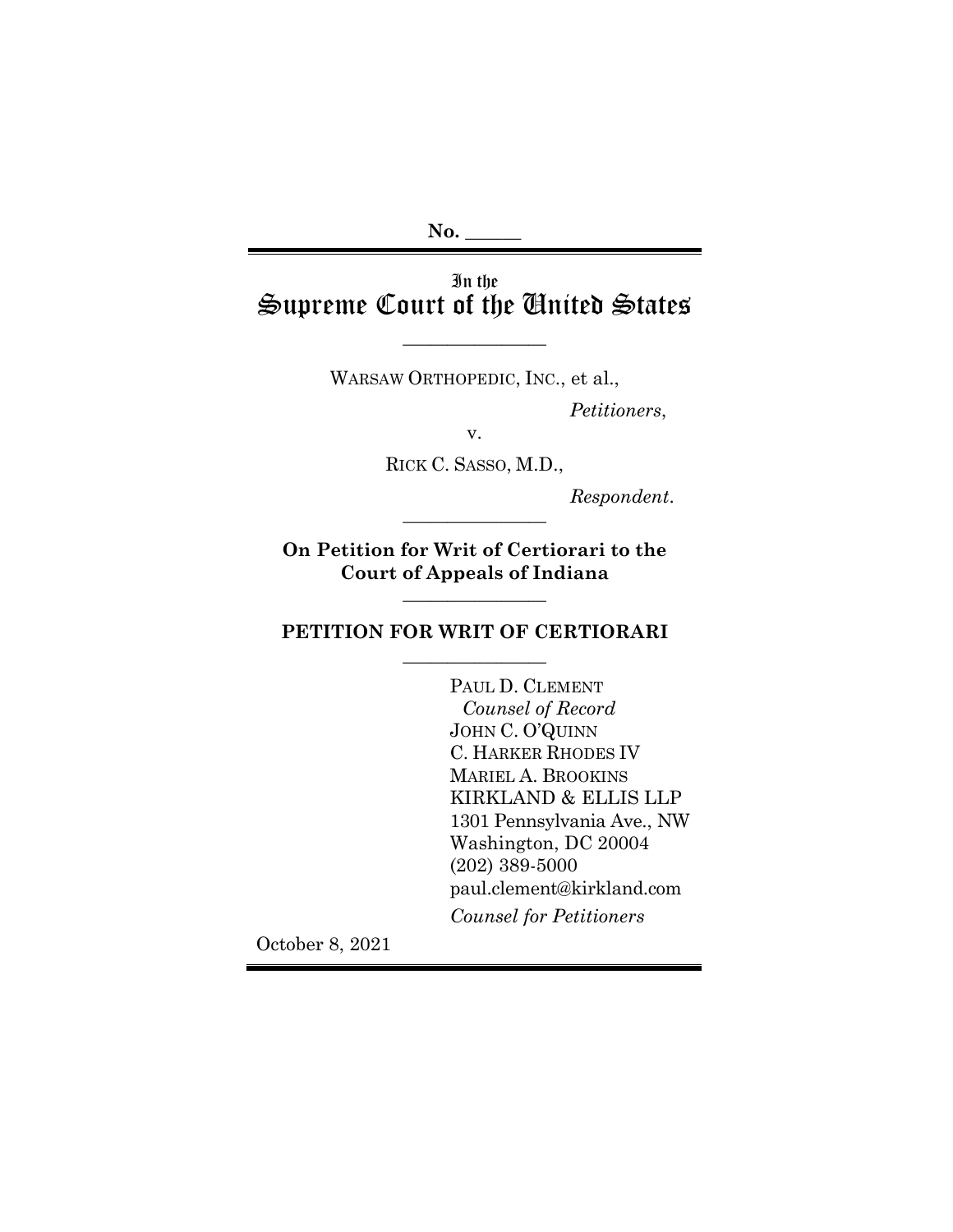#### **QUESTION PRESENTED**

Federal courts have exclusive jurisdiction over all cases arising under federal patent law, and state courts are explicitly divested of such jurisdiction. 28 U.S.C. §1338(a). Exclusive federal jurisdiction applies even to claims that invoke state law whenever an issue of federal patent law is "(1) necessarily raised, (2) actually disputed, (3) substantial, and (4) capable of resolution in federal court without disrupting the federal-state balance." *Gunn v. Minton*, 568 U.S. 251, 258 (2013).

This case features a split over the same underlying patent dispute. Just last year, the Federal Circuit correctly held that the dispute arises under federal patent law and so is subject to *exclusive* federal jurisdiction. Two months later, in the decision below, the Indiana Court of Appeals *explicitly rejected* the Federal Circuit's reasoning and held that the same dispute arises only under state law, *not* federal patent law. On that basis, the Indiana court affirmed the Indiana trial court's \$112 million damages verdict for a "native Hoosier"—a verdict predicated on a statecourt jury's resolution of a dispute about the scope of patent claims. That decision is a striking illustration of the danger posed by state-court adjudication of patent disputes, and the pressing need for this Court to resolve this split in authority and clarify when a patent case falls within exclusive federal jurisdiction.

The question presented is:

Whether a dispute raises substantial issues of federal patent law when its resolution necessarily depends on patent-law determinations regarding claim scope and validity.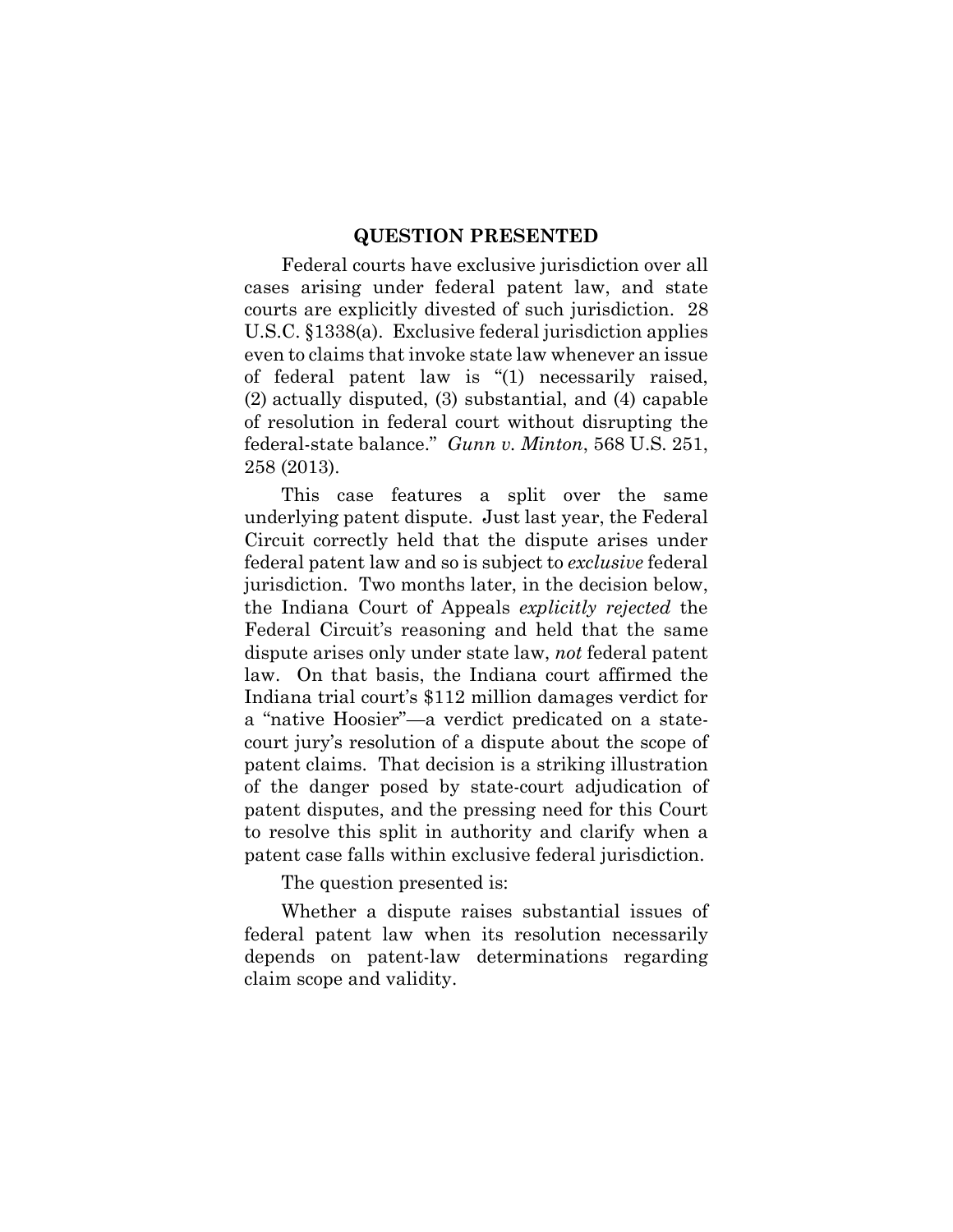### **PARTIES TO THE PROCEEDING**

Petitioners Warsaw Orthopedic, Inc., Medtronic Inc., and Medtronic Sofamor Danek, Inc., were defendants in the Circuit Court of Indiana and appellants in the Indiana Court of Appeals. Respondent Rick C. Sasso, M.D. was the plaintiff in the Circuit Court of Indiana and appellee in the Indiana Court of Appeals.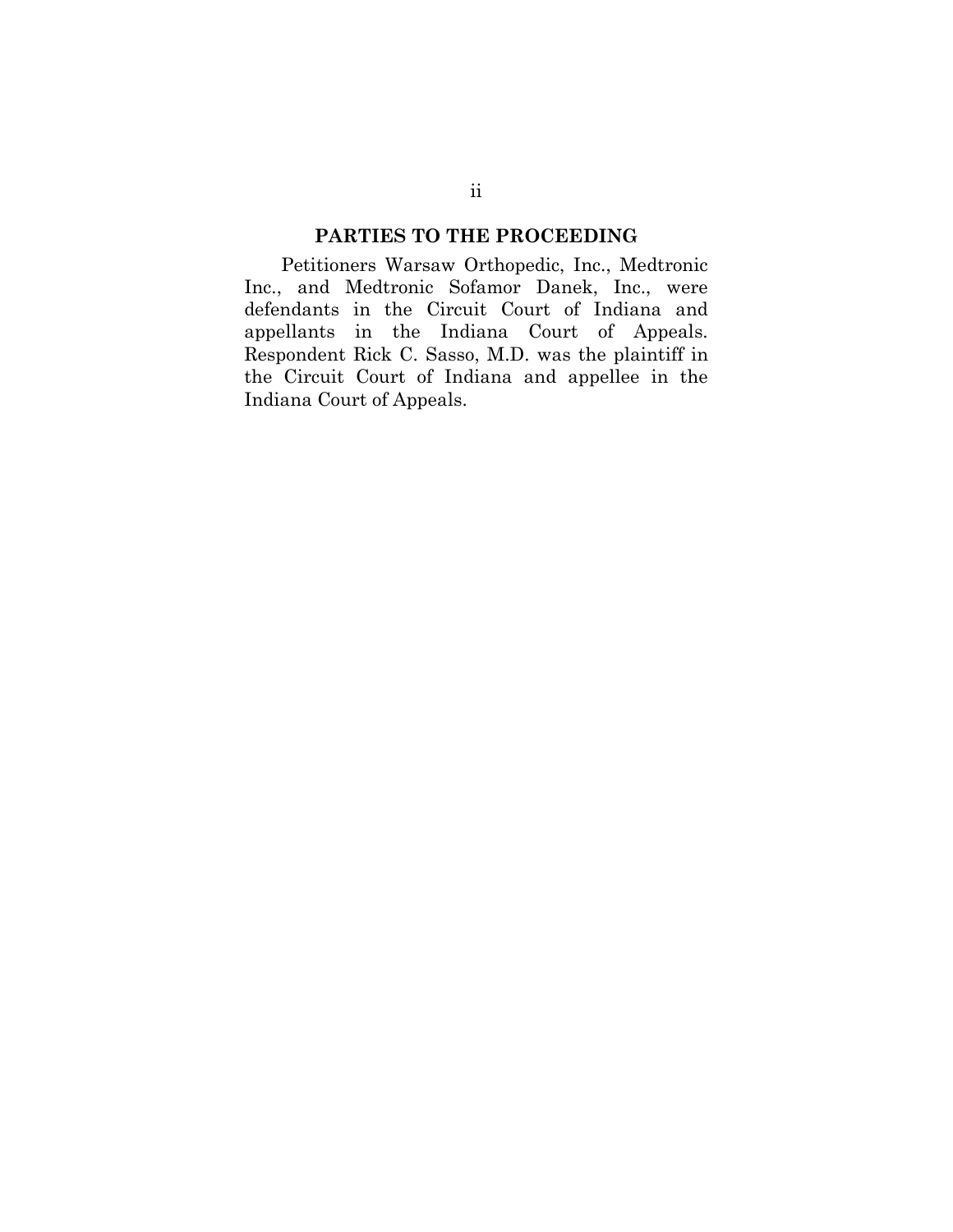# **CORPORATE DISCLOSURE STATEMENT**

Petitioners are subsidiaries of Medtronic plc. No other publicly held company owns 10% or more of petitioners' stock.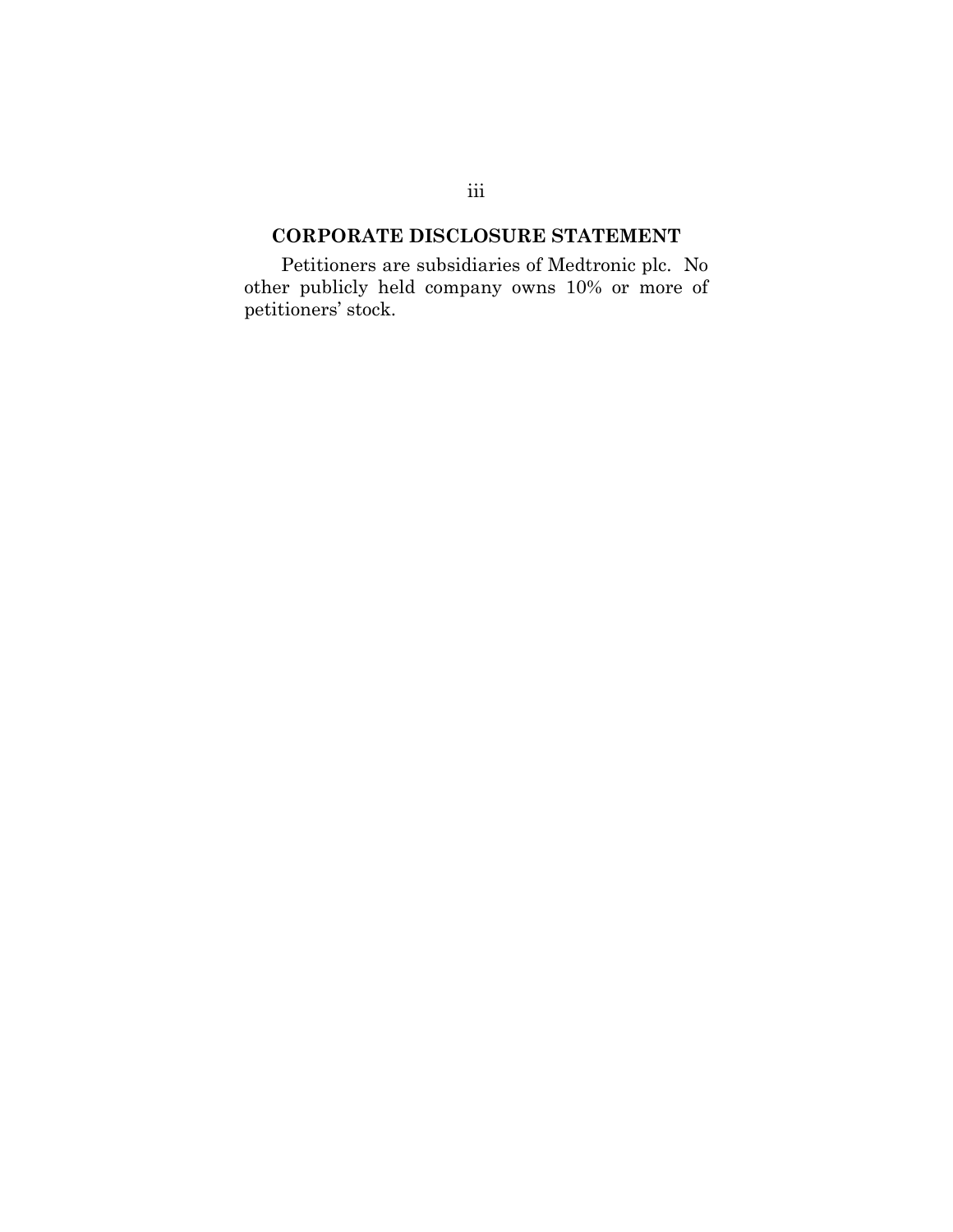### **STATEMENT OF RELATED PROCEEDINGS**

*Warsaw Orthopedic, Inc. v. Sasso*, No. 19A-PL-378 (Indiana Supreme Court denied transfer May 13, 2021).

*Warsaw Orthopedic, Inc. v. Sasso*, No. 19A-PL-378 (Indiana Court of Appeals opinion issued Dec. 4, 2020; judgment entered Dec. 11, 2020).

*Sasso, M.D. v. Warsaw Orthopedic, Inc.*, No. 43D01-1903-PL-20 (Circuit Court of Indiana judgment entered Nov. 29, 2018).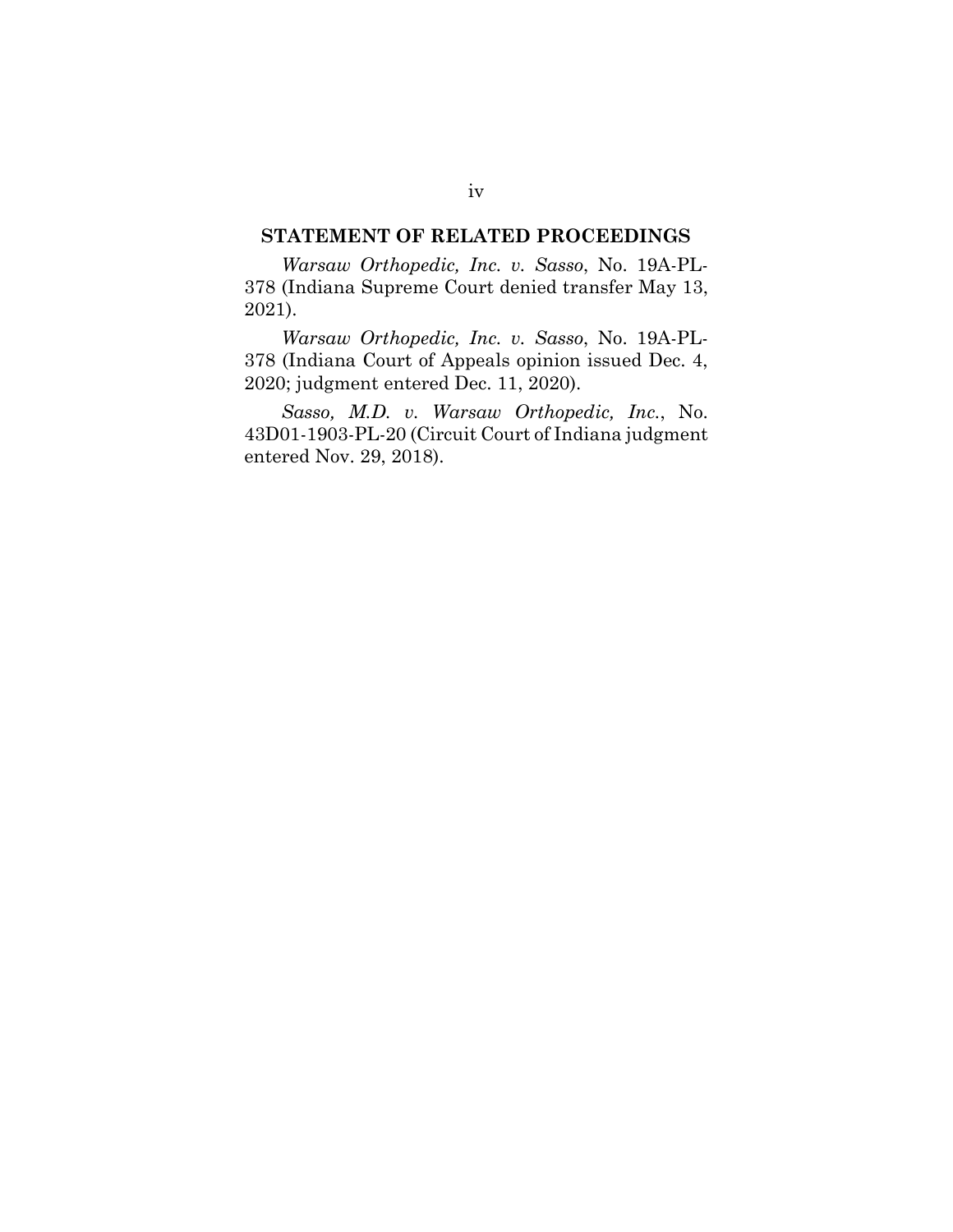# **TABLE OF CONTENTS**

| PARTIES TO THE PROCEEDING                                                                                                                                                         |
|-----------------------------------------------------------------------------------------------------------------------------------------------------------------------------------|
| CORPORATE DISCLOSURE STATEMENTiii                                                                                                                                                 |
| STATEMENT OF RELATED PROCEEDINGS iv                                                                                                                                               |
|                                                                                                                                                                                   |
| PETITION FOR WRIT OF CERTIORARI  1                                                                                                                                                |
|                                                                                                                                                                                   |
|                                                                                                                                                                                   |
| STATUTORY PROVISIONS INVOLVED 4                                                                                                                                                   |
|                                                                                                                                                                                   |
| Sasso Sues Medtronic on Patent-Based<br>$A_{\cdot}$                                                                                                                               |
| Medtronic Files an Action Invoking<br>$\mathbf{B}$<br>Exclusive Federal Jurisdiction, and the<br>Federal Circuit Holds That Exclusive                                             |
| The Indiana Court of Appeals Explicitly<br>$C_{\cdot}$<br>Rejects the Federal Circuit's Decision<br>and Affirms the State Trial Court's<br>\$112 Million Patent-Based Judgment 13 |
| REASONS FOR GRANTING THE PETITION 15                                                                                                                                              |
| The Decision Below Is In Direct Conflict With<br>I.<br>The Federal Circuit's Precedential Decision                                                                                |
| The Decision Below Reflects The Ongoing<br>Η.<br>Confusion In The Lower Courts Over When A<br>Federal Issue Is Substantial Under Gunn  21                                         |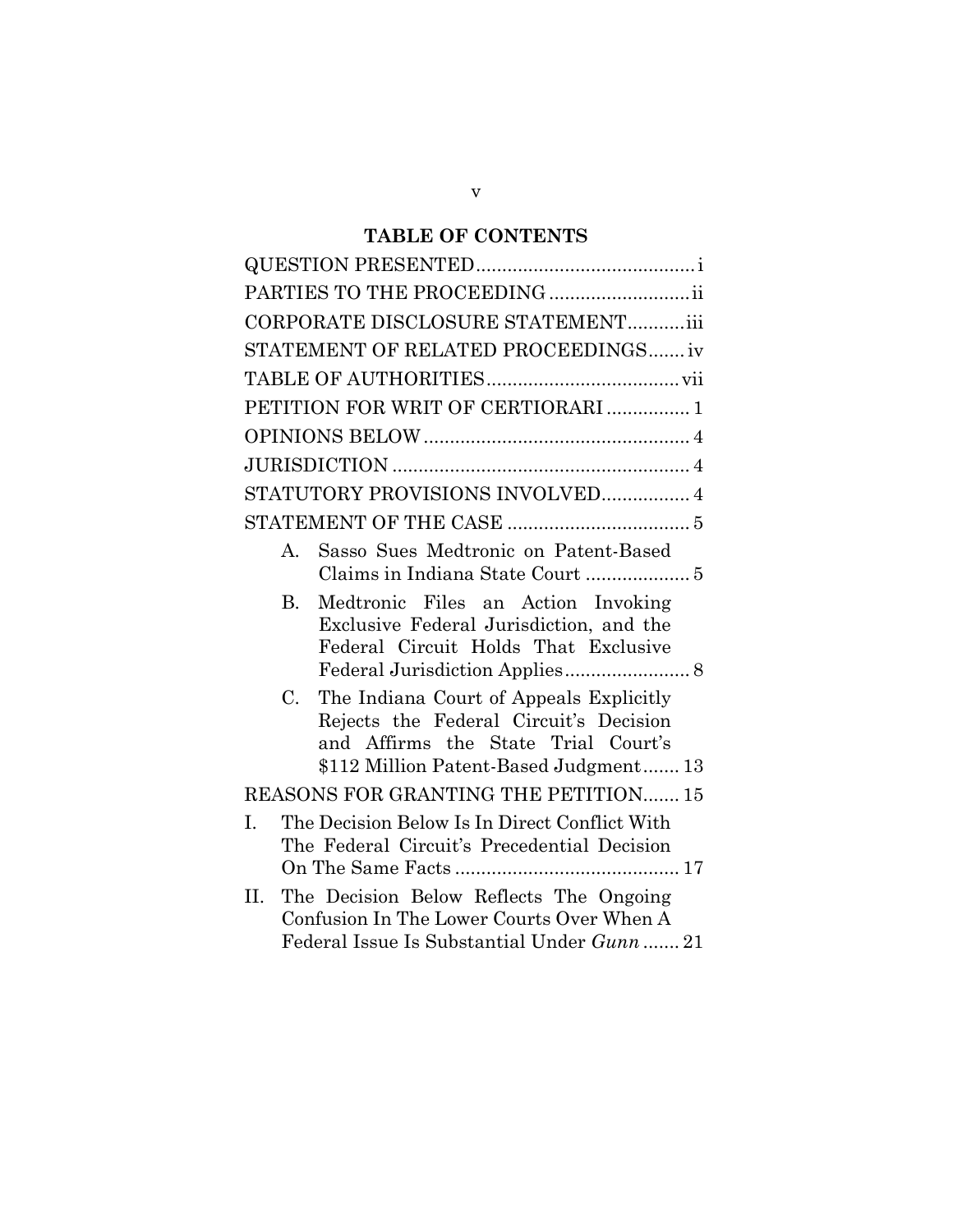| III. The Decision Below Is Emphatically Wrong<br>And Thwarts Congress' Express Directives25                                 |
|-----------------------------------------------------------------------------------------------------------------------------|
| IV. The Jurisdictional Question Presented Is                                                                                |
|                                                                                                                             |
| <b>APPENDIX</b>                                                                                                             |
| Appendix A                                                                                                                  |
| Opinion, Court of Appeals of Indiana,<br>Warsaw Orthopedic, Inc. v. Sasso, No. 19A-                                         |
| Appendix B                                                                                                                  |
| Order, Court of Appeals of Indiana, Warsaw<br><i>Orthopedic, Inc. v. Sasso, No.</i> 19A-PL-378                              |
| Appendix C                                                                                                                  |
| Order Denying Transfer, Indiana Supreme<br>Court, Warsaw Orthopedic, Inc. v. Sasso,<br>No. 19A-PL-378 (May 13, 2021) App-50 |
| Appendix D                                                                                                                  |
| Judgment, Indiana Marshall Circuit Court,<br>No. 50C01-1806-PL-27 (Nov. 29, 2018)  App-52                                   |
| Appendix E                                                                                                                  |
|                                                                                                                             |
|                                                                                                                             |
|                                                                                                                             |

vi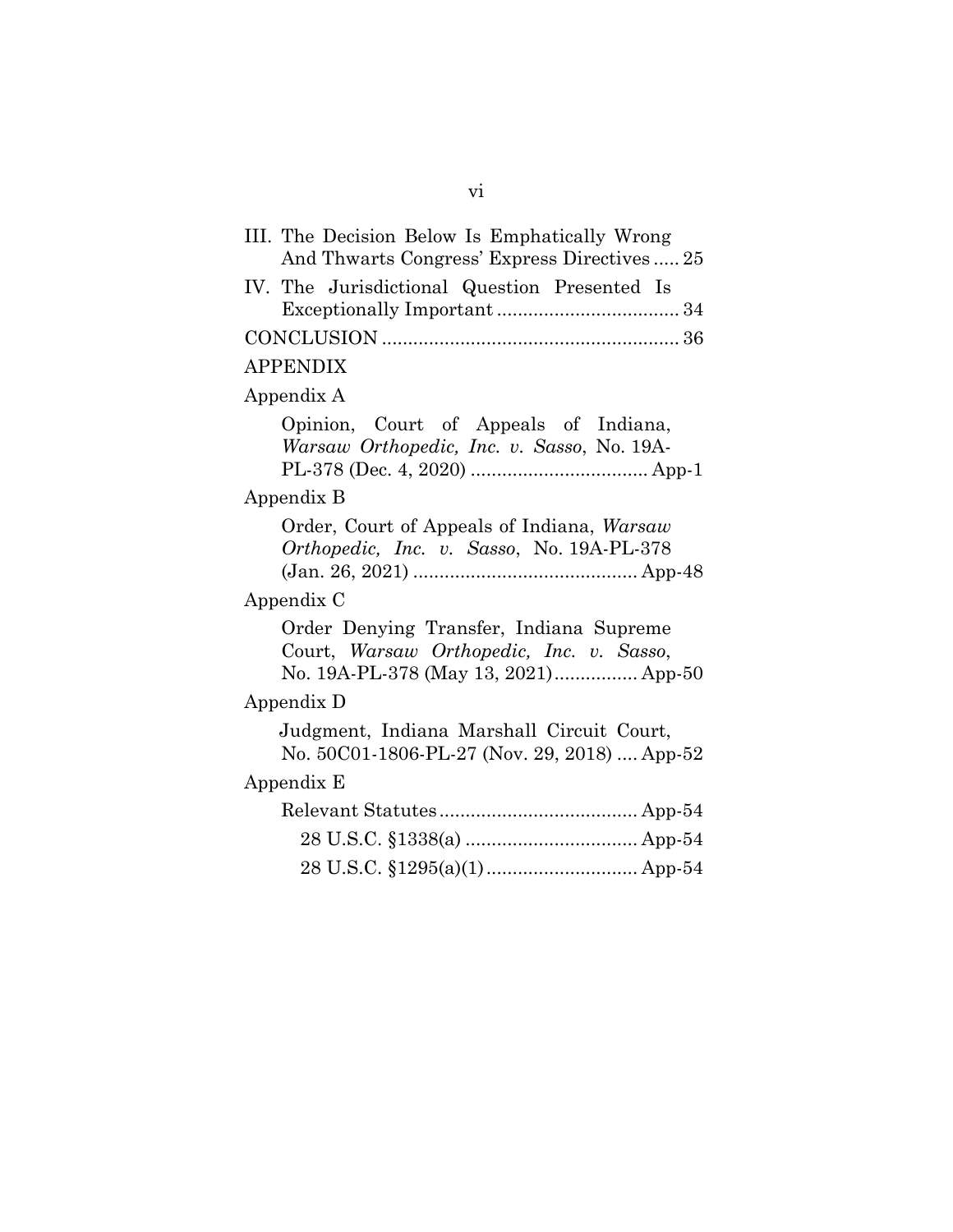# **TABLE OF AUTHORITIES**

# **Cases**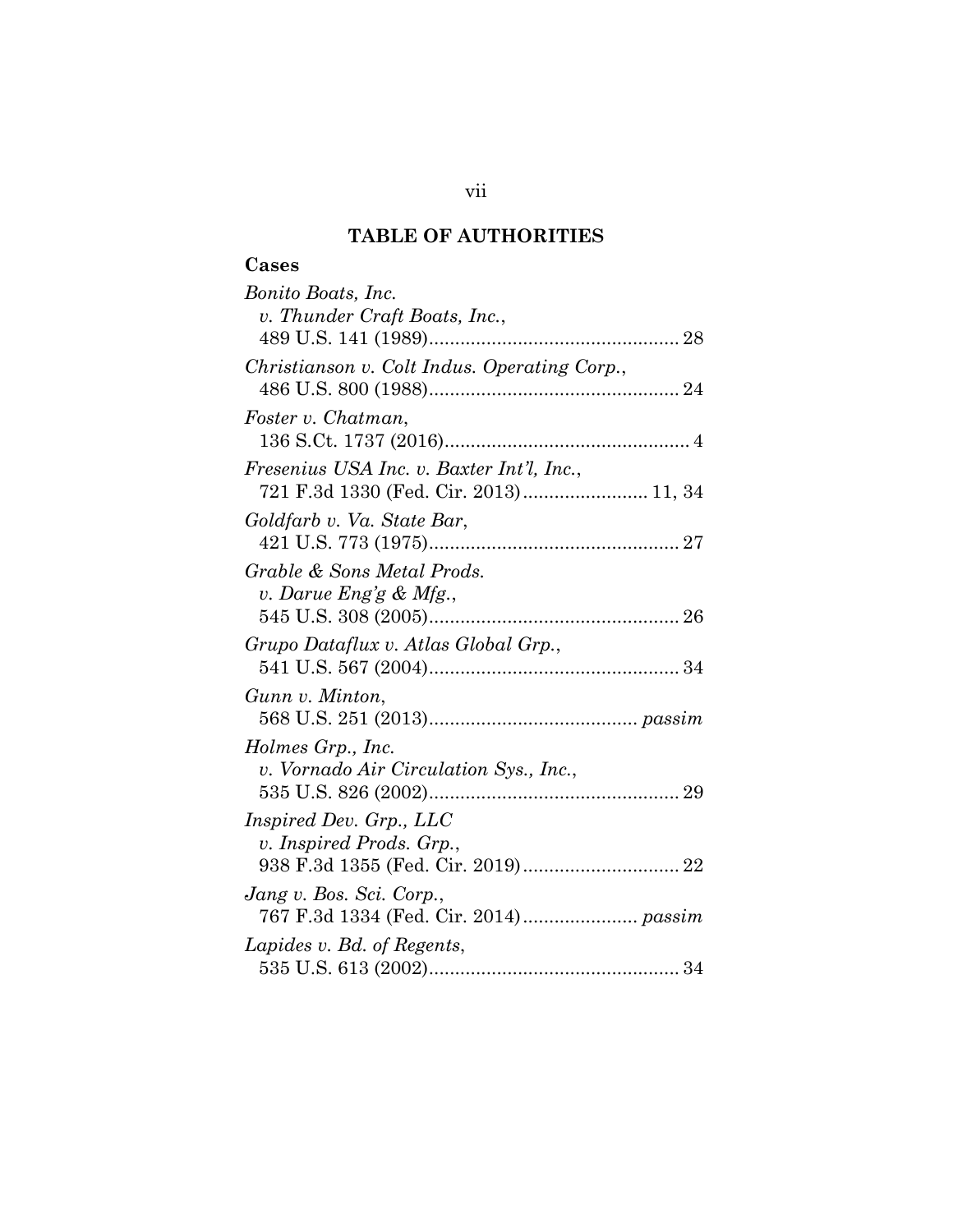| Markman v. Westview Instruments, Inc.,                                               |
|--------------------------------------------------------------------------------------|
| Maxchief Invs. Ltd. v. Wok & Pan, Ind., Inc.,                                        |
| MDS (Canada) Inc.<br>v. Rad Source Techs., Inc.,                                     |
| NeuroRepair, Inc. v. The Nath Law Grp.,                                              |
| Ohralik v. Ohio State Bar Ass'n,                                                     |
| Teva Pharm. USA v. Sandoz,                                                           |
| Warsaw Orthopedic, Inc. v. Sasso,<br>2019 WL 428574 (N.D. Ind. Jan. 31, 2019) 11, 20 |
| Warsaw Orthopedic, Inc. v. Sasso,<br>977 F.3d 1224 (Fed. Cir. 2020) passim           |
| Xitronix Corp. v. KLA-Tencor Corp.,<br>757 F.App'x 1008 (Fed. Cir. 2019) 22, 24, 33  |
| Xitronix Corp. v. KLA-Tencor Corp.,<br>882 F.3d 1075 (Fed. Cir. 2018) 22, 23         |
| Xitronix Corp. v. KLA-Tencor Corp.,                                                  |
| Xitronix Corp. v. KLA-Tencor Corp.,<br>916 F.3d 429 (5th Cir. 2019) 22, 24           |
| <b>Statutes</b>                                                                      |
|                                                                                      |
|                                                                                      |
|                                                                                      |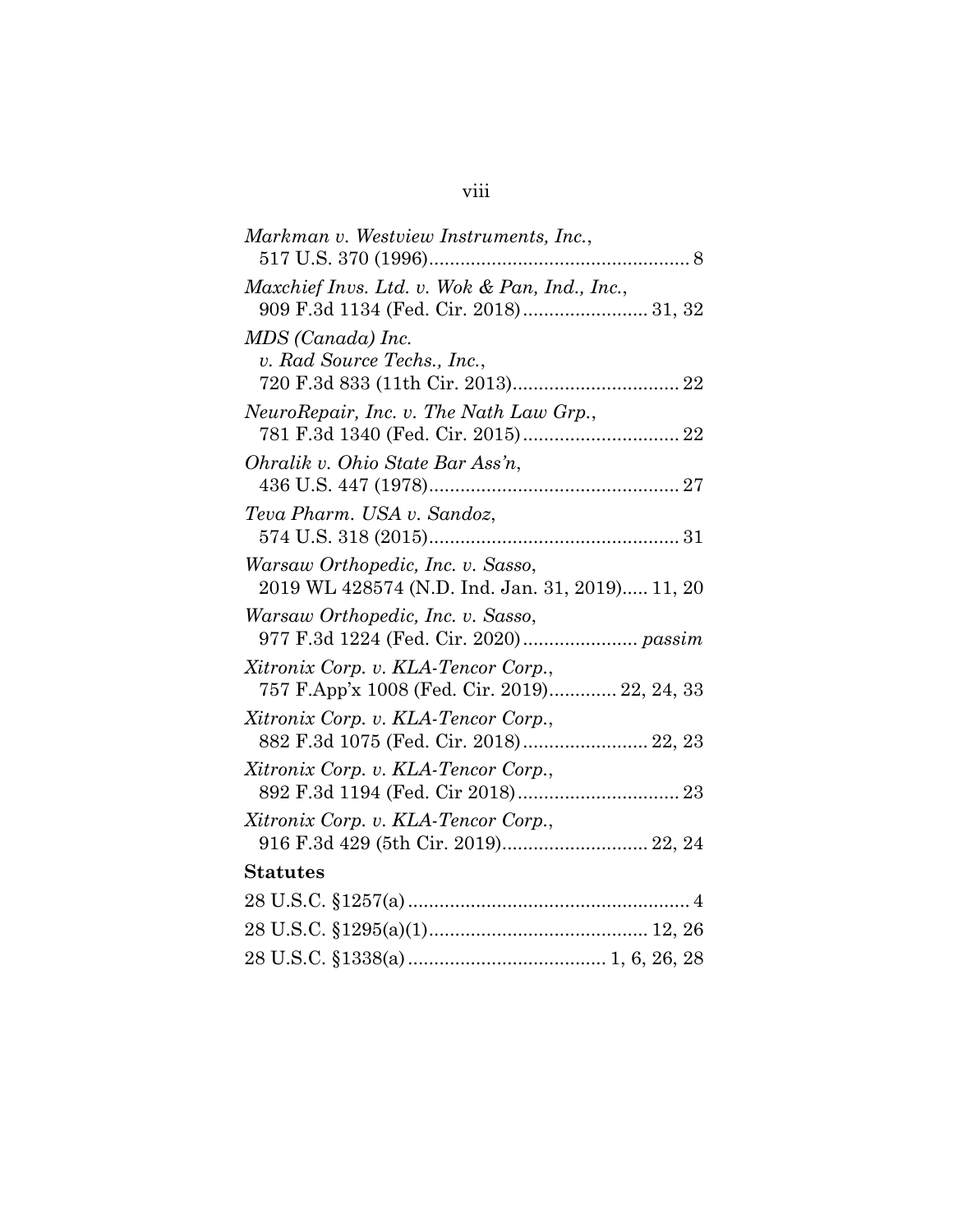| <b>Other Authorities</b>                                                                                                          |
|-----------------------------------------------------------------------------------------------------------------------------------|
| Corrected Brief of Defendant-Appellee,<br>Warsaw Orthopedic, Inc. v. Sasso, 977 F.3d                                              |
| Leahy-Smith America Invents Act,<br>Pub. L. No. 112-29, 125 Stat. 284 (2011)  29                                                  |
| Notice of Intent to Issue Ex Parte<br>Reexamination Certificate, No. 90/014,131                                                   |
| Notice of Intent to Issue Ex Parte<br>Reexamination Certificate, No. 90/014,171                                                   |
| Order, Sasso v. Warsaw Orthopedic, Inc.,                                                                                          |
| Paul R. Gugliuzza, Rising Confusion About<br>"Arising Under" Jurisdiction in Patent<br>Cases, 69 Emory L.J. 459 (2019) 21, 22, 35 |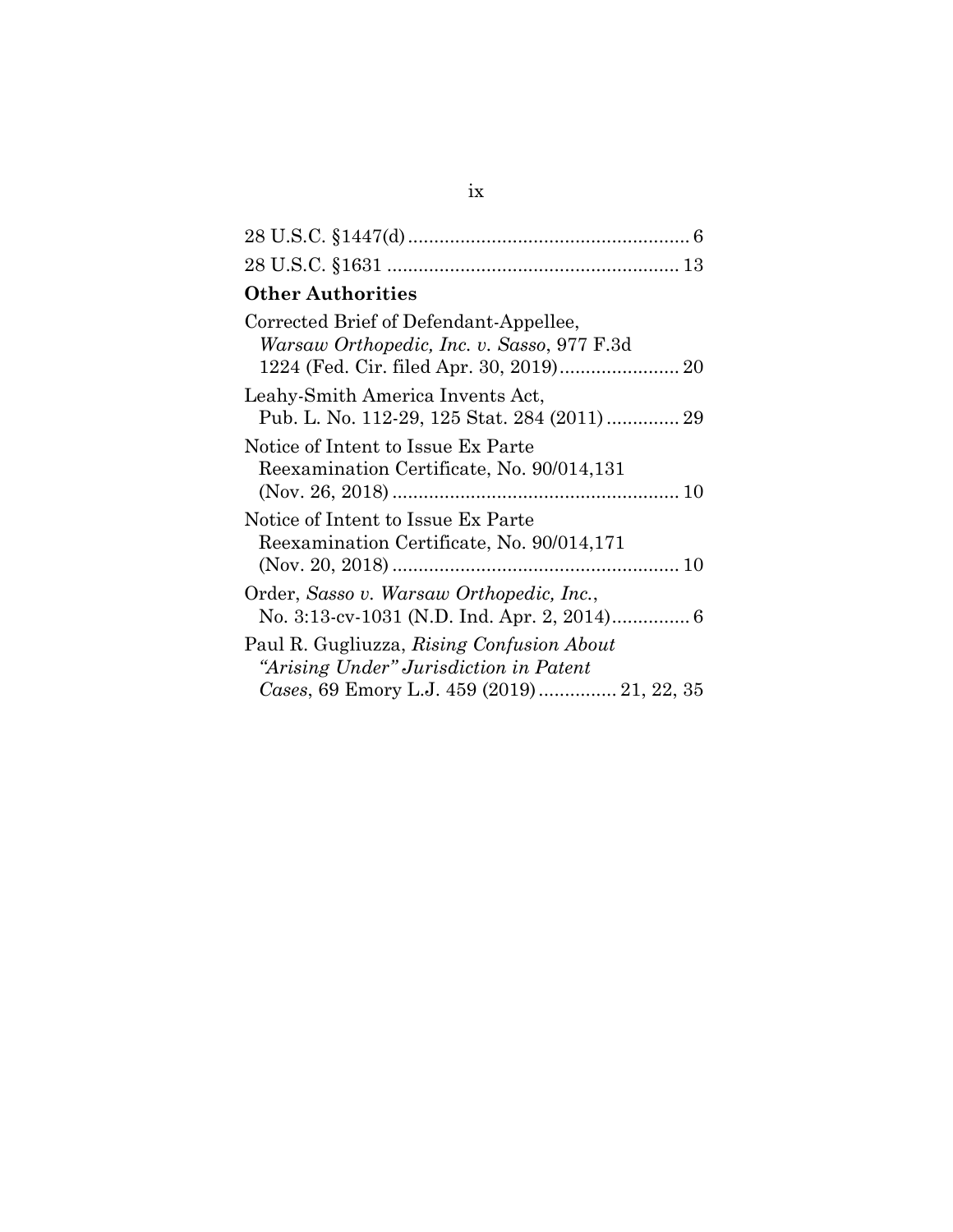#### **PETITION FOR WRIT OF CERTIORARI**

There should be no such thing as a state-court patent trial. Yet that is exactly what the Indiana courts conducted here, complete with *Markman*-style claim construction proceedings, Federal Circuit Bar Association model patent jury instructions, and a state court ultimately deciding the consequences of the U.S. Patent and Trademark Office's ("PTO's") reexamination of the patents at the heart of this dispute. None of this should have ever happened.

The Constitution vests the power to create and define patent rights exclusively with Congress, and Congress has granted *exclusive* jurisdiction over all cases arising under federal patent law to the *federal courts*. To underscore the importance of exclusive federal jurisdiction, Congress explicitly prohibited state courts from hearing such cases. 28 U.S.C. §1338(a). That assurance of federal exclusivity is designed to promote uniformity in interpreting federal rights in a highly technical field and to protect the special role of the Federal Circuit in maintaining that uniformity. Congress directed patent appeals from every district court across the country to the Federal Circuit; needless to say, patent disputes in state court cannot be appealed to the Federal Circuit. Congress' pursuit of uniformity thus depends on not allowing patent disputes to proceed in state court. For that reason, exclusive federal jurisdiction extends not only to cases in which federal patent law creates the plaintiff's cause of action, but any case in which an issue of federal patent law is "(1) necessarily raised, (2) actually disputed, (3) substantial, and (4) capable of resolution in federal court without disrupting the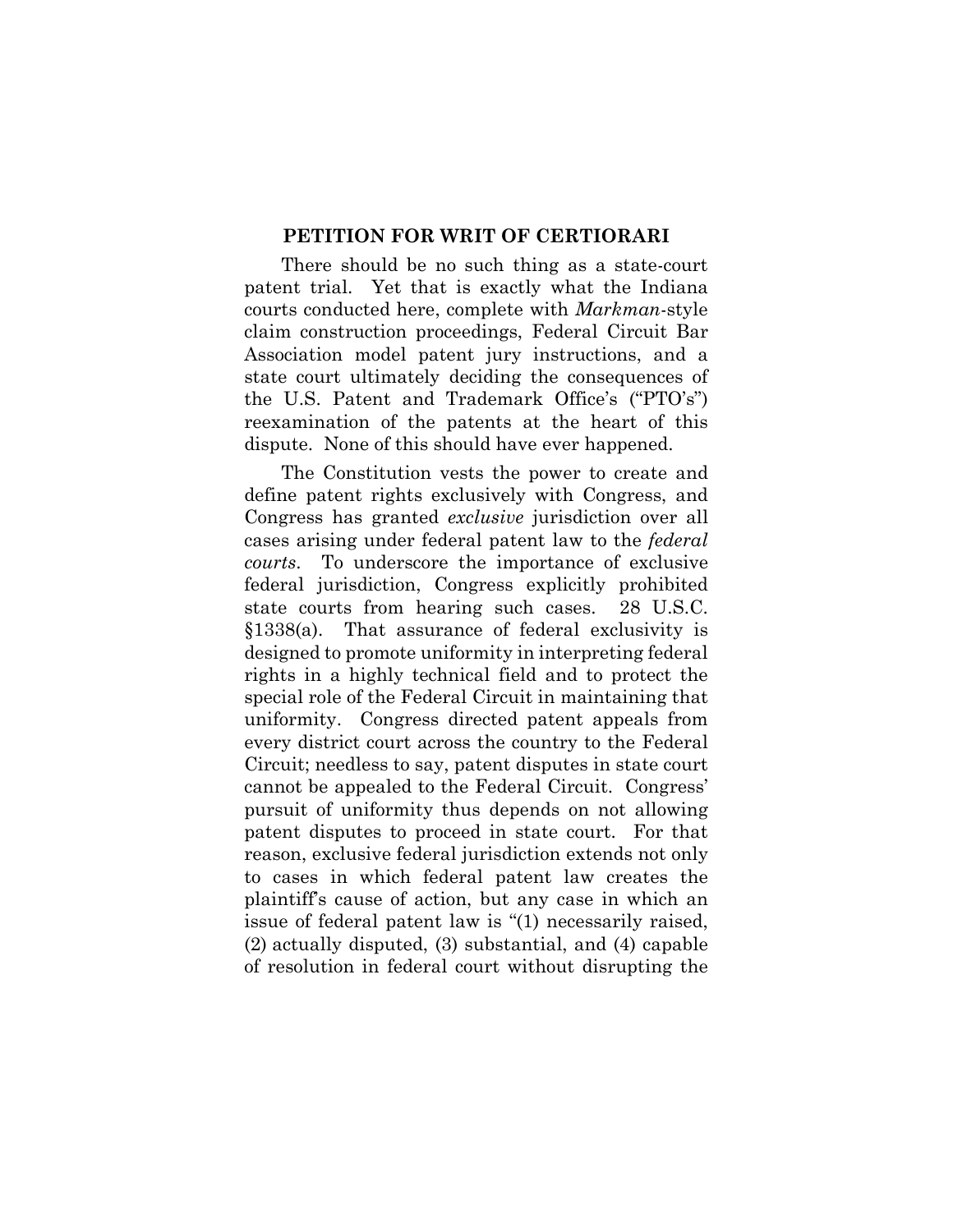federal-state balance." *Gunn v. Minton*, 568 U.S. 251, 258 (2013).

Applying that test, the Federal Circuit—the court Congress created to exercise exclusive jurisdiction over all patent appeals—reviewed the same underlying dispute between these same parties just last year. That court squarely held that the parties' controversy presented substantial issues of federal patent law and therefore fell within the federal courts' exclusive jurisdiction (and its own exclusive appellate jurisdiction). Despite that holding of exclusive federal jurisdiction, however, the Federal Circuit permitted the district court to abstain from resolving the dispute.

Less than two months later, the Indiana Court of Appeals took advantage of that opening to reach precisely the opposite result on the jurisdictional question, creating an express split in the context of a single patent dispute. In the decision below, the Indiana Court of Appeals *explicitly rejected* the Federal Circuit's decision, and held instead that state courts were free to adjudicate patent-based controversies such as this one. Its sole basis for that extraordinary outcome was to assert—in direct conflict with the Federal Circuit's contrary view—that the issues of patent validity and patent scope raised in this litigation were not "substantial" enough to warrant federal jurisdiction. On that basis, the Indiana court proceeded to affirm the state trial court's assertion of jurisdiction over this patent case and its award of over \$112 million in damages for a "native Hoosier." App.3. The Indiana Supreme Court denied review altogether, leaving in place the direct conflict between the decision below and the Federal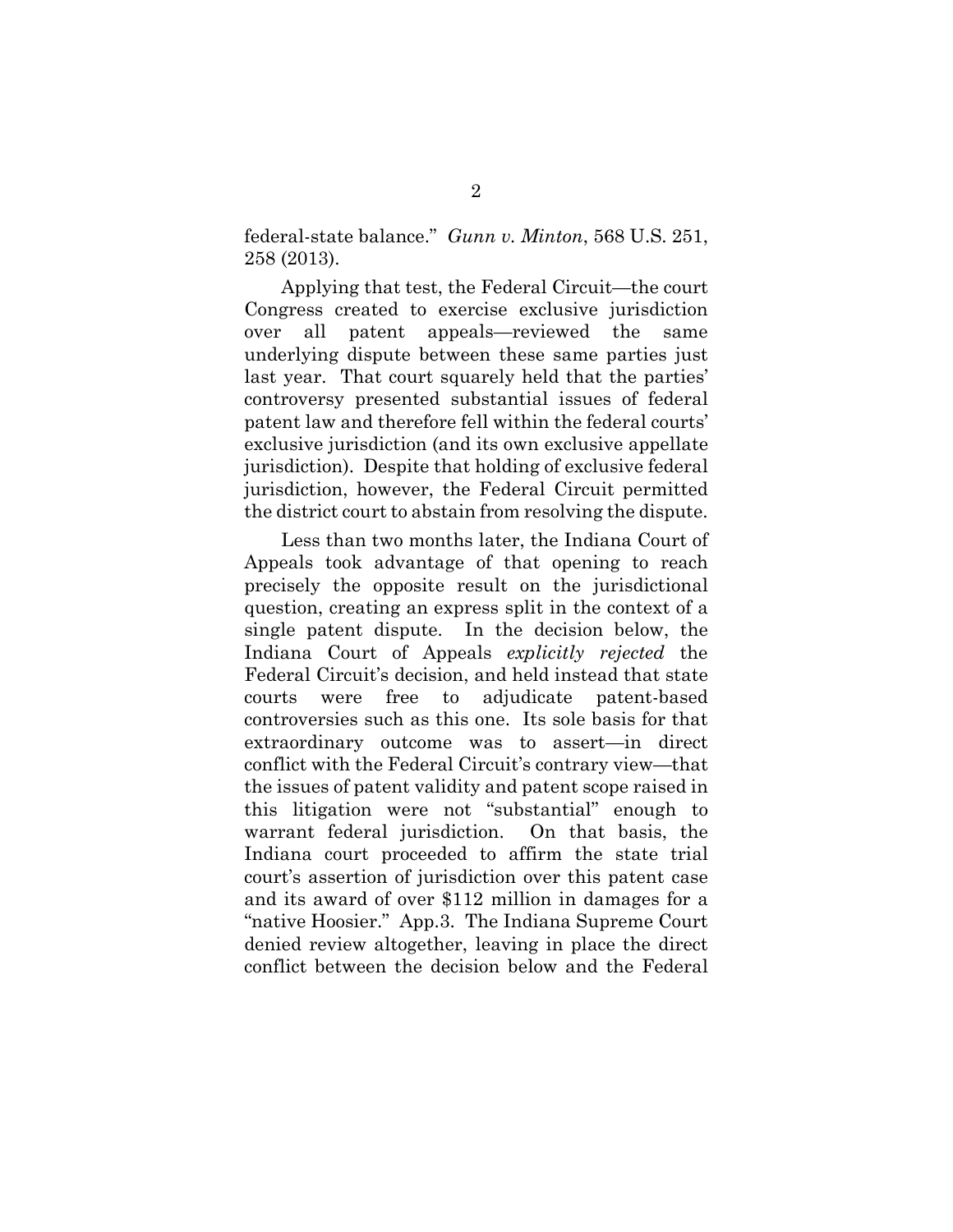Circuit's contrary jurisdictional holding on the same facts involving the same parties and some of the same patents.

That stark conflict warrants this Court's review. As this case illustrates, there is significant ongoing confusion in the lower courts about the proper application of the jurisdictional test this Court laid out in *Gunn*. In particular, the courts are divided on how to determine whether an issue of federal patent law is substantial enough to the federal system to compel federal court jurisdiction—let alone how to make that determination at the outset of a case. As this case illustrates, in-state plaintiffs have ample incentives to sue in state courts, and state courts may be tempted to exercise jurisdiction over disputes that plainly belong in federal court. Indeed, despite initial representations from respondent that little would turn on patent law, the Indiana trial court here found itself engaging in claim construction (a proceeding unique to patent cases), hearing testimony on patent claim coverage, delivering jury instructions on patent issues borrowed from the Federal Circuit Bar Association, and assessing the effect of PTO reexamination proceedings—all while insisting that the case was just a run-of-the-mill contract case.

The decision below is not only seriously wrong, but the issue is exceptionally important to the patent system. Given the exclusive subject-matter jurisdiction created by §1338(a), confusion over the jurisdictional standard risks wasting substantial resources and years of litigation if and when patentrelated cases are tried in the wrong courts. More fundamentally, decisions like the one here frustrate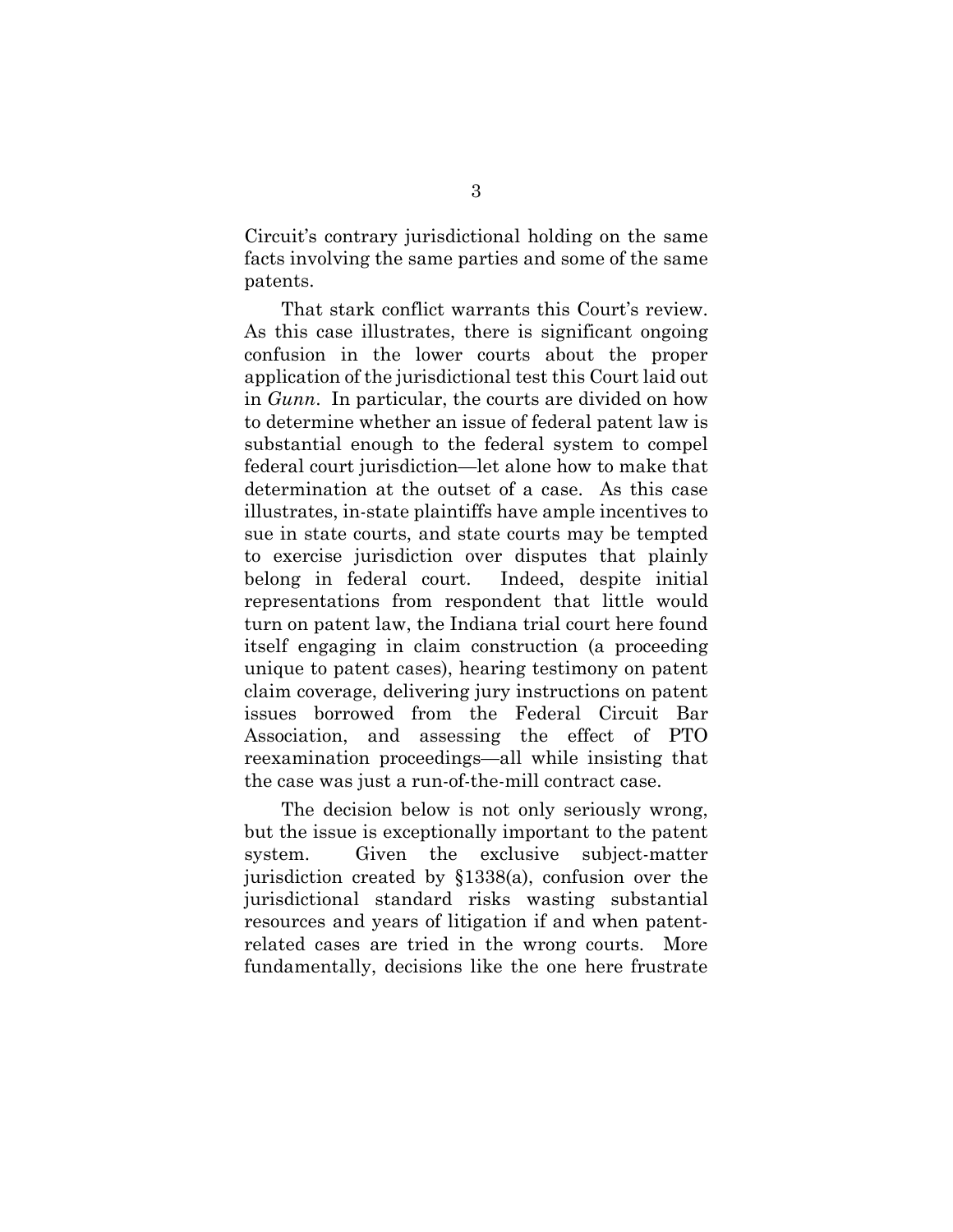Congress' goal of ensuring uniformity in federal patent law and exclusive federal jurisdiction over patent disputes. That the federal and state courts could not even agree on the proper application of the *Gunn* factors to the same patent dispute underscores the pressing need for this Court's review.

### **OPINIONS BELOW**

The opinion of the Indiana Court of Appeals is reported at 162 N.E.3d 1 and reproduced at App.1-47. Its order denying rehearing is unreported and reproduced at App.48-49. The Indiana Supreme Court's order denying review is reported at 168 N.E.3d 739 and reproduced at App.50-51.

#### **JURISDICTION**

The Indiana Court of Appeals issued its decision on December 4, 2020, and denied rehearing on January 26, 2021. The Indiana Supreme Court denied review on May 13, 2021. Because that denial occurred before July 19, 2021, the deadline to file any petition was automatically extended to 150 days. The Indiana Supreme Court's discretionary denial is not a decision on the merits, and so certiorari is proper to the Indiana Court of Appeals. 28 U.S.C. §1257(a); *Foster v. Chatman*, 136 S.Ct. 1737, 1746 n.2 (2016).

### **STATUTORY PROVISIONS INVOLVED**

Relevant statutory provisions are reproduced in the appendix.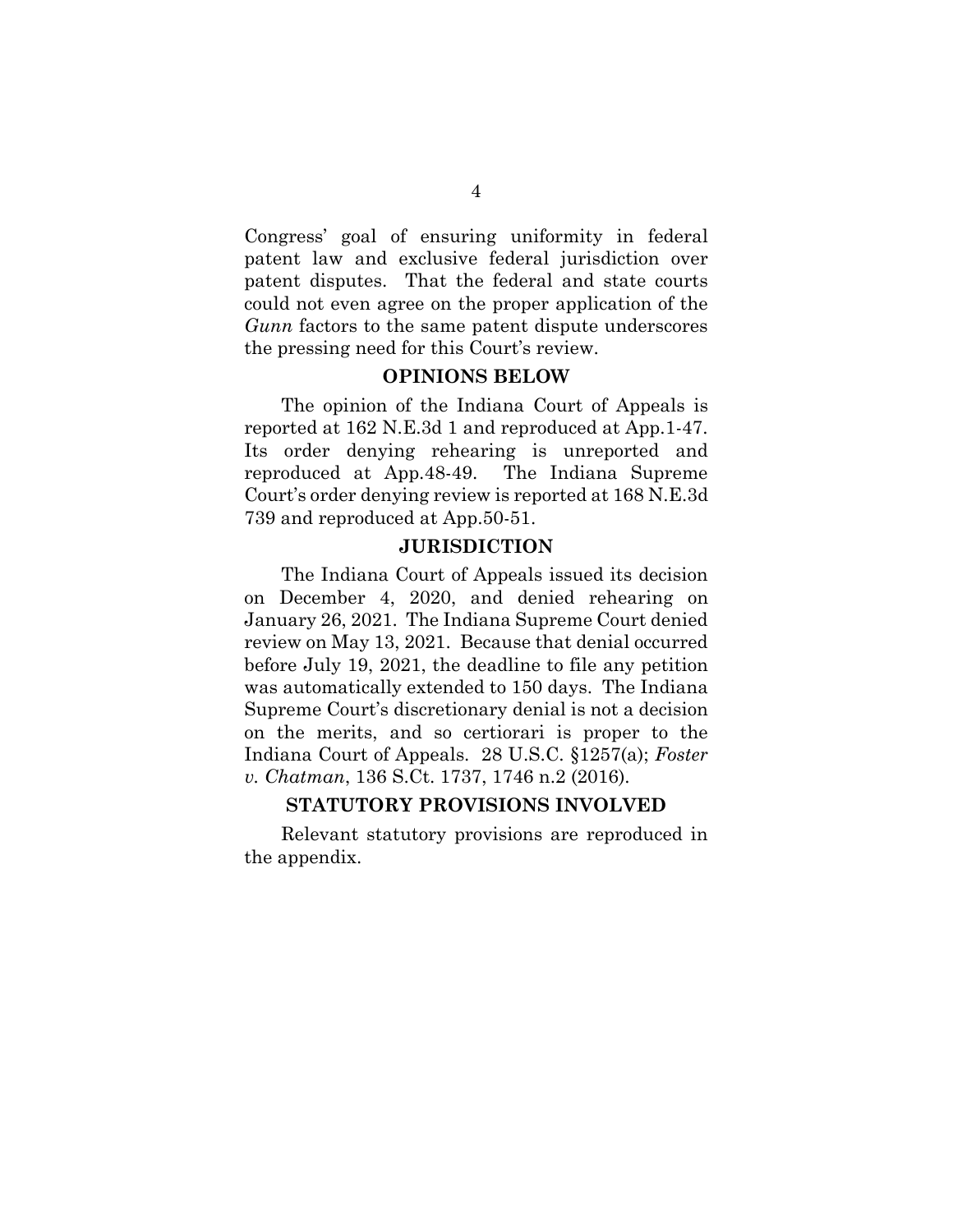#### **STATEMENT OF THE CASE**

## **A. Sasso Sues Medtronic on Patent-Based Claims in Indiana State Court.**

1. Petitioners (collectively "Medtronic") are a leading medical-technology company. Medtronic regularly works with doctors and surgeons to develop new medical devices to treat a wide variety of health conditions.

In 1998, Medtronic began working with respondent Dr. Rick Sasso, a professor and chief of spinal surgery at the Indiana University School of Medicine, App.3-4, on a system to anchor and align screws and plates in the spine. *See* App.9-10. The resulting product became known as the Vertex System. App.9.

In 1999, Medtronic and Sasso signed the "Vertex Agreement," under which Sasso gave Medtronic his rights in the Vertex system. App.9-10. In exchange, Medtronic agreed to pay Sasso a 2% royalty on net sales of the relevant "Medical Device" for eight years from the first commercial sale of that device, or "if the Medical Device is *covered by a valid claim of an issued U.S. patent* arising out of the Intellectual Property Rights" provided in the agreement, then for a longer period, namely, the life of the patent. App.10-11 (emphasis added). In 2002, the PTO issued Patent No. 6,485,491 ("the '491 patent"), naming Sasso among its inventors and Medtronic as the assignee. App.12.

Medtronic and Sasso also collaborated on another spinal-surgery invention involving a facet screw delivery system. They signed the "Facet Screw Agreement" in 1999, under which Sasso gave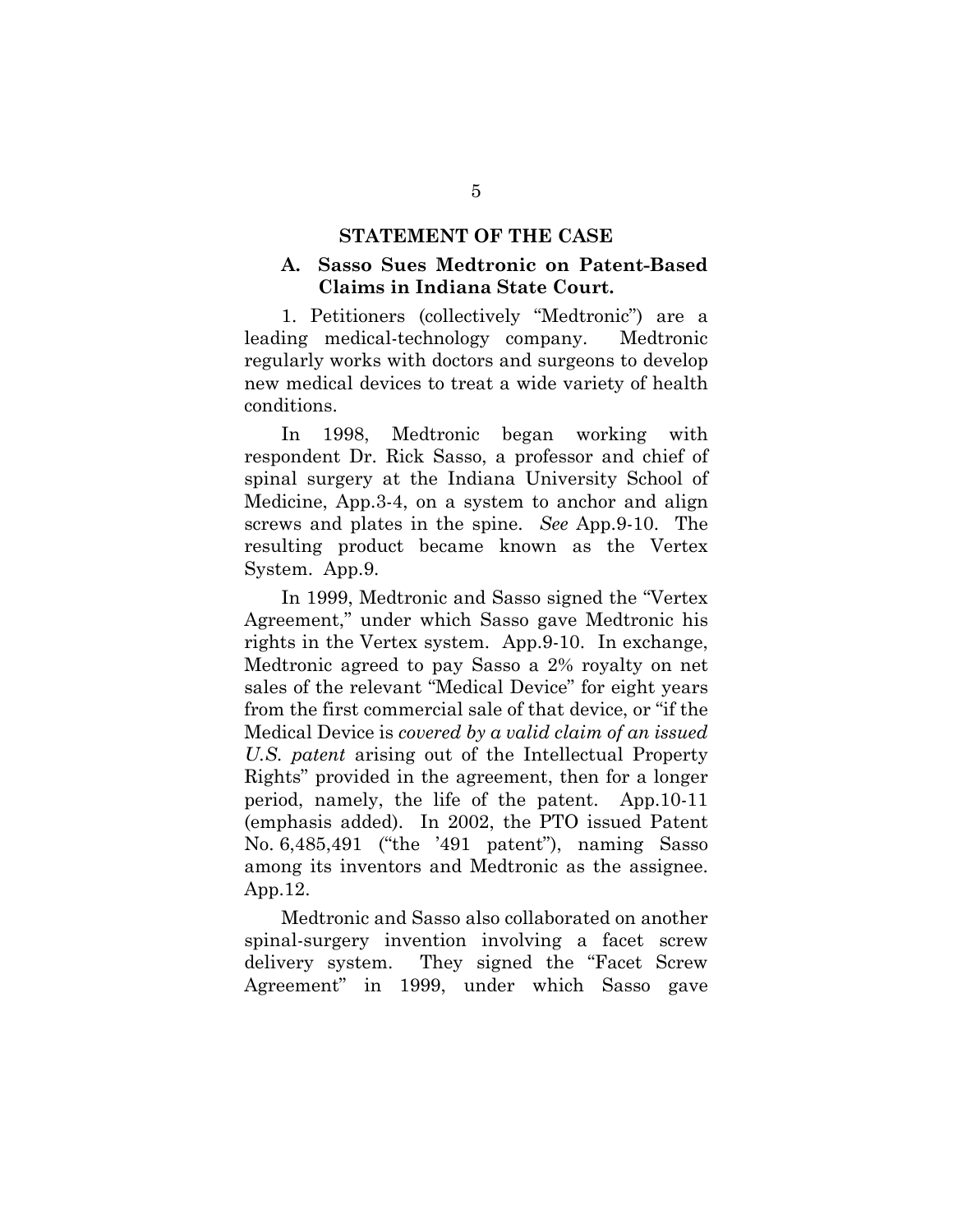Medtronic ownership rights to the screw delivery system in exchange for a 2.5% royalty on net sales of that device. App.4-5.

Section 7 of the Facet Screw Agreement, titled "Term of Agreement," provided that the agreement "shall expire upon the last to expire of the patents included in Intellectual Property Rights, *or if no patent application(s) issue into a patent having valid claim coverage of the Medical Device*, then seven (7) years from the Date of First Sale of the Medical Device." App.6.

In September 2001, the PTO issued Patent No. 6,287,313 ("the '313 patent"), with Sasso as the sole inventor and Medtronic as the assignee. App.6-7. The PTO later issued a continuation of the '313 patent as Patent No. 6,562,046 ("the '046 patent"). *Warsaw Orthopedic, Inc. v. Sasso*, 977 F.3d 1224, 1226 (Fed. Cir. 2020).

2. In August 2013, Sasso sued Medtronic in Indiana state court, claiming that Medtronic had breached the Vertex Agreement by failing to pay him the full royalties he was owed under that agreement. App.13. Medtronic removed the action to federal district court, explaining that Sasso's claims were subject to exclusive federal jurisdiction because they arose under federal patent law. *Id.*; *see* 28 U.S.C. §1338(a). The district court responded with a onesentence order remanding the case back to Indiana state court. Order, *Sasso v. Warsaw Orthopedic, Inc.*, No. 3:13-cv-1031 (N.D. Ind. Apr. 2, 2014), Dkt.37. That remand order was not appealable. 28 U.S.C. §1447(d). But even after an erroneous remand order, this Court retains the ability to remedy a state court's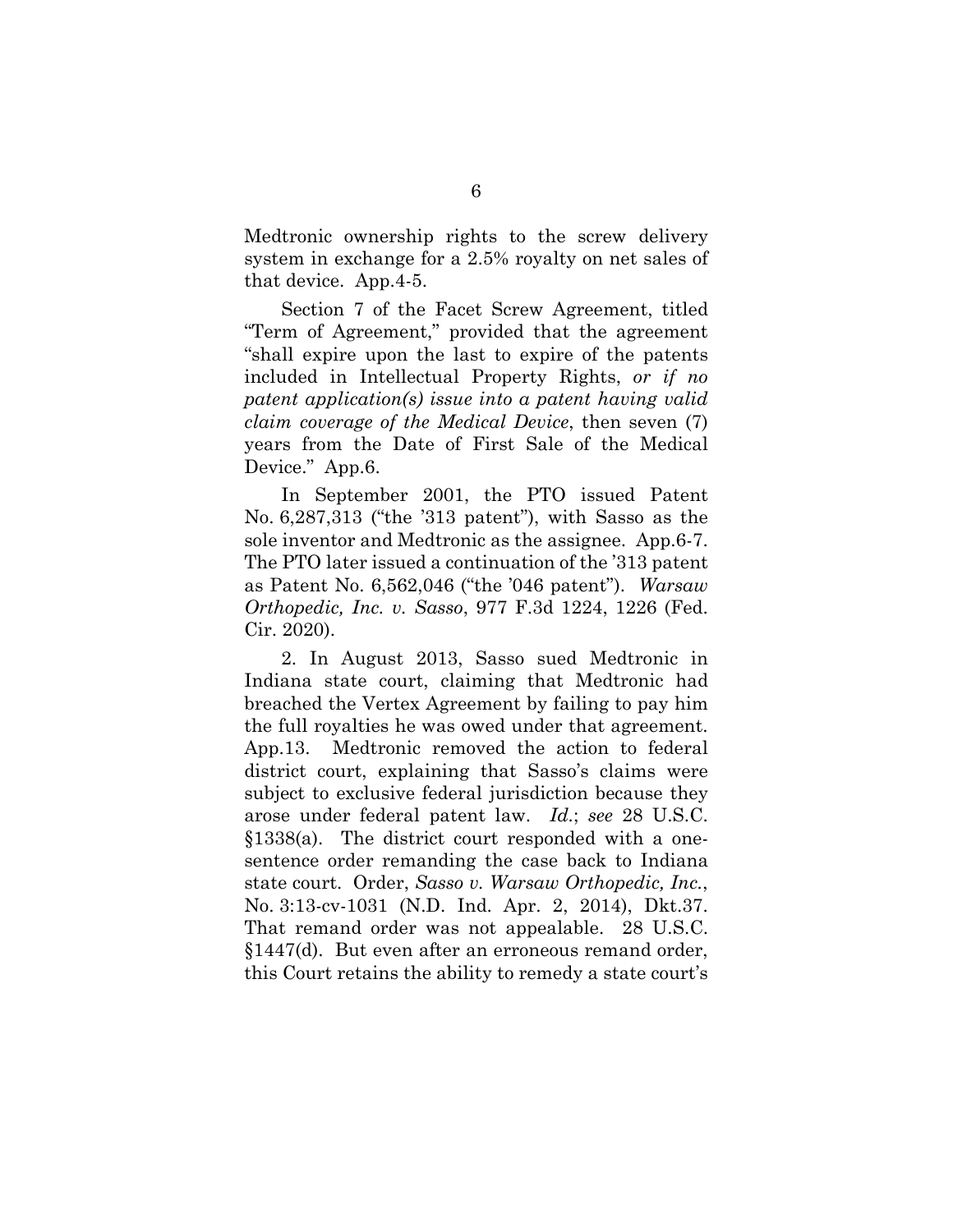erroneous exercise of jurisdiction over a case subject to exclusive federal jurisdiction by reviewing the state court's final judgment, and indeed this Court is the only federal forum available to correct the error in those circumstances.

3. After the remand to state court, Sasso amended his complaint to add new claims, alleging that Medtronic also breached the Facet Screw Agreement. App.13-14; *see* Ind.App.Vol.XIV.3-30.[1](#page-16-0) Sasso asserted that the '313 and '046 patents have valid claims that cover various Medtronic products, and that he was accordingly entitled to royalties on those products for the life of those patents. *See* Ind.App.Vol.XIV.3-30.

Medtronic moved to dismiss for lack of subject matter jurisdiction, explaining that Sasso's new claims (like his old claims) were subject to exclusive federal jurisdiction because they necessarily raised substantial and disputed questions of federal patent law—specifically, the proper construction of the '313 and '046 patents. Ind.App.Vol.III.16-17. The Indiana trial court denied the motion, relying largely on the earlier remand order. Ind.App.Vol.II.109-10; *see*  App.14.

The state trial court proceeded to preside over a case that was largely indistinguishable from federal patent litigation—except that it took place in an Indiana state court. To pursue his theory that he was entitled to additional royalties because the '313 and

<u>.</u>

<span id="page-16-0"></span><sup>1</sup> Ind.App refers to Appellants' appendix filed in the Indiana Court of Appeals on September 13, 2018; Ind.Tr refers to the trial transcript from November 1-28, 2018. *See* Case No. 19-A-PL-00378 (Ind. Ct. App.).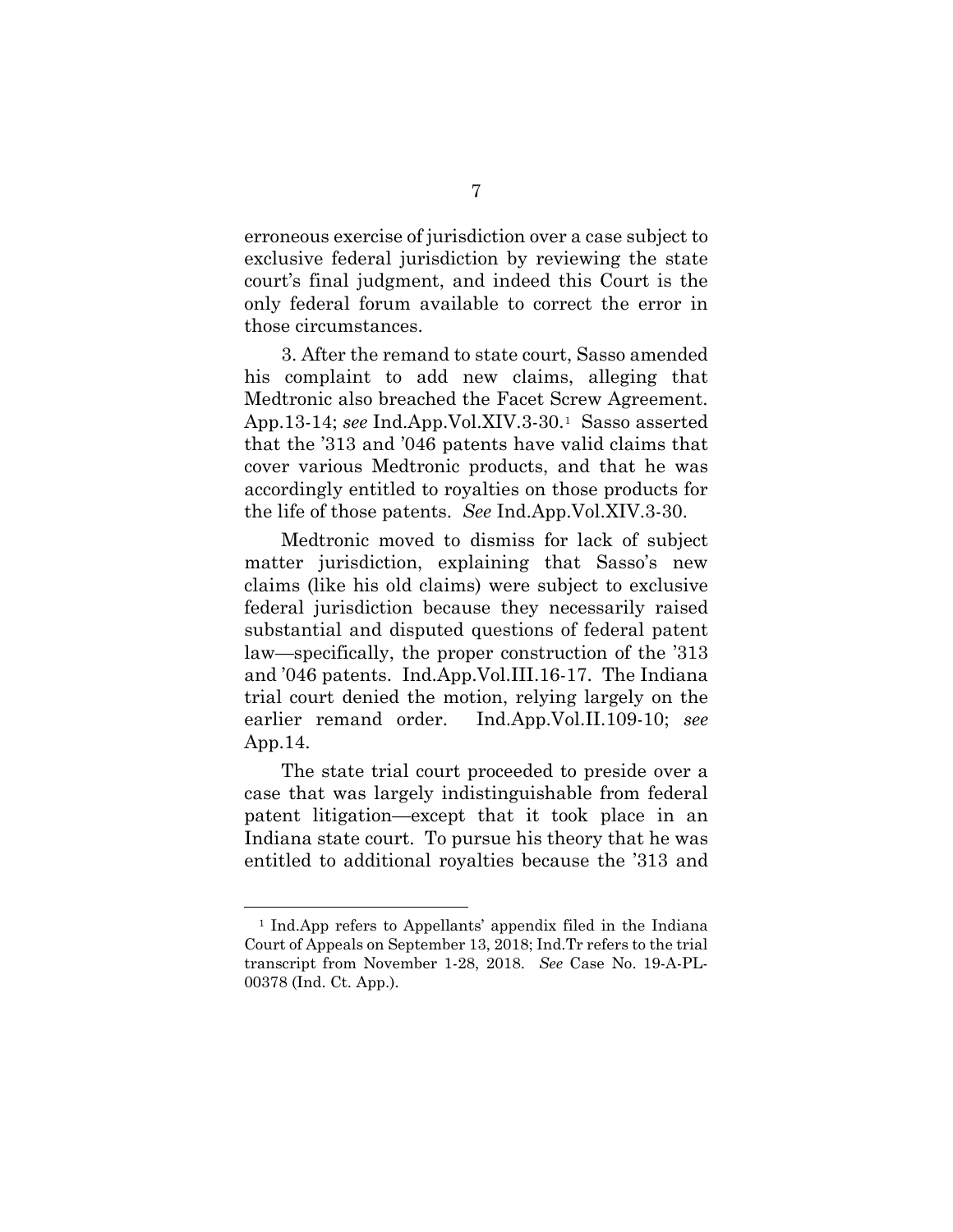'046 patents covered various Medtronic products, Sasso took extensive discovery relating to the scope of those patents' claim coverage, including a Rule 30(b)(6) deposition of Medtronic that was almost entirely devoted to that topic. *See* Ind.App.Vol.IV.166- 80. Sasso's expert reports likewise offered extensive opinions on claim coverage, including claim charts showing in detail how (in their view) each element of the relevant patent claims appeared in Medtronic products. *See, e.g.*, Ind.App.Vol.III.113-21; Ind.App.Vol.XV.171-84. The state trial court likewise treated the litigation as a patent case, even going so far as to issue a *Markman* order construing disputed terms in the patent claims at issue. Ind.App.Vol.XVI.127 ("The Court recognizes that claim construction is a matter of law reserved for the Court, not the jury.… Accordingly, the Court construes the disputed terms as follows[.]" (citing *Markman v. Westview Instruments, Inc.*, 517 U.S. 370, 372 (1996))).

# **B. Medtronic Files an Action Invoking Exclusive Federal Jurisdiction, and the Federal Circuit Holds That Exclusive Federal Jurisdiction Applies.**

1. Shortly after receiving Sasso's expert reports disclosing his broad construction of the patent claims at issue, Medtronic filed a declaratory judgment action in the U.S. District Court for the Northern District of Indiana. Medtronic proactively sought to obtain *definitive* rulings on the construction and validity of the relevant claims of the '313 and '046 patents—as only a *federal* court *should* be able to provide—and, following from that, a declaration that Medtronic did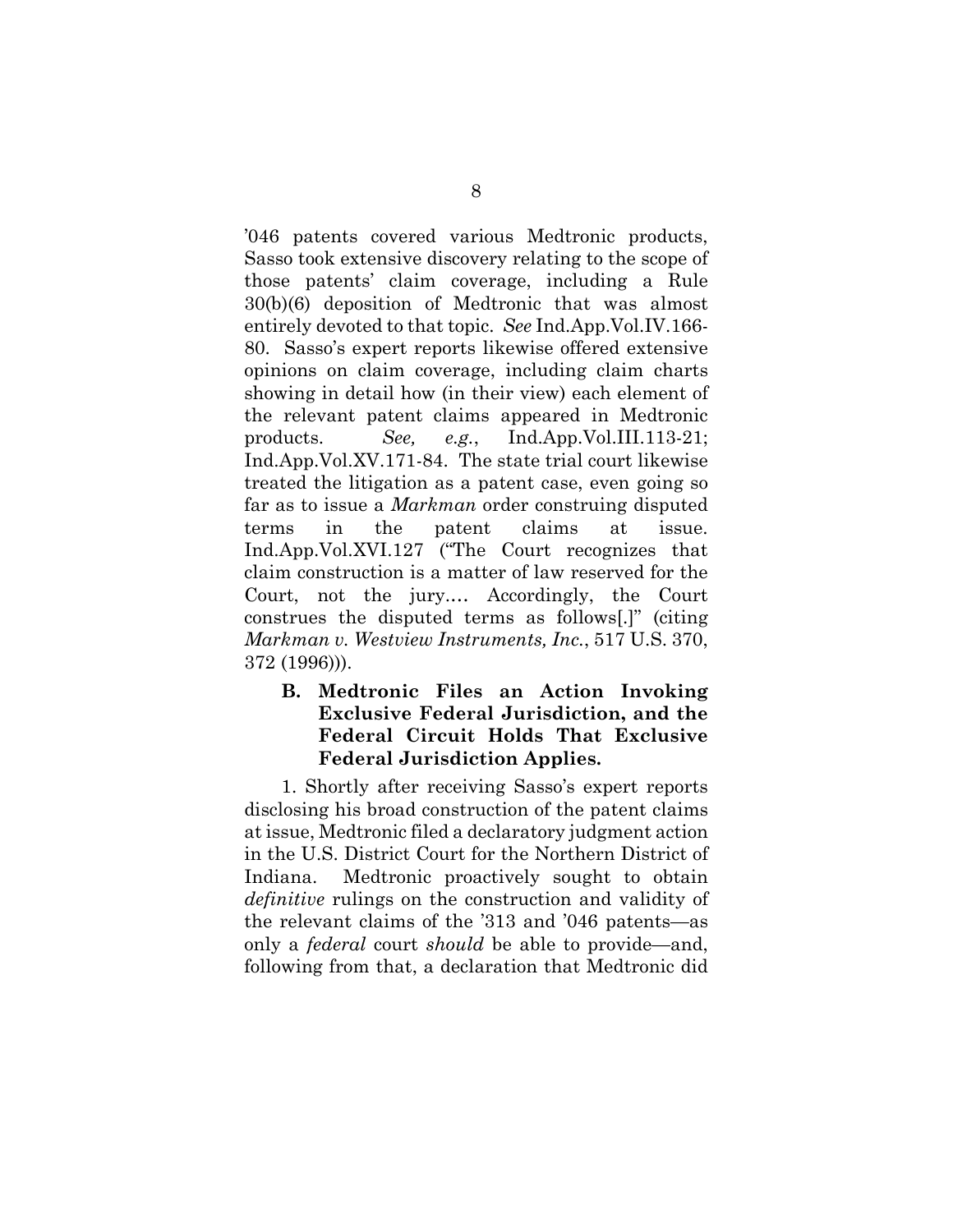not breach the Facet Screw Agreement because the patents do not contain any valid claim covering any of Medtronic's products. *See* App.15. As the district court and both parties recognized, those declaratory judgment claims presented the "mirror image" of Sasso's state-court claim concerning royalties under the Facet Screw Agreement. App.20. In another effort to obtain a federal forum to consider these federal patent issues, Medtronic also took the extraordinary step of filing requests with the PTO for *ex parte* reexaminations of its own patent claims—specifically, certain claims of the '313 and '046 patents—on the ground that those claims were necessarily invalid if Sasso's broad constructions were correct. App.14-15.

Three months later, Sasso filed a motion asking the federal district court to abstain from hearing Medtronic's claims. The district court took no immediate action on that motion.

2. Meanwhile, the Indiana trial court proceeded to hold what amounted to a patent infringement trial on Sasso's claims against Medtronic. Throughout that trial, from his opening statement onward, Sasso made clear that the scope of the patent claims was critical to his case. *See, e.g.*, Ind.Tr.Vol.III.78-92, 104-05 (presenting Sasso's view of the key "elements" of claim 26 of the '313 patent). Sasso presented two expert witnesses addressing patent law issues, with one testifying exclusively about patent claim coverage. *See id.*; Ind.Tr.Vol.IX.39-55, 57-60, 67-72. And Sasso himself testified that the invention he assigned to Medtronic under the Facet Screw Agreement was covered by claim 26 of the '313 patent, which he described variously as "incredibly broad" and "really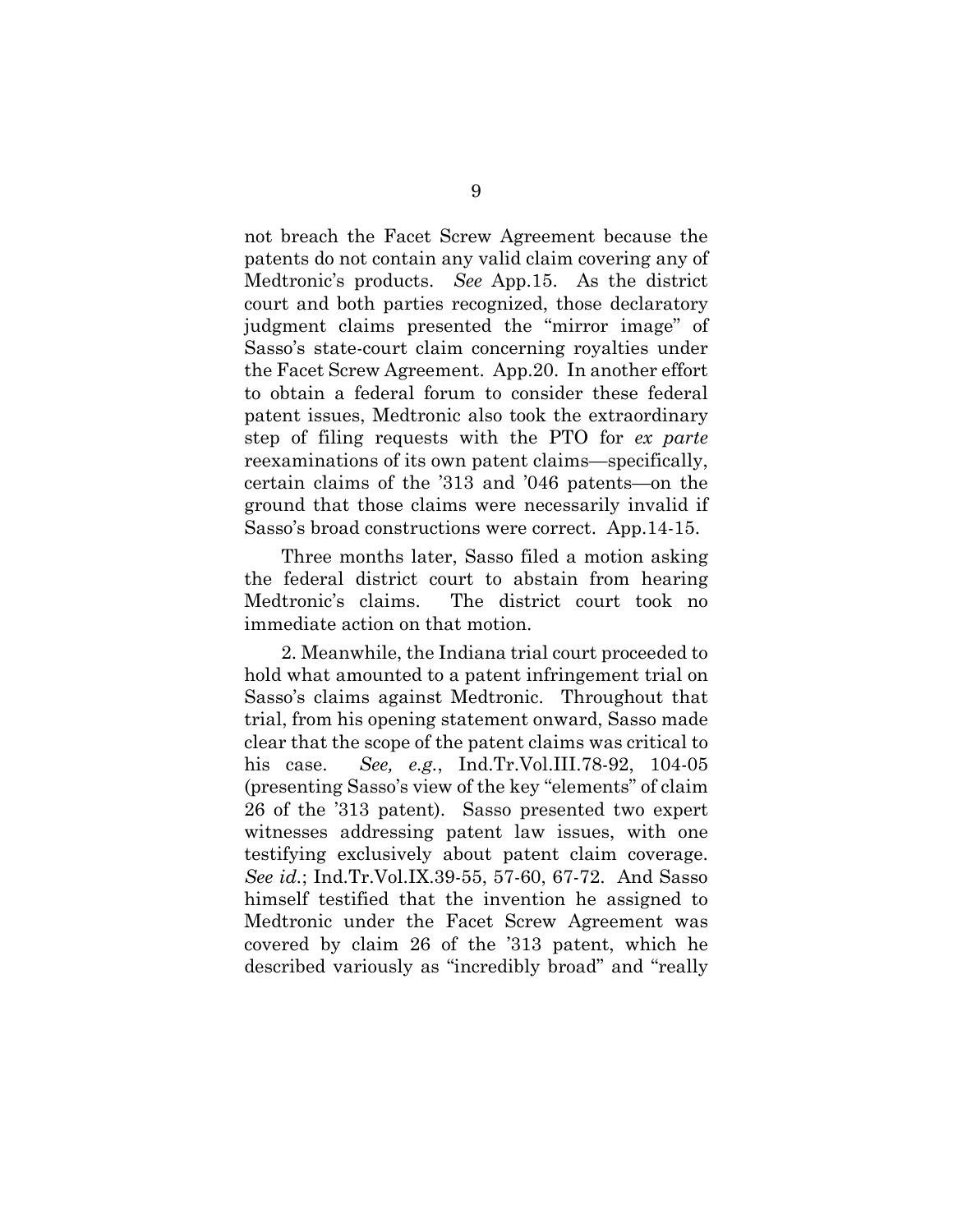really broad." Ind.Tr.Vol.V.68. Despite allowing that testimony, the state court precluded Medtronic from responding that any patent claim with that broad a scope would be invalid. Ind.App.Vol.II.111. The state court maintained that position *even after the PTO issued notices of intent to cancel (i.e., invalidate) the relevant claims* before the conclusion of the state-court trial. *See* Notice of Intent to Issue Ex Parte Reexamination Certificate, No. 90/014,131 (Nov. 26, 2018); Notice of Intent to Issue Ex Parte Reexamination Certificate, No. 90/014,171 (Nov. 20, 2018). And the state court permitted Sasso at closing argument to tell the jury that the '313 patent "is in force today"—despite the PTO having formally issued notices of intent to cancel all of the relevant claims. Ind.Tr.Vol.XII.40.

The trial ended with the state court delivering detailed jury instructions on patent law and patent claim coverage, including four pages borrowed from the Federal Circuit Bar Association pattern instructions, as well as its own construction of the relevant terms in the '313 patent claims. Ind.Tr.Vol.XII.105; *see also* Ind.Tr.Vol.XI.226. Those instructions directed the jury that it would "need to understand the role of patent claims;" that it would "need to understand what each claim covers in order to decide whether … there is claim coverage for any … Medtronic devices"; that the state trial court's role was "to define the terms of the claims," and that the jury had to apply the state trial court's definitions. Ind.Tr.Vol.XII.105-06. The trial court also elaborated on the distinction between patent "[p]roduct claims" and patent "process claims," the distinction between "independent" and "dependent" patent claims, and the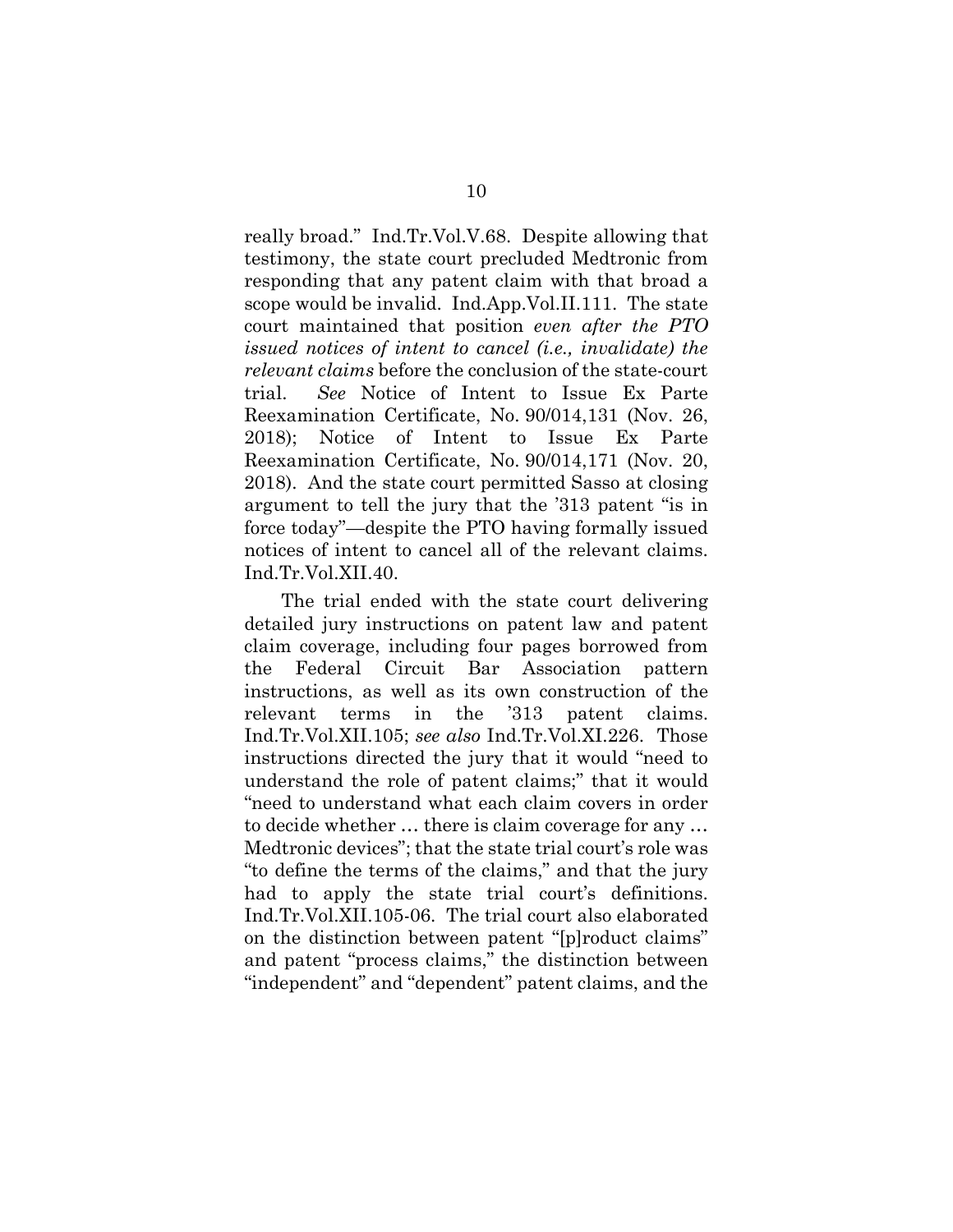effects of those distinctions on patent coverage. Ind.Tr.Vol.XII.107.

Based on the state court's extensive instructions on federal patent-law issues, and its construction of the relevant patent claims, the jury found for Sasso and awarded him over \$112 million in damages. App.16. The state court entered judgment in accordance with that verdict. *Id.* Shortly thereafter, the PTO issued the reexamination certificates finally canceling the relevant claims, making those patent claims invalid *ab initio*. App.14-15; *see Fresenius USA Inc. v. Baxter Int'l, Inc.*, 721 F.3d 1330 (Fed. Cir. 2013). Medtronic filed a timely appeal from the state trial court's judgment to the Indiana Court of Appeals. App.16.

3. After receiving notice of the state trial court's judgment, the federal district court hearing Medtronic's mirror-image declaratory judgment claims issued an opinion dismissing Medtronic's action on abstention grounds. *Warsaw Orthopedic, Inc. v. Sasso*, 2019 WL 428574 (N.D. Ind. Jan. 31, 2019). The court assumed for purposes of its decision that Medtronic's claims (and Sasso's mirror-image state-court claims) arose under federal patent law, such that federal courts had exclusive jurisdiction over those claims. *Id.* at \*2. Nevertheless, the district court found abstention appropriate in light of the state trial court's decision addressing the mirror-image claims and the ongoing state-court appeals from that decision. *Id.* at \*3-4.

4. Medtronic appealed the district court's decision to the Federal Circuit. In response, Sasso urged the Federal Circuit to dismiss the appeal, arguing that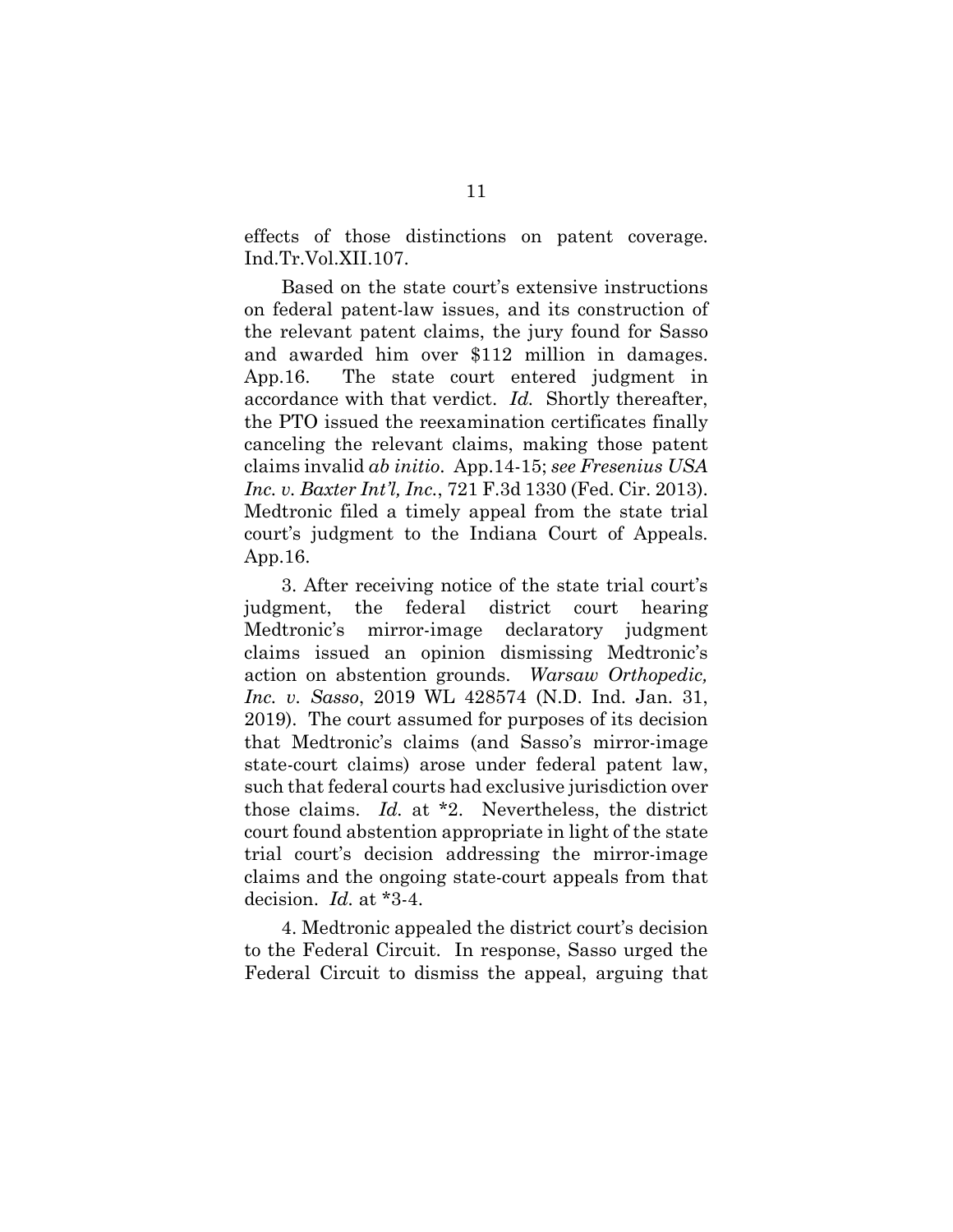neither the district court nor the Federal Circuit had jurisdiction because Medtronic's claims did not arise under the federal patent laws. App.15.

In a precedential decision, the Federal Circuit squarely rejected Sasso's jurisdictional argument, holding that Medtronic's claims arose under the federal patent laws and therefore were within the district court's exclusive original jurisdiction and, thus, the Federal Circuit's own exclusive appellate jurisdiction. *Warsaw Orthopedic, Inc. v. Sasso*, 977 F.3d 1224 (Fed. Cir. 2020). That holding was necessary to the Federal Circuit's exercise of appellate jurisdiction, which otherwise would have resided in the Seventh Circuit. The Federal Circuit has exclusive jurisdiction over any "appeal from a final decision of a district court … in any civil action arising under … any Act of Congress relating to patents," 28 U.S.C. §1295(a)(1). As the Federal Circuit recognized (and as this Court explained in *Gunn*), exclusive jurisdiction over patent disputes extends not only to cases where federal patent law creates the underlying right of action, but also to cases invoking state-law causes of action in which federal patent-law issues are "(1) necessarily raised, (2) actually disputed, (3) substantial, and (4) capable of resolution … without disrupting the federal-state balance approved by Congress." *Warsaw*, 977 F.3d at 1229 (quoting *Gunn*, 568 U.S. at 258).

Applying that standard, the Federal Circuit held, "the issues of validity and claim scope" presented in Medtronic's claims (and Sasso's mirror-image statecourt claims) were "well-pleaded in this declaratory complaint, are actually disputed, are substantial to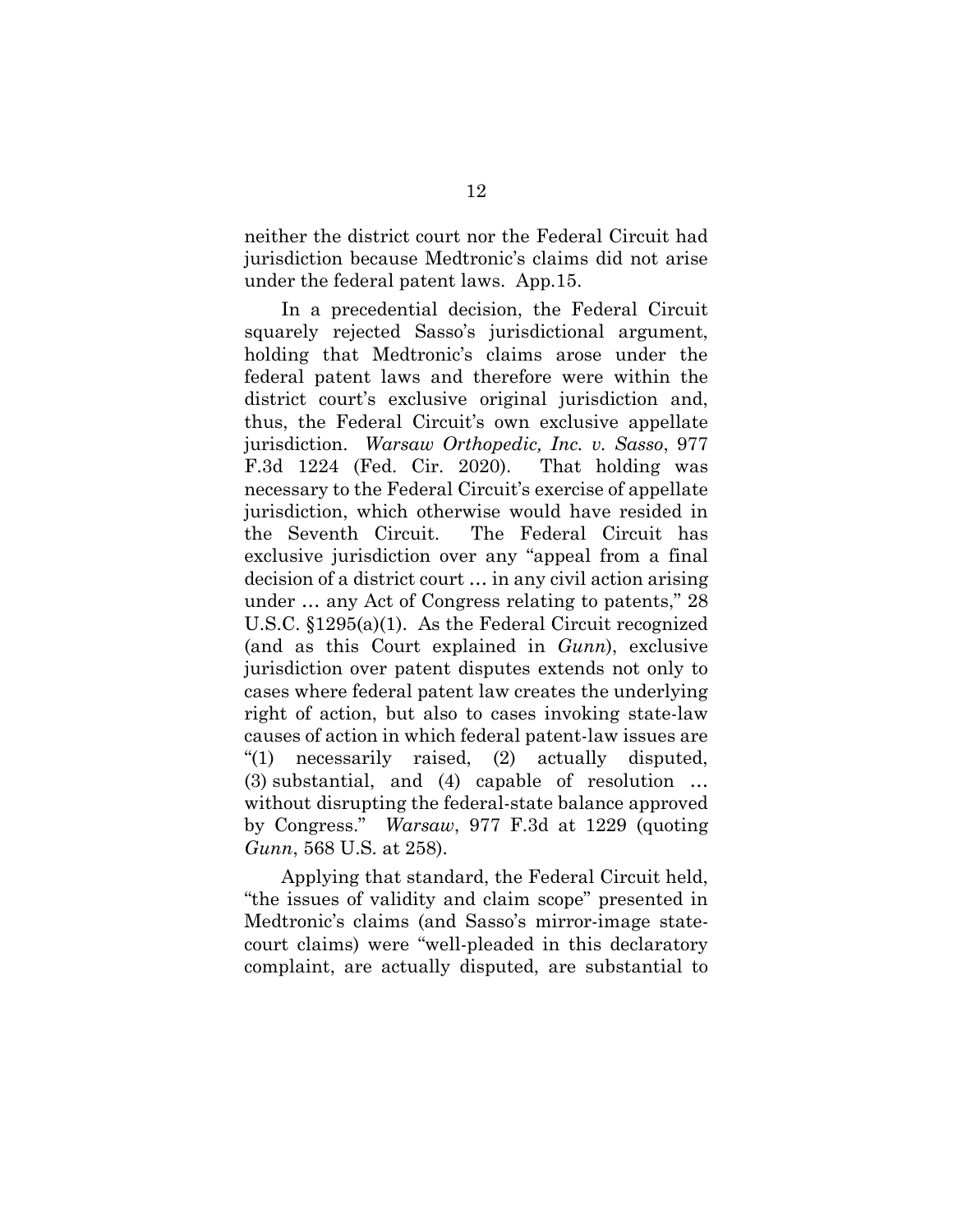the federal system as a whole, and the federal-state judicial balance would not be disrupted by the district court's exercise of declaratory jurisdiction." *Id.* The parties' dispute was therefore "within the district court's jurisdictional authority," and the Federal Circuit—as opposed to the Seventh Circuit—had jurisdiction to hear Medtronic's appeal. *Id.*; *see* 28 U.S.C. §1631.

Despite finding exclusive jurisdiction, the Federal Circuit nevertheless concluded that the district court did not abuse its discretion by "abstaining," in the context of a Declaratory Judgment Act proceeding, in favor of the state-court proceedings. *Warsaw*, 977 F.3d at 1232. Medtronic filed a petition for certiorari seeking review of the Federal Circuit's abstention holding, and Sasso filed a conditional cross-petition seeking review of the Federal Circuit's jurisdictional holding. *See* Nos. 20-1284 & 20-1452. This Court denied certiorari on June 21, 2021, leaving in place the Federal Circuit's precedential holding that the claims here arise under federal patent law and so are subject to exclusive federal jurisdiction.

**C. The Indiana Court of Appeals Explicitly Rejects the Federal Circuit's Decision and Affirms the State Trial Court's \$112 Million Patent-Based Judgment.** 

Less than two months after the Federal Circuit issued its opinion, the Indiana Court of Appeals released its own decision in Medtronic's appeal from the state trial court's \$112 million judgment. In open and explicit conflict with the Federal Circuit, the Indiana Court of Appeals *affirmed* the state trial court, expressly rejecting the Federal Circuit's holding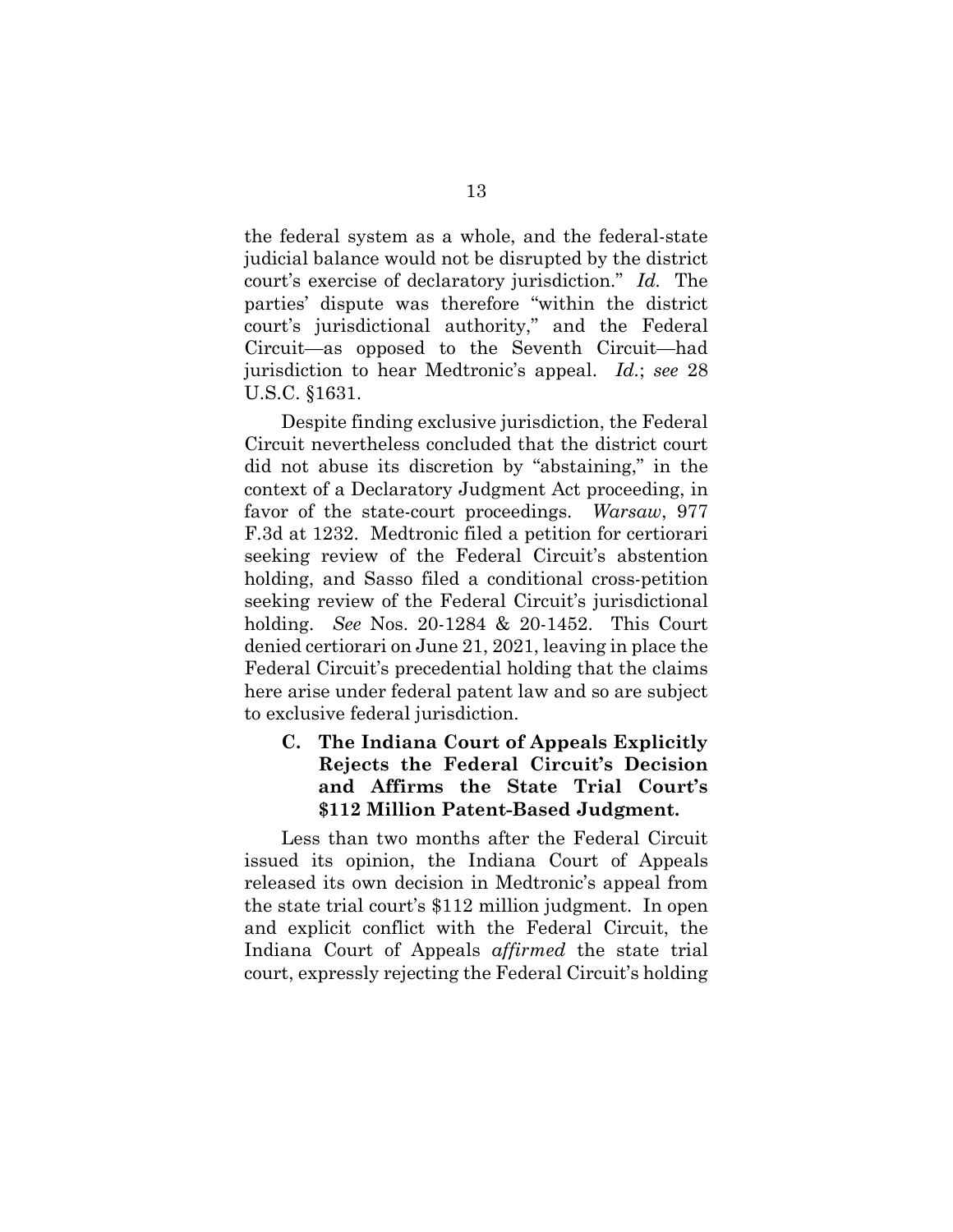that the parties' dispute here arises under federal patent law and so can only be resolved by the federal courts. Disparaging the Federal Circuit's analysis as "cursory," the Indiana Court of Appeals applied the *Gunn* factors for itself—and held, based on its own analysis of Federal Circuit precedent (despite the Federal Circuit's polar opposite reading of that same precedent), that the federal patent law issues of validity and claim scope raised in this case are not sufficiently "substantial to the federal system as a whole" to warrant federal jurisdiction. App.26-27; *contra Warsaw*, 977 F.3d at 1229 ("Applying the standards of precedent, the issues of validity and claim scope [here] … are substantial to the federal system as a whole[.]").

The Indiana Court of Appeals assumed (correctly) that three of the *Gunn* factors are met here, i.e., (1) Sasso's claims necessarily raise issues of federal patent law regarding the relevant patents' validity and claim coverage; (2) those issues were vigorously disputed; and (3) the federal-state balance would not be disrupted by federal jurisdiction, especially given that (unlike in *Gunn*) Indiana has no special state interest here in the adjudication of a contract that is not even governed by Indiana law (since the contracts specify that Tennessee law applies). App.21-22. The Indiana Court of Appeals nevertheless rejected exclusive federal jurisdiction on the sole basis that in its view—and despite the Federal Circuit's explicit contrary holding—the patent questions here were not "substantial" because they were merely "fact sensitive" issues that the federal system had no "strong interest" in litigating. App.22-23. On that basis, the Indiana Court of Appeals affirmed the state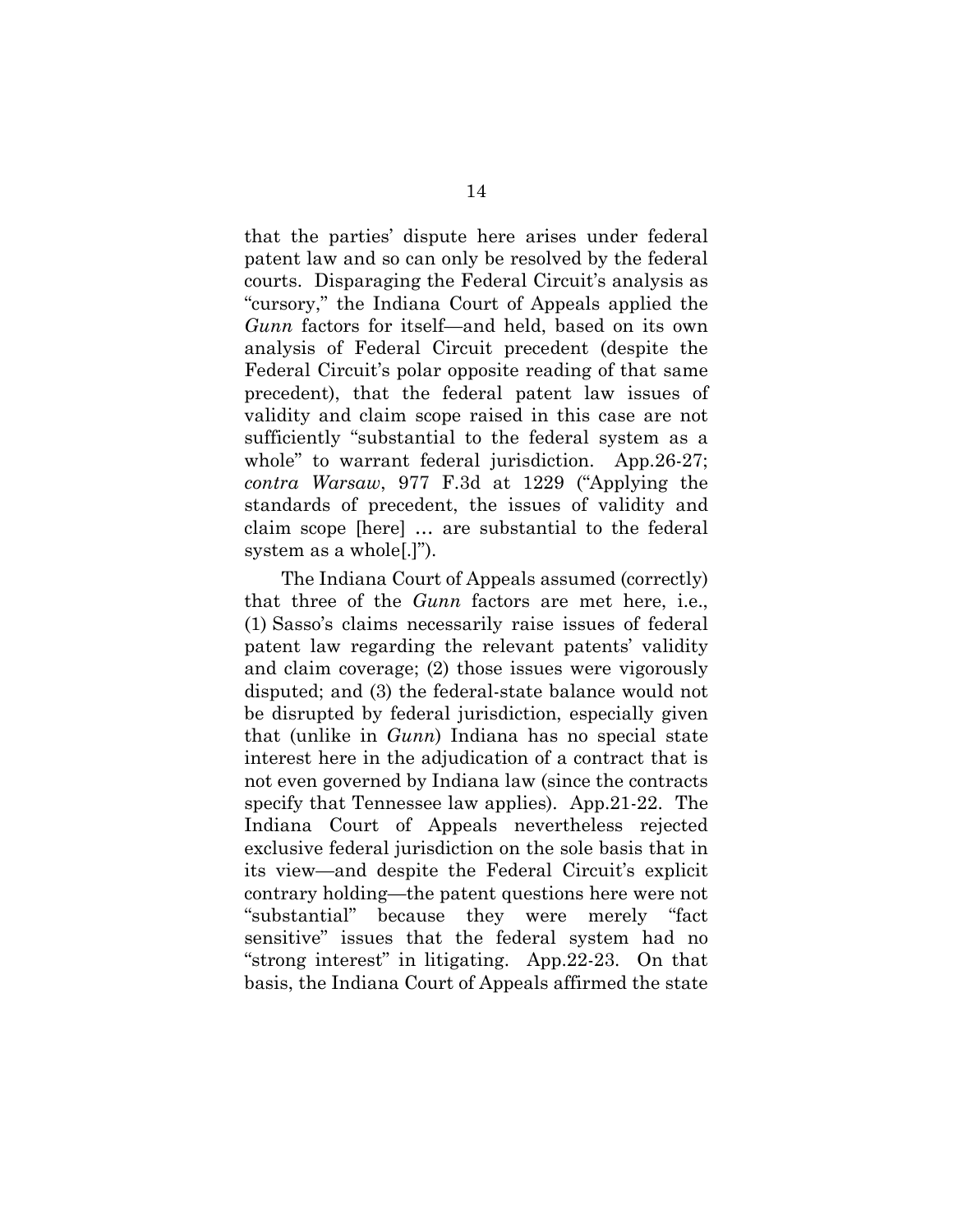trial court's exercise of jurisdiction over this federal patent case and its \$112 million judgment for a "native Hoosier." App.3. The Indiana Supreme Court subsequently denied discretionary review, leaving in place the open conflict between the decision below and the Federal Circuit over whether this case is subject to exclusive federal jurisdiction.

#### **REASONS FOR GRANTING THE PETITION**

The decision below creates a split of authority over whether the same patent dispute belongs in federal or state court. That conflict cries out for this Court's review because it vividly illustrates the ongoing confusion in the lower courts over the application of the *Gunn* factors, and specifically over how to determine whether a question of federal patent law is substantial enough to warrant federal jurisdiction.

The conflict here could not be more acute. Less than two months before the decision below issued, the Federal Circuit squarely held that this dispute raises substantial issues of federal patent law and is subject to exclusive federal jurisdiction and the Federal Circuit's own exclusive appellate jurisdiction. Confronting a mirror-image suit so coterminous that the federal courts abstained, the Indiana Court of Appeals reached the opposite conclusion. The Indiana Court of Appeals not only rejected the Federal Circuit's bottom-line result, but explicitly rejected its reasoning. Dismissing the Federal Circuit's considered views (on which its appellate jurisdiction turned) as "cursory," the Indiana court instead concluded that the federal patent-law issues in this case are of no great importance to the federal system,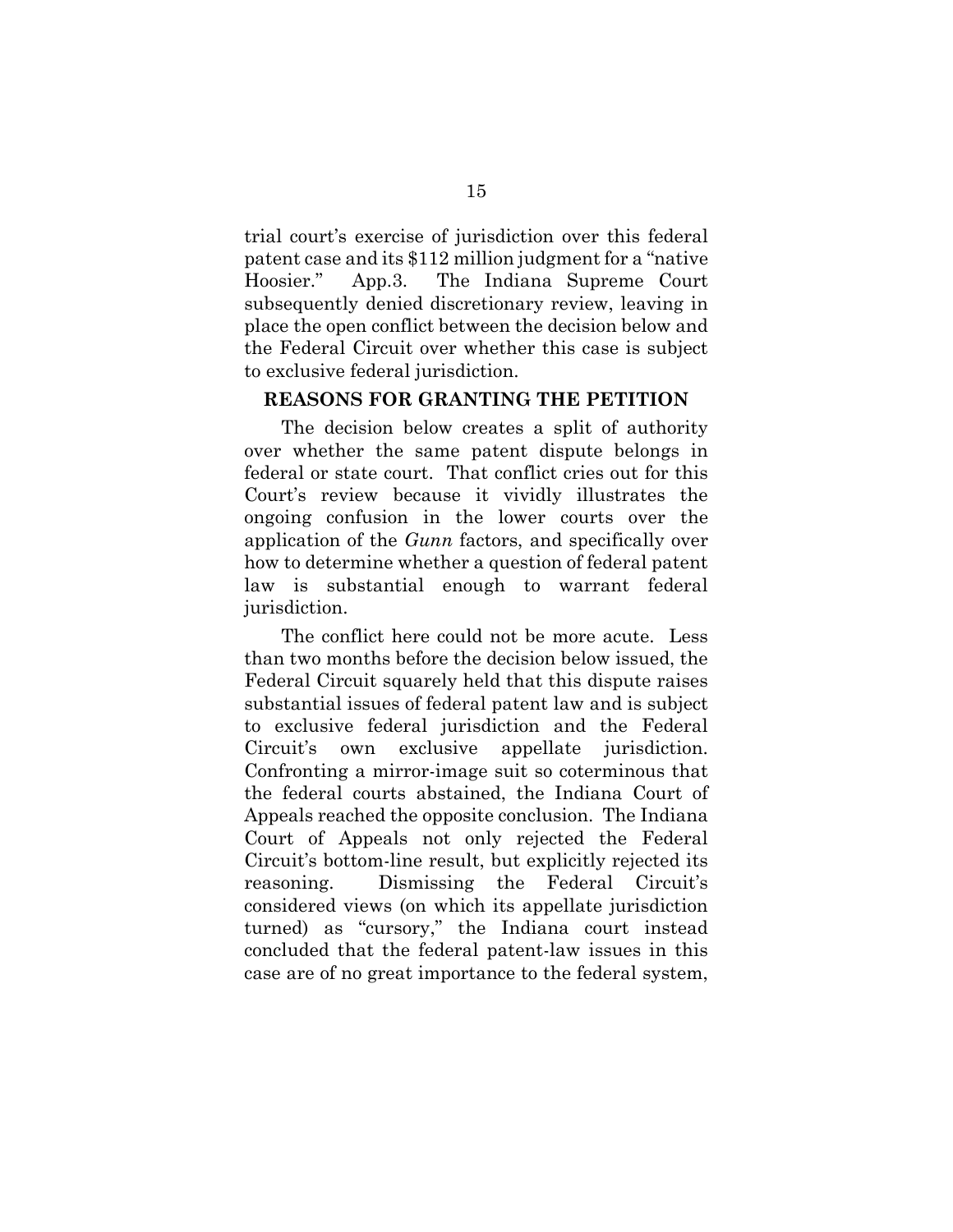and so affirmed the state trial court's decision to adjudicate those federal patent issues itself and enter a \$112 million judgment for its native son. That decision openly conflicts with the Federal Circuit's finding of exclusive federal jurisdiction (and substantial federal interest) on the very same facts an untenable conflict that cannot be resolved except by this Court. That square and irreconcilable jurisdictional conflict alone is more than enough to warrant this Court's intervention.

But that stark conflict is reflective of a far broader problem. As the decision below illustrates, the lower federal and state courts have continued to struggle in applying the *Gunn* test, especially the often outcomedeterminative question of whether a federal patentlaw issue is "substantial" to the federal system as a whole. The dispute here is a far cry from the professional responsibility dispute in *Gunn*, and the spectacle of state courts holding *Markman* hearings and delivering the Federal Circuit's pattern jury instructions makes a mockery of Congress' decision to grant federal courts exclusive jurisdiction over patent disputes and expressly deny state courts that jurisdiction. Granting review in this case would allow this Court to dispel the lower-court confusion and restore Congress' vision.

The decision below not only countenances a statecourt patent trial, but rests on the theory that the federal issues of patent validity and claim coverage raised here are insubstantial to the federal system. That theory cannot be reconciled with Congress' judgment to confer exclusive federal jurisdiction over patent claims, as the decision below effectively holds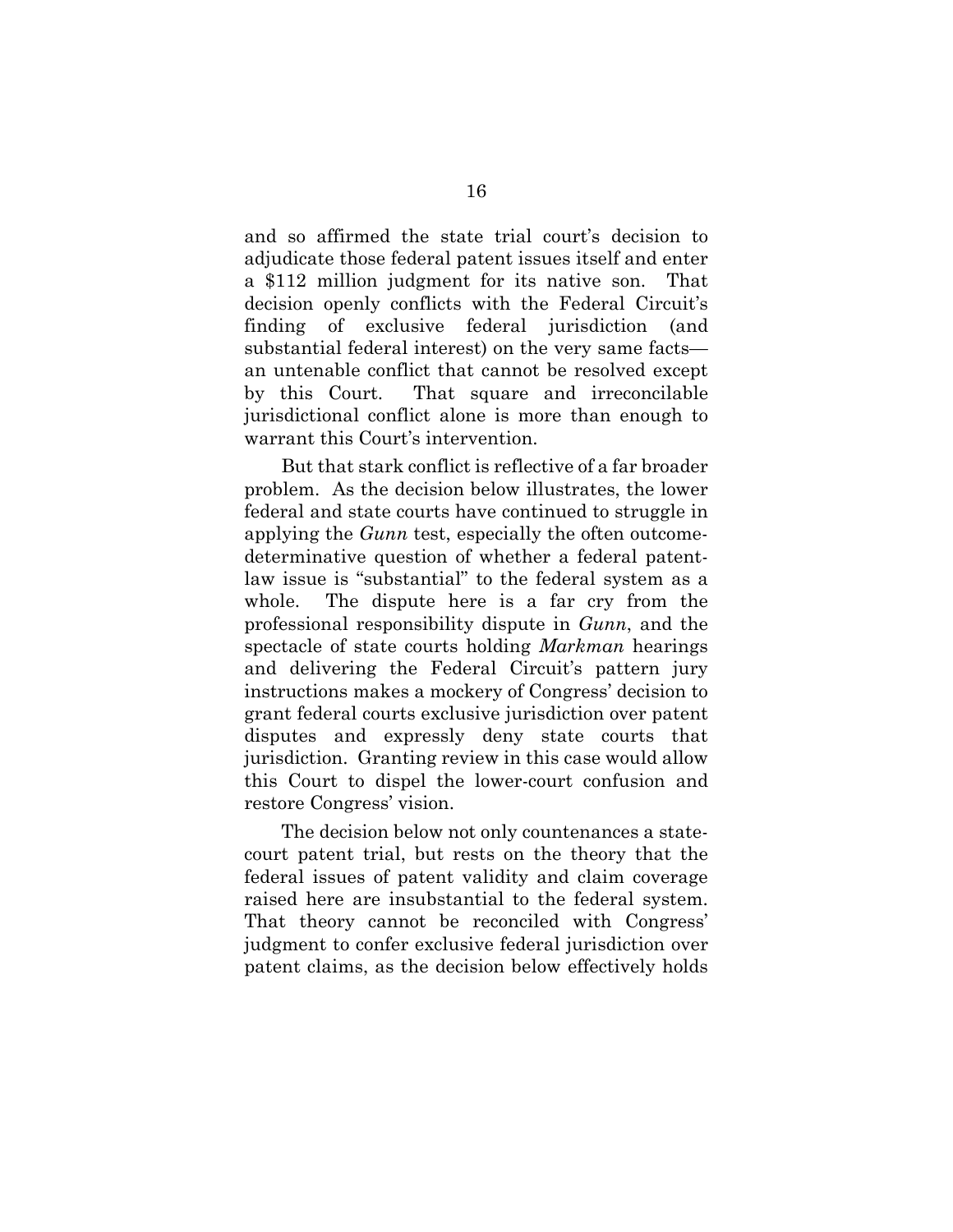that there is no substantial federal interest in the kind of federal patent validity and claim coverage issues that federal courts resolve in countless federal patent cases every day. The decision below also invites state courts to ignore the consequences of federal PTO proceedings—just as the Indiana courts did here. Allowing the decision below to stand would compound the already-significant confusion in the lower courts on this jurisdictional question and would dramatically undermine Congress' unambiguous decision to make federal jurisdiction over patent cases exclusive.

The decision below creates an untenable situation that necessitates this Court's intervention. The Federal Circuit and the decision below are split on the same patent dispute. Congress' intent to grant federal courts exclusive jurisdiction over patent disputes has been disregarded. And state courts have awarded a "native Hoosier" tens of millions based on patent claims that the PTO has invalidated and thereby made void *ab initio*. The decision below cannot stand.

# **I. The Decision Below Is In Direct Conflict With The Federal Circuit's Precedential Decision On The Same Facts.**

The decision below creates as stark a split as this Court is likely to see. That split, moreover, concerns a question of federal jurisdiction that only this Court can settle. The Federal Circuit—the federal appellate court that Congress created to hear patent appeals from across the country—reviewed a parallel lawsuit raising the very same patent-based dispute between the very same parties. In a precedential opinion, it held that the parties' dispute here necessarily raises issues of federal patent law that "are substantial to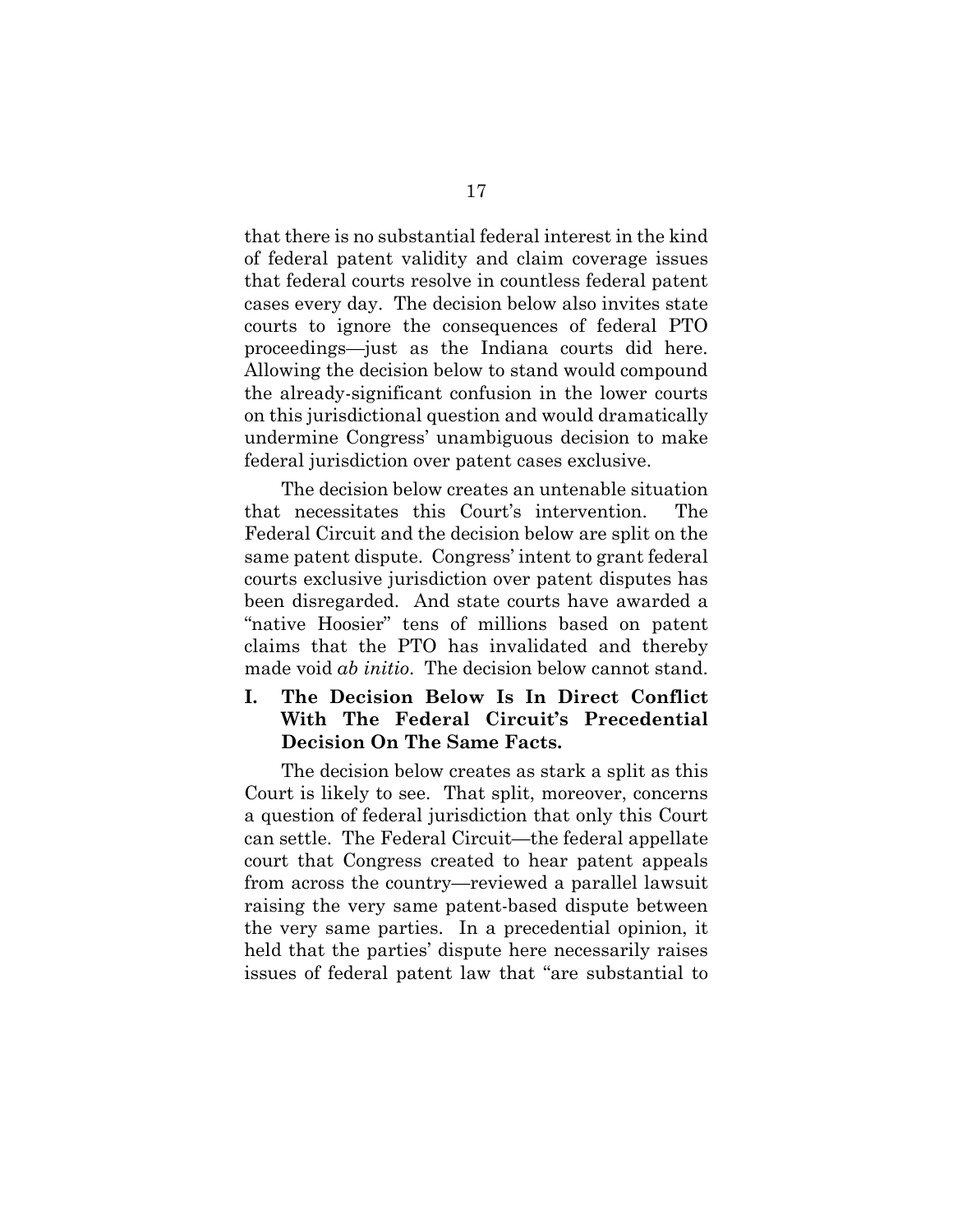the federal system as a whole," and so falls within the federal courts' exclusive jurisdiction and the Federal Circuit's exclusive appellate jurisdiction. *Warsaw*, 977 F.3d at 1229. That holding was consistent with the Federal Circuit's prior precedent, in which that court has held that issues of patent validity and claim coverage embedded in breach of contract claims are substantial to the federal system as a whole. *See Jang v. Bos. Sci. Corp.*, 767 F.3d 1334, 1336-38 (Fed. Cir. 2014). It could hardly be otherwise, as disputes about patent validity and claim scope are the bread and butter of federal patent disputes. The Federal Circuit's precedential holding reaffirming as much on the facts here is binding law in the Federal Circuit and in cases adjudicated in federal district courts nationwide.

The Indiana Court of Appeals, however, deliberately and explicitly took the opposite view, rejecting the Federal Circuit's holding of exclusive federal jurisdiction and concluding instead that the state trial court properly took jurisdiction over this federal patent dispute. That express conflict was not the result of mere inadvertence; on the contrary, the Indiana Court of Appeals explicitly recognized that the Federal Circuit had already addressed the relevant issue, even briefly considering whether the Federal Circuit's holding should be treated as *res judicata*. App.20-21. The Indiana Court of Appeals nevertheless declined to follow the Federal Circuit's decision, choosing instead to conduct its own assessment of the federal interests at stake and (contrary to the Federal Circuit) deeming those federal interests insufficient to sustain federal jurisdiction. That square jurisdictional conflict—an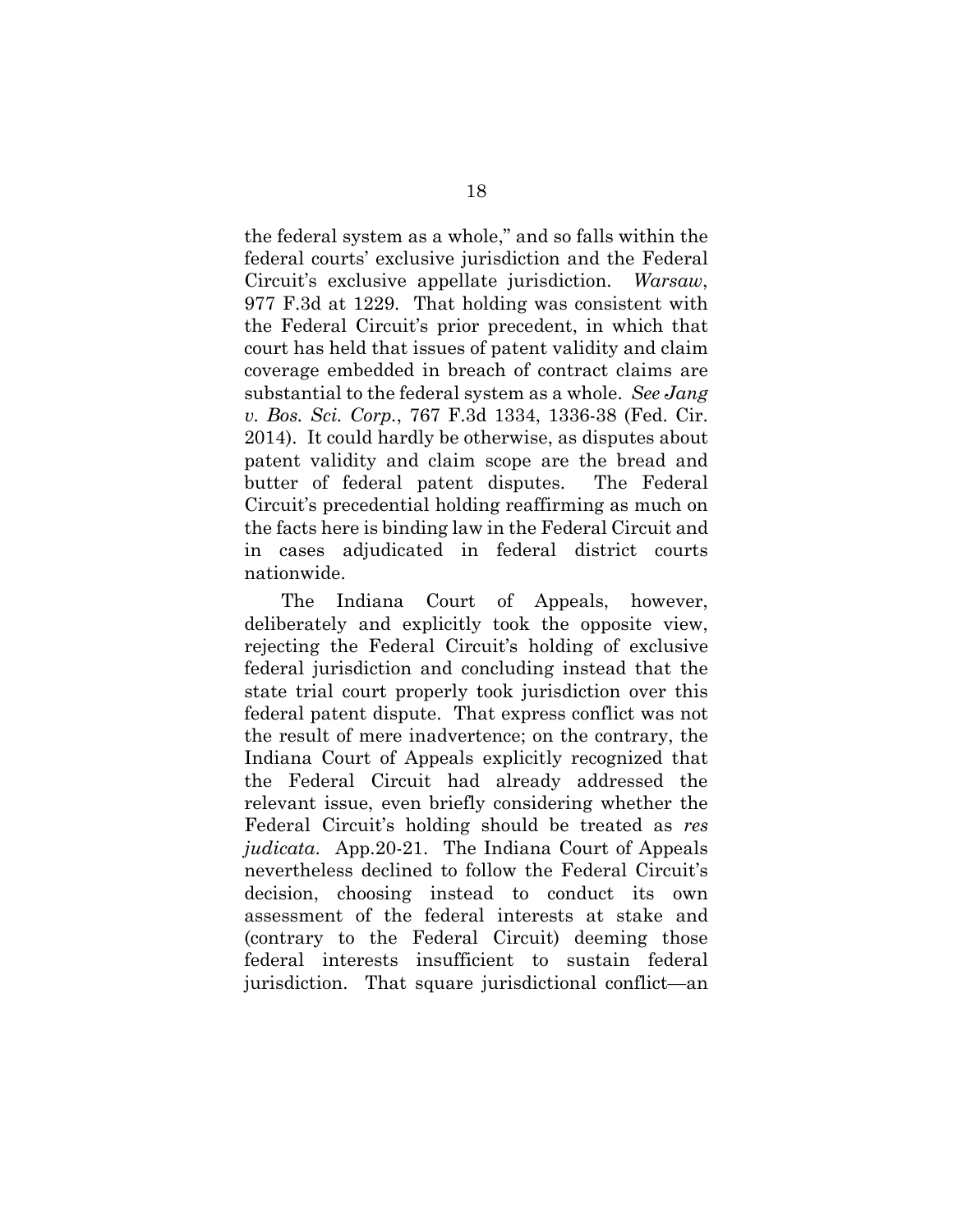express disagreement between the Indiana Court of Appeals and the Federal Circuit over whether the very same dispute can be heard in state court or only in federal court—can be resolved only by this Court.

The Indiana Court of Appeals gave three excuses for its conscious break with the Federal Circuit's prior holding. None is remotely persuasive—and indeed, they only reinforce the need for this Court to intervene.

First, the Indiana Court of Appeals dismissed the Federal Circuit's jurisdictional analysis as "cursory." App.26. But the Federal Circuit was under no obligation to reinvent the wheel and properly relied on its own prior precedent, which already explained why exclusive federal jurisdiction (and Federal Circuit appellate jurisdiction) is required in analogous circumstances. *See* App.25 (citing *Jang*, 767 F.3d at 1336-38). Moreover, whatever its length, the Federal Circuit's evaluation of the *Gunn* factors and its conclusion that each was satisfied was a holding that was essential to its own appellate jurisdiction. Absent its conclusion that the *Gunn* factors were satisfied, the Federal Circuit would have been required to transfer the appeal to the Seventh Circuit. *See Warsaw*, 977 F.3d at 1228-29. Instead, it exercised jurisdiction by explicitly concluding that the patent validity and claim coverage issues here "are substantial to the federal system as a whole." *Id.* at 1229.

Second, the Indiana court noted that the Federal Circuit's analysis "was based on the language of Medtronic's complaint for declaratory judgment, not on Sasso's state-court complaint." App.26 (emphasis omitted). That is a distinction without a difference.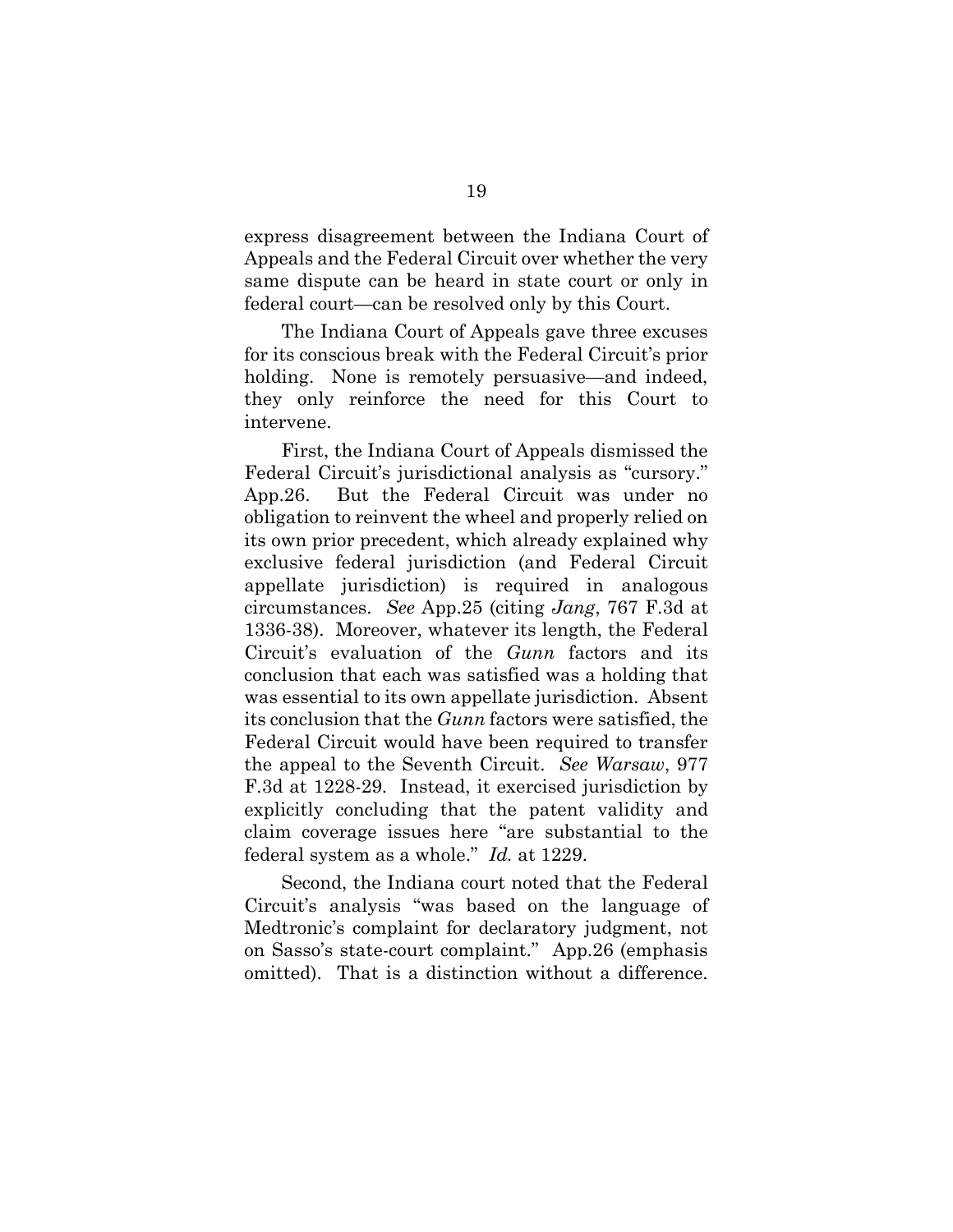Both Sasso himself and every court to examine Medtronic's complaint in the parallel federal litigation has agreed that it alleges the "mirror image" of Sasso's state-court claims under the Facet Screw Agreement. *See, e.g.*, *Warsaw*, 977 F.3d at 1225 (noting the "concurrent action in Indiana state court between the same parties concerning the same dispute"); *Warsaw*, 2019 WL 428574, at \*1 (recognizing Medtronic's claims as "the mirror image of Dr. Sasso's claim"); Corrected Brief of Defendant-Appellee at 28, *Warsaw*, 977 F.3d 1224 (Fed. Cir. filed Apr. 30, 2019) ("Sasso.CAFed.Br.") (calling Medtronic's claims "the 'mirror image' of what Sasso was seeking … in the state court"). Indeed, Sasso himself relied on the mirror-image nature of the two suits in arguing to the Federal Circuit that federal jurisdiction was improper, *see* Sasso.CAFed.Br.28-29, 50-52, and the Federal Circuit's abstention ruling is premised on the same mirror-image conclusion, *see Warsaw*, 977 F.3d at 1225, 1230. The Indiana Court of Appeals' holding allowing state jurisdiction over the claims here cannot be reconciled with the Federal Circuit's holding of exclusive federal jurisdiction over mirror-image claims arising from the exact same dispute.

Finally, the Indiana Court of Appeals seized on the Federal Circuit's abstention ruling as somehow undercutting the Federal Circuit's simultaneous finding of exclusive jurisdiction. App.26. But that abstention ruling just underscores that the declaratory judgment action before the Federal Circuit and this lawsuit addressed the exact same patent dispute—and that abstention ruling is wrong largely because it shifts the onus to this Court to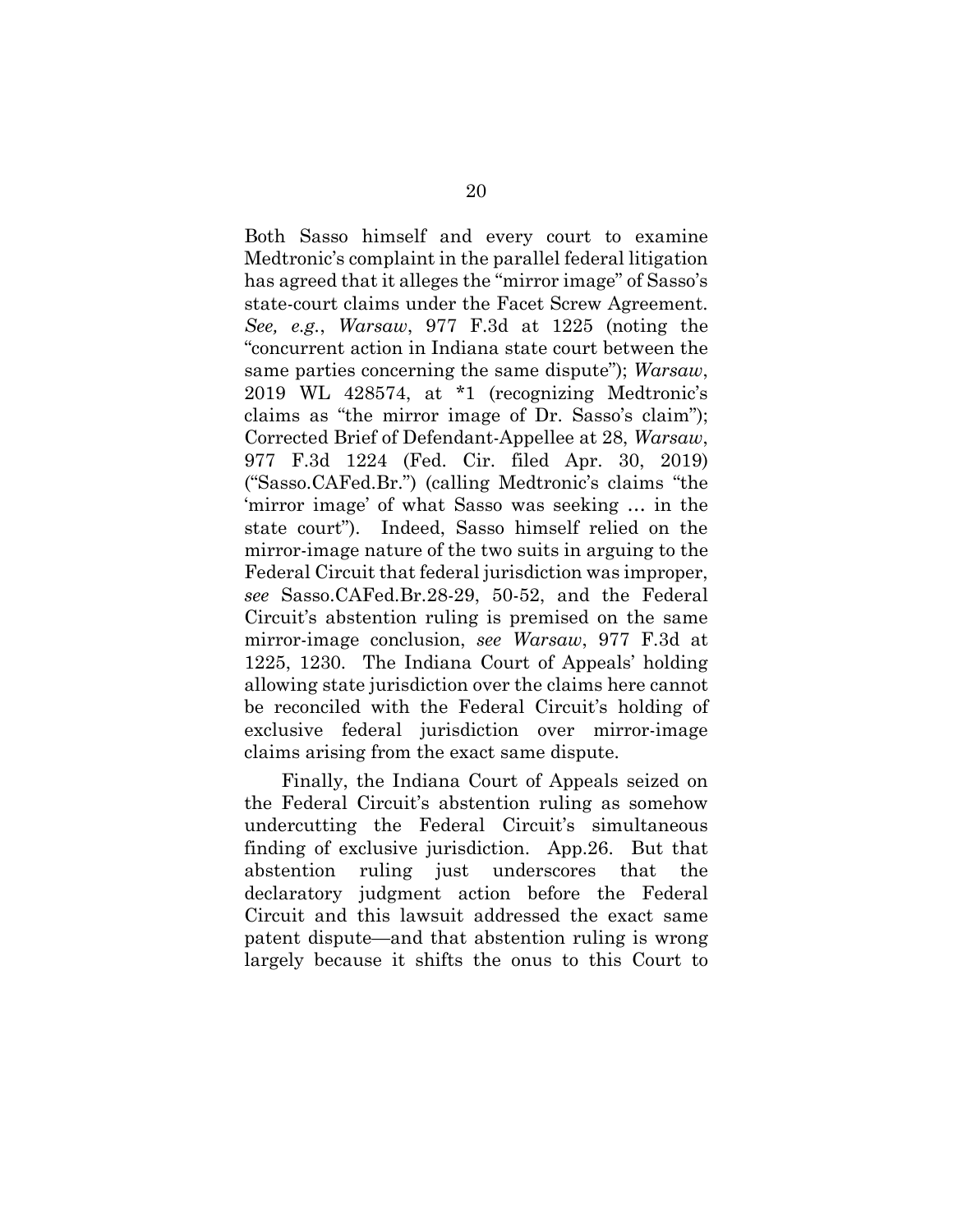review a state court decision that has improperly exercised jurisdiction over a federal patent dispute.

Put simply, there is no way to reconcile the Indiana Court of Appeals' holding that the federal patent-law issues here are "not 'substantial,'" App.22, with the Federal Circuit's holding that the exact same issues in this exact same dispute *are* substantial and, thus, subject to exclusive federal jurisdiction. *Warsaw*, 977 F.3d at 1229. This Court should not leave unresolved that stark jurisdictional conflict over whether this case belongs in federal or state court.

## **II. The Decision Below Reflects The Ongoing Confusion In The Lower Courts Over When A Federal Issue Is Substantial Under** *Gunn***.**

The conflict between the decision below and the Federal Circuit's opposite ruling on the same facts is a striking example of a much broader problem. In the years since this Court decided *Gunn*, "[c]onfusion about the scope of the federal courts' and the Federal Circuit's jurisdiction over patent cases is on the rise." Paul R. Gugliuzza, *Rising Confusion About "Arising Under" Jurisdiction in Patent Cases*, 69 Emory L.J. 459, 518 (2019). That confusion has centered in particular on the substantiality factor of the *Gunn* test (the sole factor on which the decisions here differed), which the lower courts have increasingly struggled to apply in any consistent fashion.

The doctrinal divergence over how to determine whether a federal patent-law issue is substantial has been truly remarkable. Some cases have attempted to refine the substantiality inquiry by adopting three sub-factors, asking (1) whether the patent issue at stake is "a pure question of law," (2) whether it will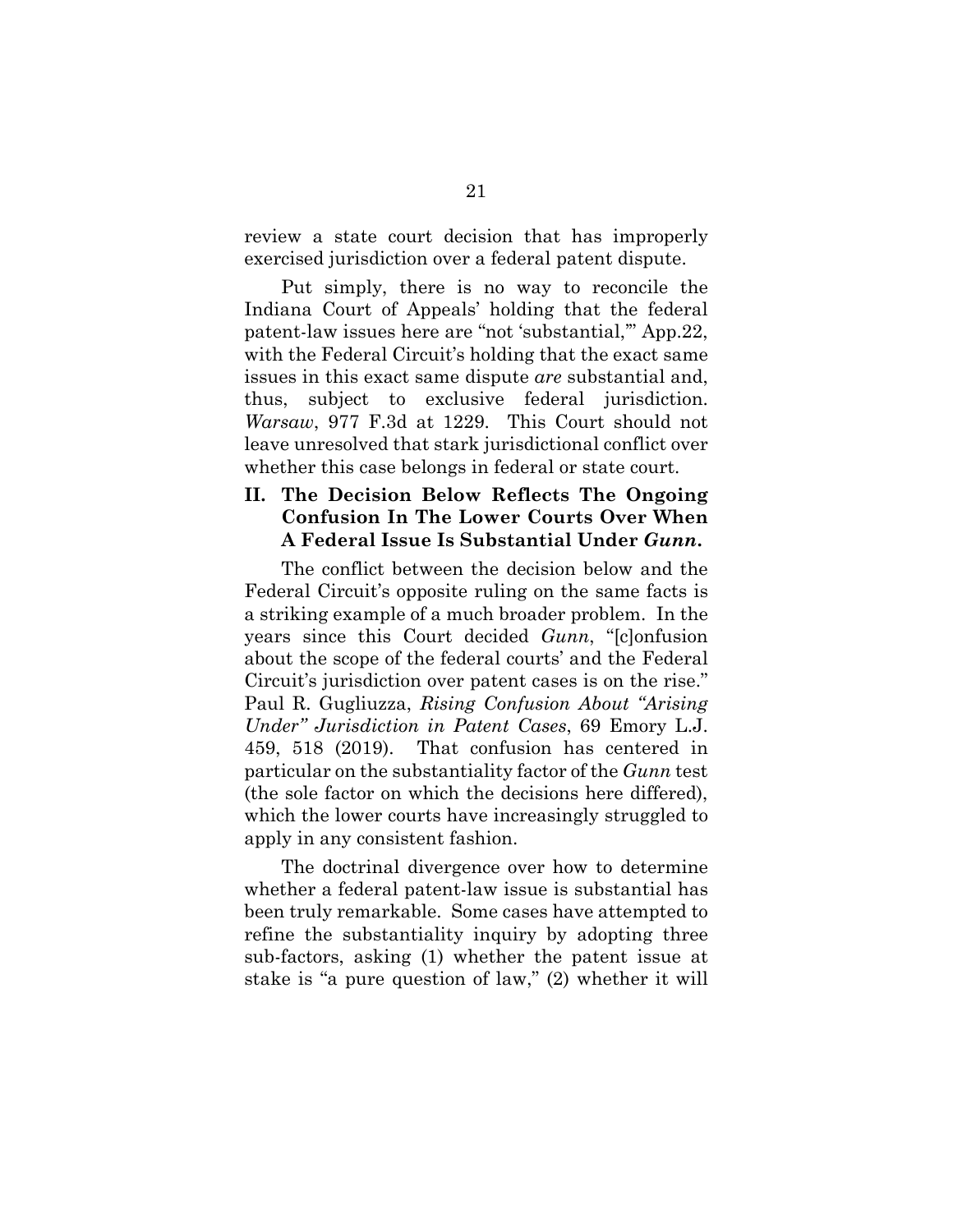"control many other cases," and (3) whether "the government has a strong interest in litigating [the issue] in a federal forum." *MDS (Canada) Inc. v. Rad Source Techs., Inc.*, 720 F.3d 833, 842 (11th Cir. 2013); *see, e.g.*, *NeuroRepair, Inc. v. The Nath Law Grp.*, 781 F.3d 1340, 1345 (Fed. Cir. 2015); App.22. Other decisions have (wisely) ignored those purported subfactors. *See, e.g.*, *Xitronix Corp. v. KLA-Tencor Corp.*, 916 F.3d 429, 438-44 (5th Cir. 2019); *Xitronix Corp. v. KLA-Tencor Corp.*, 882 F.3d 1075, 1077-78 (Fed. Cir. 2018); *Jang*, 767 F.3d at 1336-38 (Fed. Cir. 2014). Some decisions have found that it matters whether the patent at issue remains in effect, *see, e.g.*, *Xitronix*, 916 F.3d at 440; App.23, while others have explicitly held that makes no difference, *see, e.g.*, *Xitronix Corp. v. KLA-Tencor Corp.*, 757 F.App'x 1008, 1010 (Fed. Cir. 2019); *Jang*, 767 F.3d at 1338. Some decisions have found disputes focused on the validity or construction of a single patent insufficient, *see, e.g.*, *MDS*, 720 F.3d at 842-43, while others have reached the opposite conclusion, *see, e.g.*, *Xitronix*, 916 F.3d at 441. Still other cases have identified their own additional relevant factors, such as whether allowing a state court to resolve the particular patent-law issue at stake would undermine the uniformity of federal patent law, *see, e.g.*, *Inspired Dev. Grp., LLC v. Inspired Prods. Grp.*, 938 F.3d 1355, 1366 (Fed. Cir. 2019), or whether a case presents issues "unique to patent law," *Xitronix*, 882 F.3d at 1077, and have made unpersuasive attempts to distinguish materially similar decisions that have reached opposite results, *see* Gugliuzza, *supra*, at 497 n.245 (recognizing "conflict" between *Inspired Development* and *Jang* and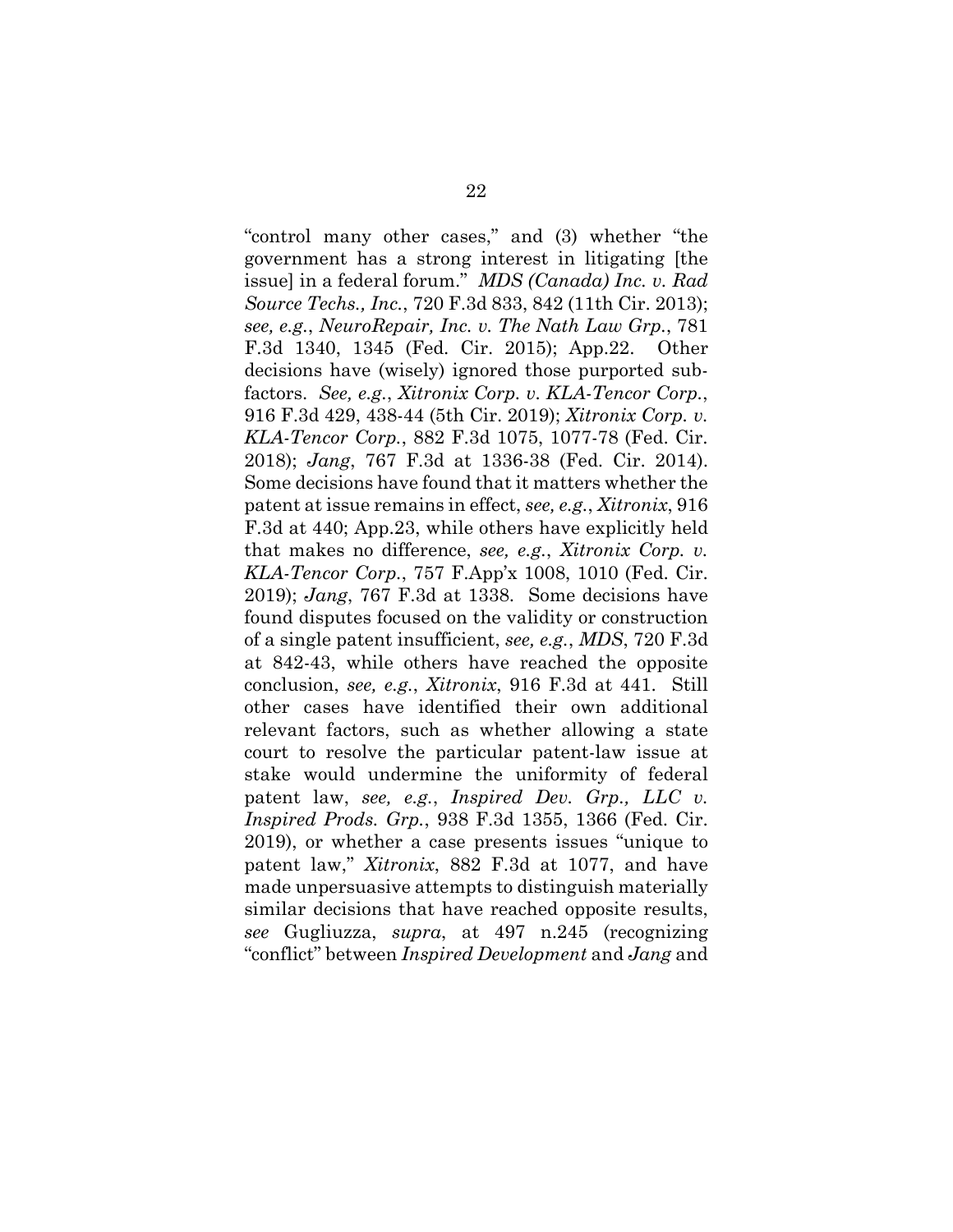noting that "current law does not support [the] distinction" *Inspired Development* adopted).

That doctrinal confusion has produced divergent outcomes—including, as here, when addressing the same underlying patent dispute. The *Xitronix* litigation provides a recent and particularly notable example, second only to this case as an illustration of the difficulties that the lower courts have faced. In *Xitronix*, a plaintiff filed an antitrust claim in federal district court alleging that the defendant had violated federal antitrust law by fraudulently obtaining a patent—a claim "in which patent law is a necessary element." *Xitronix*, 882 F.3d at 1076. The case was appealed to the Federal Circuit, which *sua sponte* ordered two rounds of supplemental briefing on whether the case arose under the federal patent laws. *Id.* at 1075-76. In response, both parties agreed that the case necessarily raised substantial questions of federal patent law—including whether the patent at issue was fraudulently obtained—and so the appeal belonged in the Federal Circuit. *Id.* The Federal Circuit disagreed and transferred the appeal to the Fifth Circuit, concluding that despite prior precedent holding that such claims "clearly involve [the Federal Circuit's] exclusive jurisdiction," the case raised no substantial patent-law issue. *Id.* at 1078. That ruling drew a sharp dissent from denial of rehearing *en banc*, which criticized the decision for adopting "a vast jurisdictional change for the regional circuits as well as the Federal Circuit." *Xitronix Corp. v. KLA-Tencor Corp.*, 892 F.3d 1194, 1196 (Fed. Cir 2018) (Newman, J.).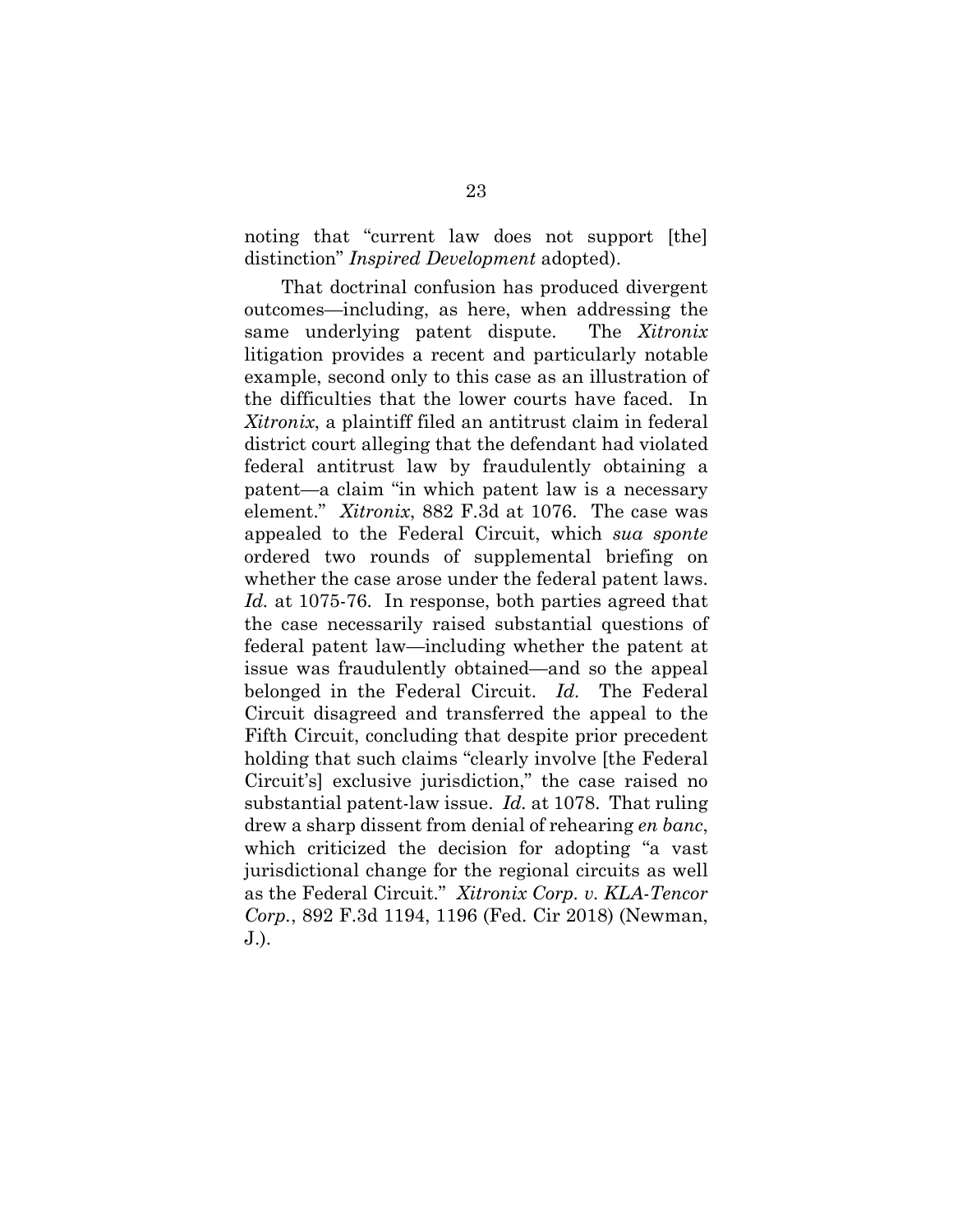The confusion did not end there. On transfer, the Fifth Circuit recognized that it was required to accept jurisdiction unless the Federal Circuit's analysis was not just wrong, but "implausible." *Xitronix*, 916 F.3d at 440-41; *see Christianson v. Colt Indus. Operating Corp.*, 486 U.S. 800, 819 (1988). Remarkably, the Fifth Circuit found the Federal Circuit's jurisdictional analysis implausible "[u]nder any reading of *Gunn*." *Xitronix*, 916 F.3d at 435-44. The Fifth Circuit therefore declined jurisdiction and transferred the appeal *back* to the Federal Circuit. *Id.* at 444.

In response, the Federal Circuit issued a per curiam decision reaffirming its previous analysis and explicitly "reject[ing]" much of the Fifth Circuit's reasoning as "incorrect[]." *Xitronix*, 757 F.App'x at 1009-10. But to end the "perpetual game of jurisdictional ping-pong," *Christianson*, 486 U.S. at 818, the Federal Circuit resigned itself to characterizing the Fifth Circuit's decision as at least "plausible," and so accepted the return transfer—even while continuing to openly disagree with the Fifth Circuit's jurisdictional analysis, and in particular with its conclusion that the federal patent issues at stake were substantial under *Gunn*. *Xitronix*, 757 F.App'x at 1008-10.

*Xitronix* illustrates that even federal appellate courts are in hopeless disarray on the proper application of *Gunn*'s substantiality analysis. The decision below adds state courts, which are explicitly prohibited from exercising jurisdiction over patent claims under 28 U.S.C. §1338(a), into the mix. As this case illustrates, state courts not only are confused over the law but have a predisposition to seeing state-law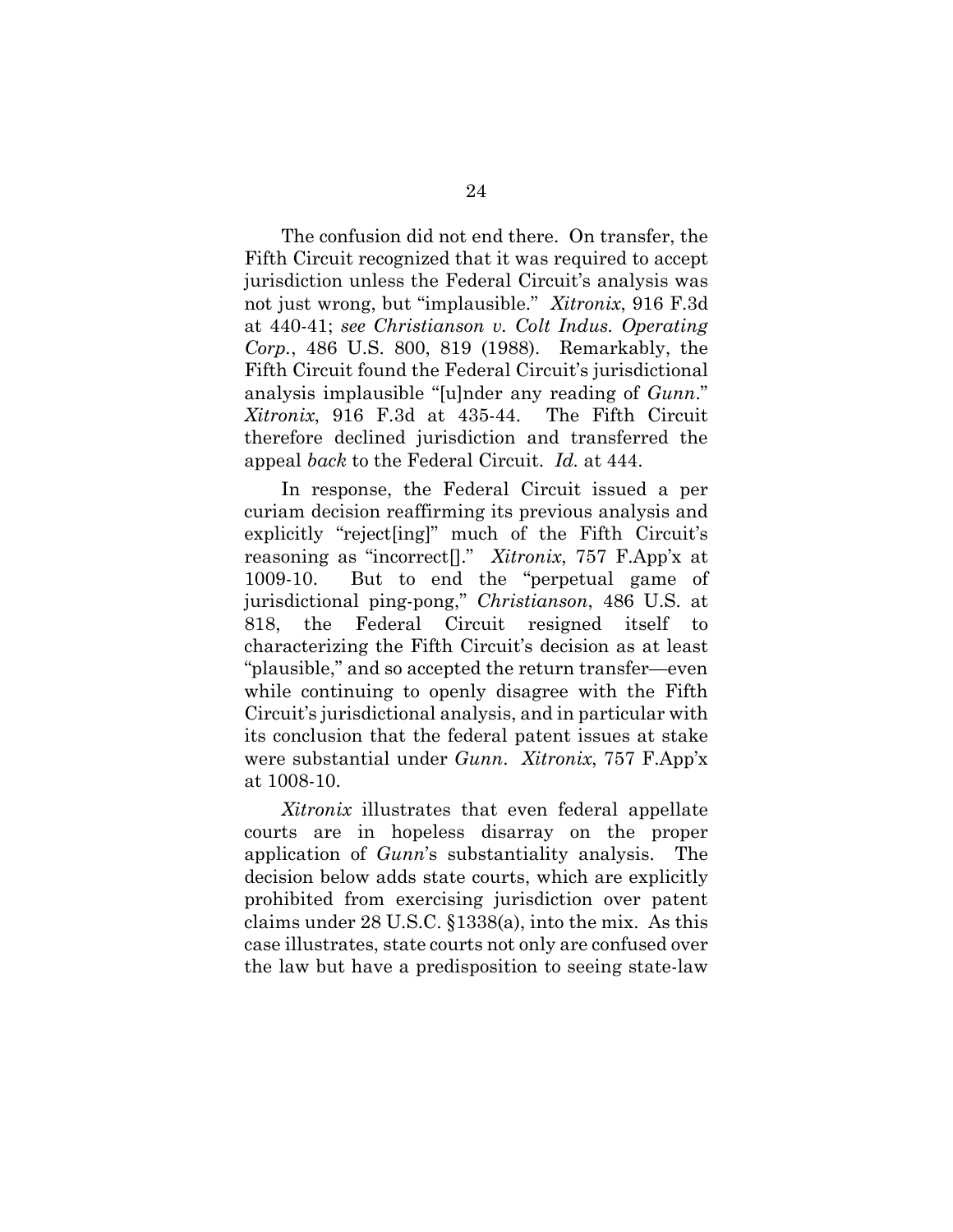claims as raising only insubstantial patent-law questions. In short, the stark conflict between the decision below and the Federal Circuit's contrary decision on the same facts is just an especially glaring example of a widespread problem. Across numerous cases, the lower courts, state and federal, have struggled to reach any consistent understanding of when a federal patent-law issue is substantial under *Gunn*, and have repeatedly reached squarely conflicting jurisdictional outcomes even in the same case. The sharp conflict over these jurisdictional issues is untenable.

## **III. The Decision Below Is Emphatically Wrong And Thwarts Congress' Express Directives.**

The decision below illustrates the need for this Court's intervention not only because it creates a square conflict with the Federal Circuit, but also because it is emphatically incorrect. Patent trials belong in federal court, not state court, and the Indiana Court of Appeals had no valid basis for reaching the opposite conclusion here.

1. Congress has unequivocally provided the federal district courts with exclusive jurisdiction over cases arising under federal patent law, and unequivocally denied state courts jurisdiction over such cases. To quote §1338(a):

The district courts shall have original jurisdiction of any civil action arising under any Act of Congress relating to patents … No State court shall have jurisdiction over any claim for relief arising under any Act of Congress relating to patents.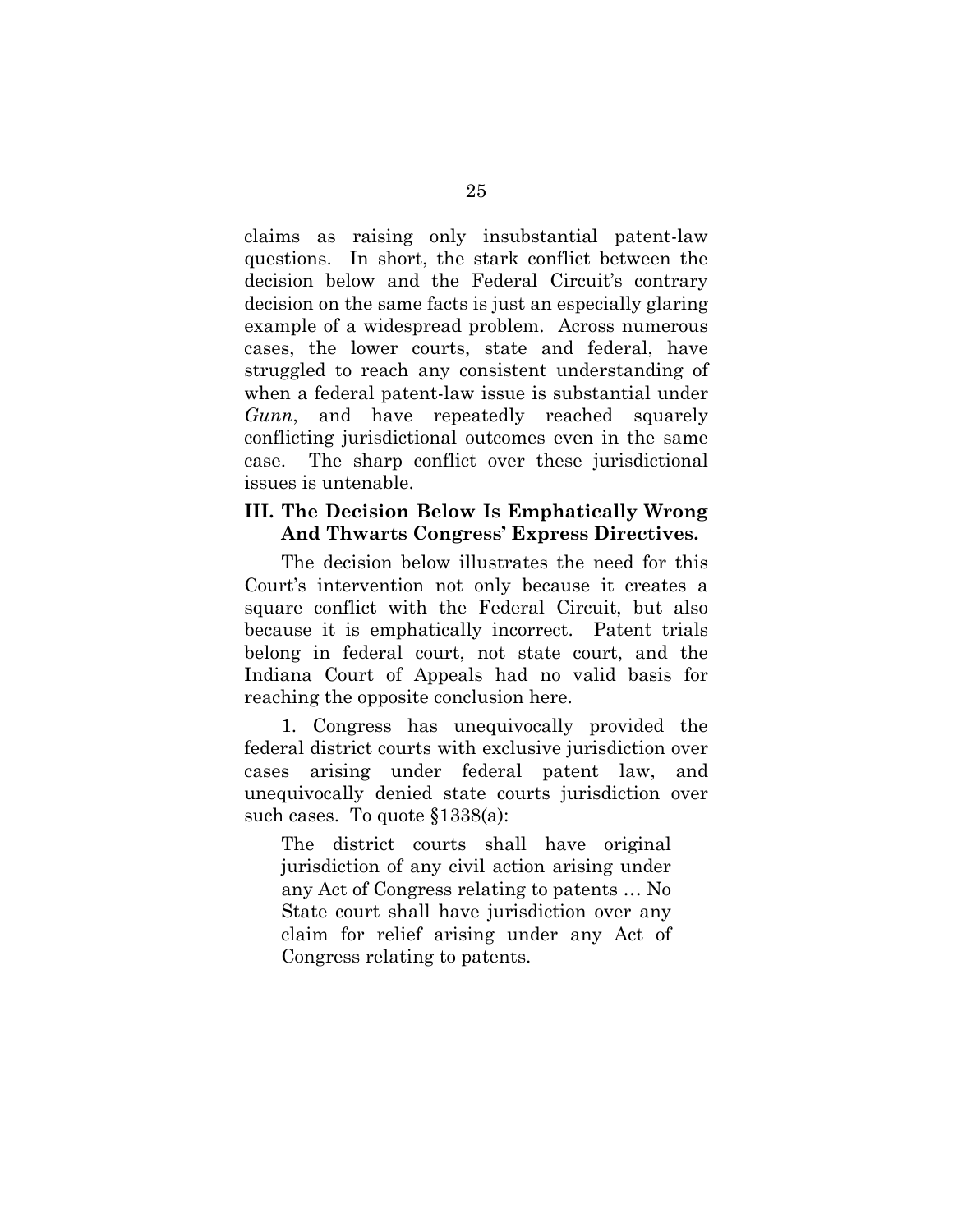28 U.S.C. §1338(a); *see, e.g. Gunn*, 568 U.S. at 257 (Congress "not only provided for federal jurisdiction but also eliminated state jurisdiction" over patent cases in §1338(a)). Congress has likewise assigned the Federal Circuit exclusive appellate jurisdiction over all appeals arising under federal patent law, protecting the uniformity of federal patent doctrine by ensuring that only one federal appellate court will review federal patent cases. 28 U.S.C. §1295(a)(1).

As this Court explained in *Gunn*, a case arises under federal patent law not only when federal patent law creates the cause of action, but also when a federal patent-law issue is "(1) necessarily raised, (2) actually disputed, (3) substantial, and (4) capable of resolution in federal court without disrupting the federal-state balance approved by Congress." 568 U.S. at 258. When those four factors are met, exclusive federal jurisdiction is proper because of the "serious federal interest in claiming the advantages thought to be inherent in a federal forum" for federal patent cases, including the uniformity and predictability that exclusive federal jurisdiction and Federal Circuit review provide. *Id.* (quoting *Grable & Sons Metal Prods. v. Darue Eng'g & Mfg.*, 545 U.S. 308, 313-14 (2005)).

With respect to the third factor—whether the case raises a "substantial" question of federal patent law— *Gunn* explained that courts should consider "the importance of the issue to the federal system as a whole." *Id.* at 260. Applying that standard, *Gunn* held that a state-law legal malpractice claim did not arise under federal patent law, even though it asserted that the defendant provided inadequate assistance in a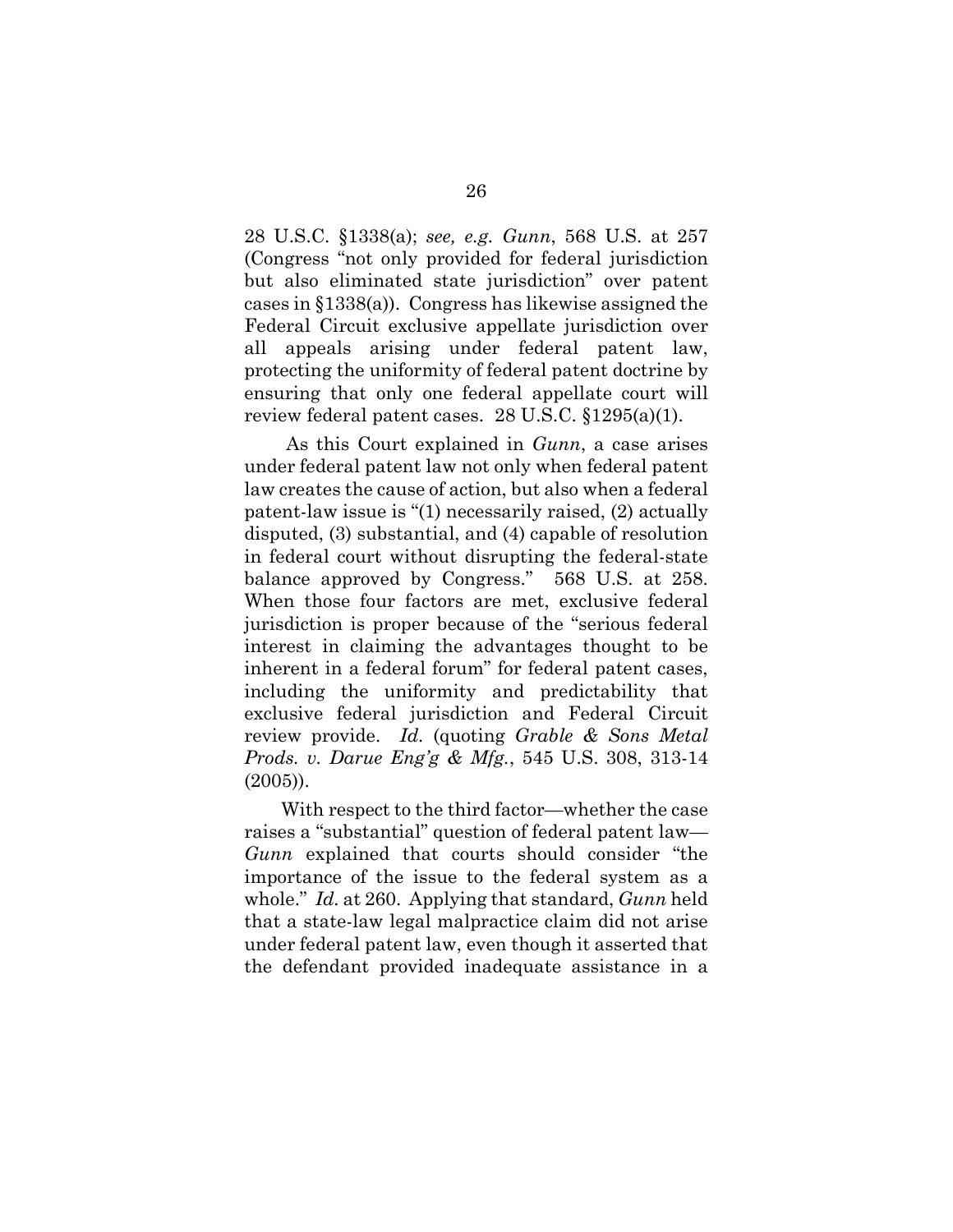patent infringement suit. *Id.* at 259-65. As this Court explained, given the unique "backward-looking nature" of a legal malpractice claim, the only patent question that a legal malpractice suit raises is the "merely hypothetical" issue of how the underlying patent case *would* have been resolved *if* it had been properly litigated. *Id.* at 261. The answer to that purely hypothetical question, the Court held, had no broader significance to the federal system and so was "not substantial in the relevant sense." *Id.* at 260. In addition, assigning legal malpractice claims premised on patent cases to the exclusive jurisdiction of the federal courts would markedly upset the federal-state balance, given that states have a "special responsibility" and an "especially great" interest in legal malpractice suits as a mechanism for regulating lawyers as officers of the court. *Id.* at 264 (quoting *Ohralik v. Ohio State Bar Ass'n*, 436 U.S. 447, 460 (1978); *Goldfarb v. Va. State Bar*, 421 U.S. 773, 792 (1975)).

2. The decision below cannot be reconciled with the principles set out in §1338(a) and *Gunn*. The Indiana Court of Appeals correctly assumed that the first, second, and fourth *Gunn* factors were met here that is, Sasso's claims necessarily raised issues of federal patent law, those issues were actually disputed, and allowing the federal courts to adjudicate them would not upset the federal-state balance. App.21-22. The court nevertheless rejected exclusive federal jurisdiction based solely on its conclusion—in direct conflict with the Federal Circuit—that the patent validity and claim coverage issues here were not "substantial" because they lacked the necessary "importance … to the federal system as a whole" to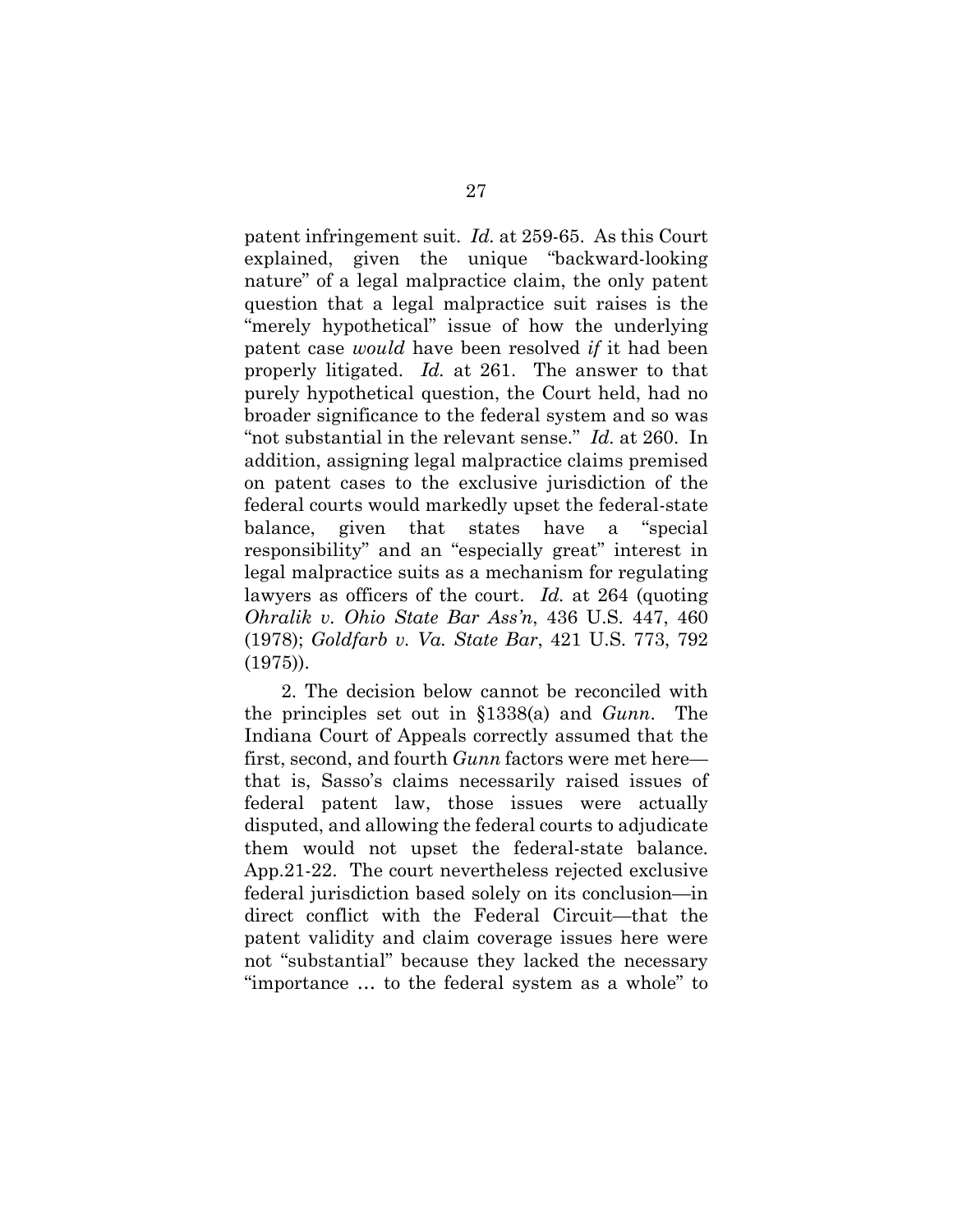warrant adjudication in the federal courts. App.22. That is wrong, and cannot be squared with Congress' explicit decision to assign patent cases exclusively to the federal courts.

This case turns on questions that lie at the heart of federal patent law. In order to resolve Sasso's claims, the Indiana courts were required to decide whether the Medtronic products at issue were "covered by a valid claim of an issued U.S. patent," App.11, 42-43, or equivalently, whether any patent had issued with "valid claim coverage" of those products, App.6, 36. That language raises the quintessential federal patent-law questions of validity and claim coverage that lie at the heart of countless archetypal patent infringement cases litigated in federal court every year. Those questions of patent validity and claim coverage are plainly fundamental to the federal patent system as a whole—which is precisely why Congress assigned all patent infringement cases (and all other cases arising under the federal patent laws) to the federal courts, to ensure consistent and uniform adjudication of those very same issues. 28 U.S.C. §1338(a); *see, e.g.*, *Bonito Boats, Inc. v. Thunder Craft Boats, Inc.*, 489 U.S. 141, 162-63 (1989). The Indiana Court of Appeals' conclusion that those classic patent-law questions are not important enough to the federal system to warrant federal jurisdiction is flatly at odds with Congress' judgment that those same questions *are* important enough to warrant exclusive federal jurisdiction in typical patent infringement cases.

Put simply, the same federal patent-law issues of patent validity and claim coverage cannot be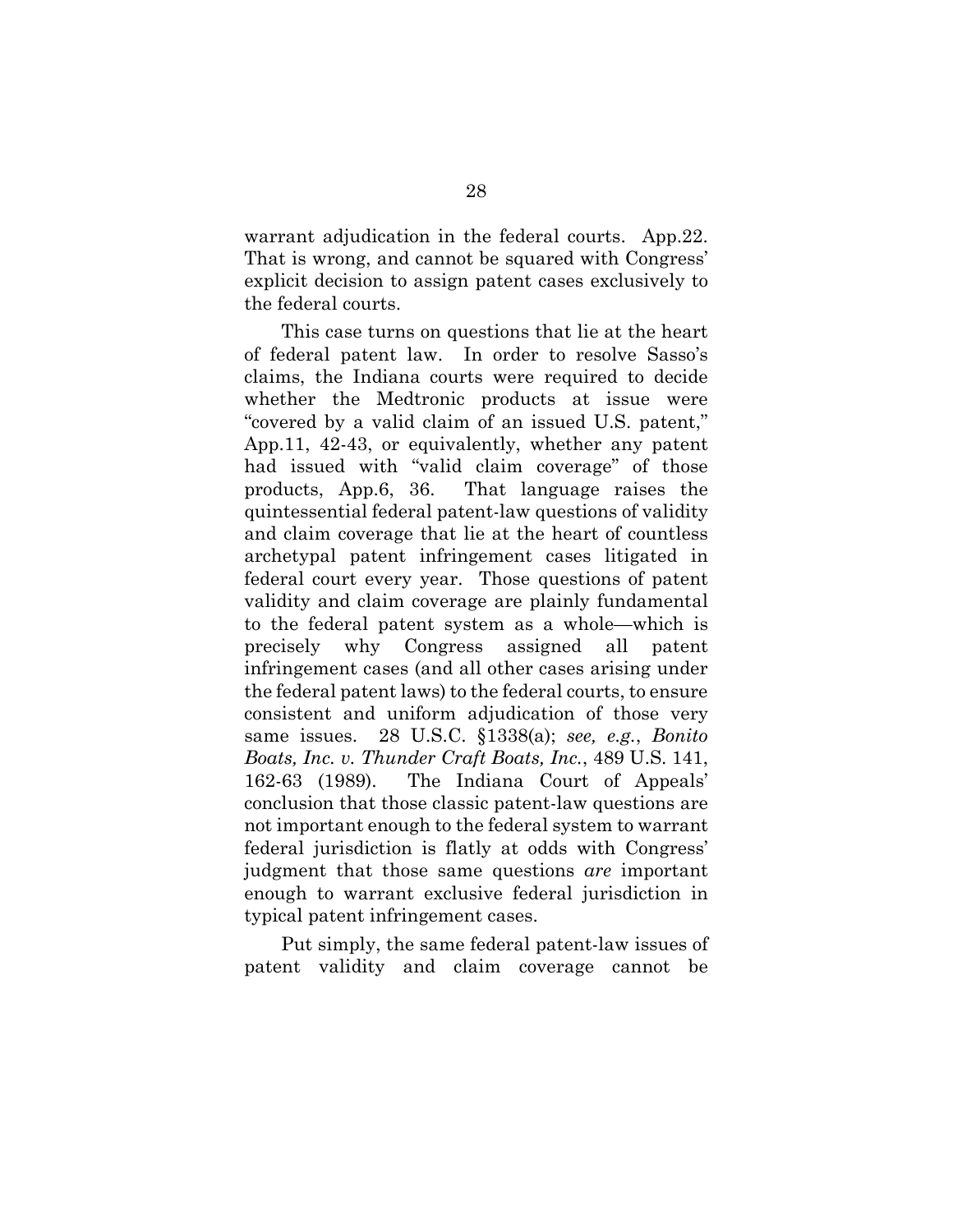substantial in prototypical patent infringement cases and insubstantial here. The only relevant difference between this case and a typical infringement action is that the parties here signed a contract, and so Sasso is relying on that contract for his cause of action rather than on 35 U.S.C. §281. That adds a modest layer of complexity to the jurisdictional analysis, *see Gunn*, 568 U.S. at 257-58, but it certainly does not make the patent-law issues of validity and claim coverage here any less substantial to the federal system as a whole.

In fact, Congress has made clear that whether a federal patent issue is substantial enough to warrant federal jurisdiction should not turn on procedural niceties or the alignment of the parties. When this Court held that patent counterclaims were insufficient to invoke exclusive federal jurisdiction and Federal Circuit appellate jurisdiction, *Holmes Grp., Inc. v. Vornado Air Circulation Sys., Inc.*, 535 U.S. 826  $(2002)$ , Congress responded by amending  $$1295(a)(1)$ and §1338(a) to ensure exclusive federal jurisdiction. *See* Leahy-Smith America Invents Act, Pub. L. No. 112-29, §19(a)-(b), 125 Stat. 284, 331-32 (2011). By contrast, the logic of the decision below would suggest that standard issues of patent validity and claim coverage at the heart of countless federal-court patent cases are insubstantial, even though Congress long ago gave the federal courts *exclusive* jurisdiction over such actions. That conclusion makes no sense whatsoever, and is irreconcilable with Congress' decision to assign patent cases exclusively to the federal courts.

The patent validity and claim coverage issues here stand in stark contrast with the questions that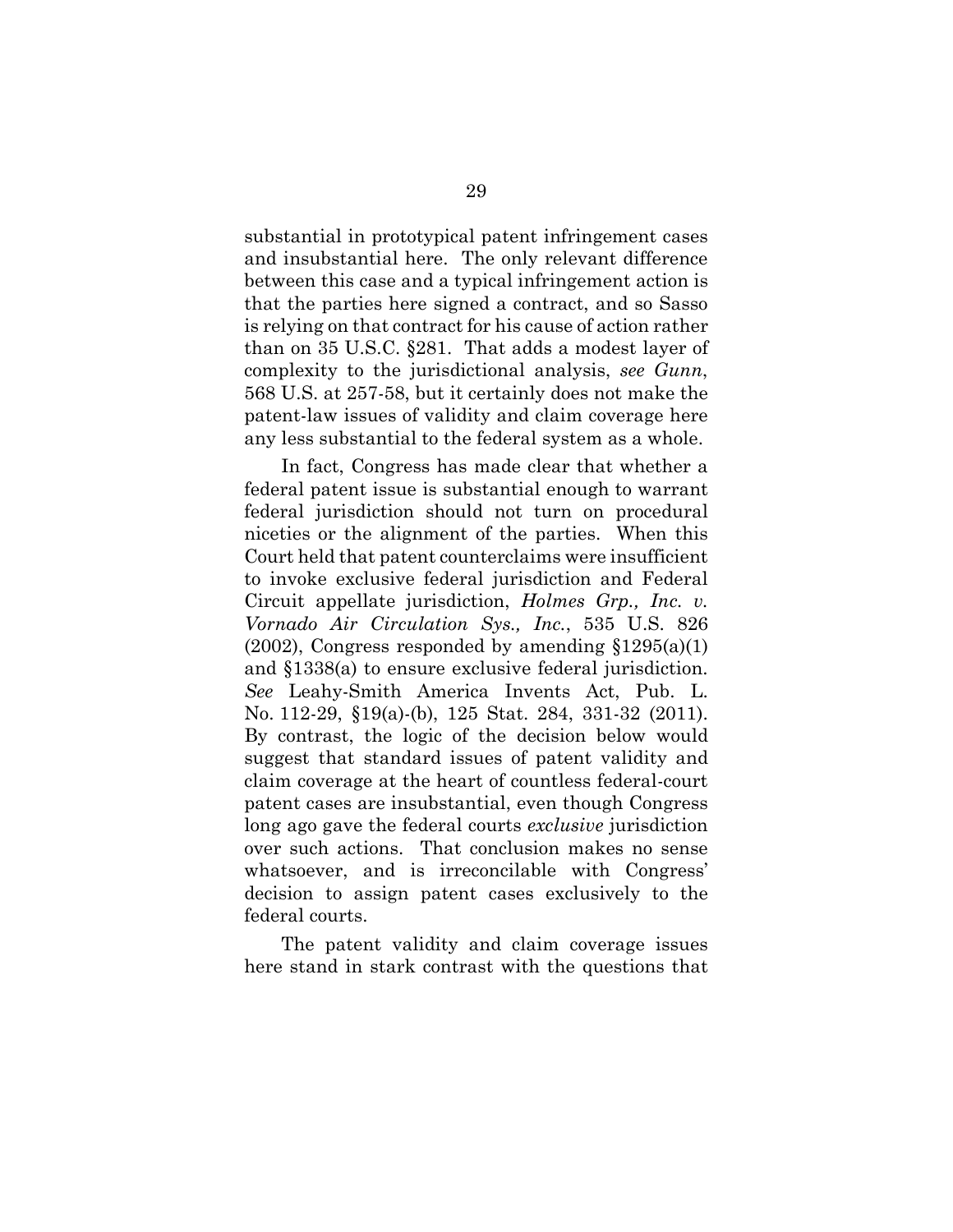this Court deemed insufficient for federal jurisdiction in *Gunn*. In *Gunn*, the Court was faced with an unlikely outlier: a *legal malpractice suit* that the plaintiff claimed arose under federal patent law simply because the alleged malpractice occurred in a patent case. As the Court recognized, the inherently "backward-looking nature of a malpractice suit" meant that the only patent issues raised in *Gunn* were hypothetical questions about whether a patent *would have* been found valid *if* counsel had raised certain arguments in earlier patent litigation (which itself took place in federal court, as §1338(a) requires). 568 U.S. at 261. Those hypothetical questions could not have any effect even on the patents at issue (whose validity was definitively resolved in the federal patent litigation in which the alleged malpractice occurred), and were exceptionally unlikely to have any broader effect on federal patent law as a whole. *Id.* at 261-62. Here, by contrast, the questions of patent validity and claim coverage raised in this suit are questions that stand at the heart of federal patent law, and are raised as to patents that were purported to be valid and in force when the suit was filed. Those basic patent-law questions are worlds away from the hypothetical issues posed in *Gunn*, and easily important enough to the federal patent system to support federal jurisdiction.

3. The Indiana Court of Appeals gave no remotely persuasive justification for its extraordinary conclusion that issues of patent validity and claim coverage are not important to the federal patent system. Nor could it.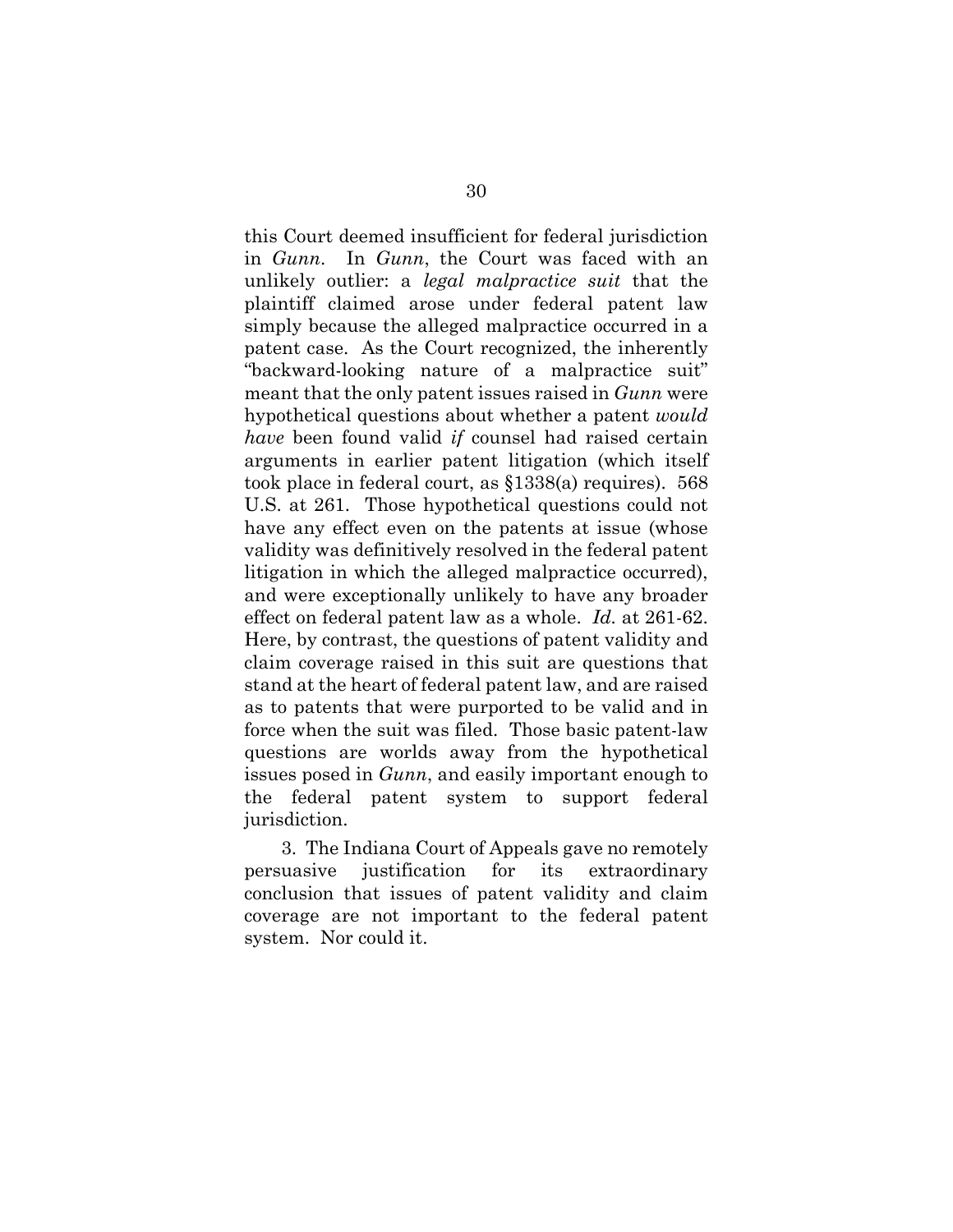The court began its analysis with a dubious lowercourt gloss on *Gunn*, relying on three purported subfactors that some (but not all) decisions have applied to guide the substantiality inquiry. App.22. First, the court stated that the case did not "implicate[] a pure question of federal-patent law" because "the actual issue to be determined by the jury—whether Medtronic breached its agreements with Sasso—was heavily fact sensitive." *Id.* But the trial court here *was* called upon to decide pure questions of federal patent law before the case could even go to the jury: namely, the proper construction of disputed terms in the relevant claims of the '313 and '046 patents, which the state trial court resolved in its *Markman* hearing and order. Ind.App.Vol.XVI.127-29. *See Teva Pharm. USA v. Sandoz*, 574 U.S. 318, 331-32 (2015) (recognizing that claim construction is a matter of law where, as here, only intrinsic evidence is considered). In any event, the fact that the patent validity and claim coverage issues here depended in part on the context of the case hardly suggests that those issues are unimportant to the federal patent system as a whole. After all, *every* patent validity and claim scope dispute turns on some case-specific facts, but that hardly suggests the federal patent system has no substantial interest in those disputes. *E.g.*, *Jang*, 767 F.3d at 1336-38; *see Maxchief Invs. Ltd. v. Wok & Pan, Ind., Inc.*, 909 F.3d 1134, 1140 n.3 (Fed. Cir. 2018) (recognizing issues of "infringement and validity" can satisfy *Gunn*).

Second, the Indiana court stated that this was "not a case where the judgment will control many other cases" because it "controls only Medtronic and Sasso." App.22-23. That is true only in the limited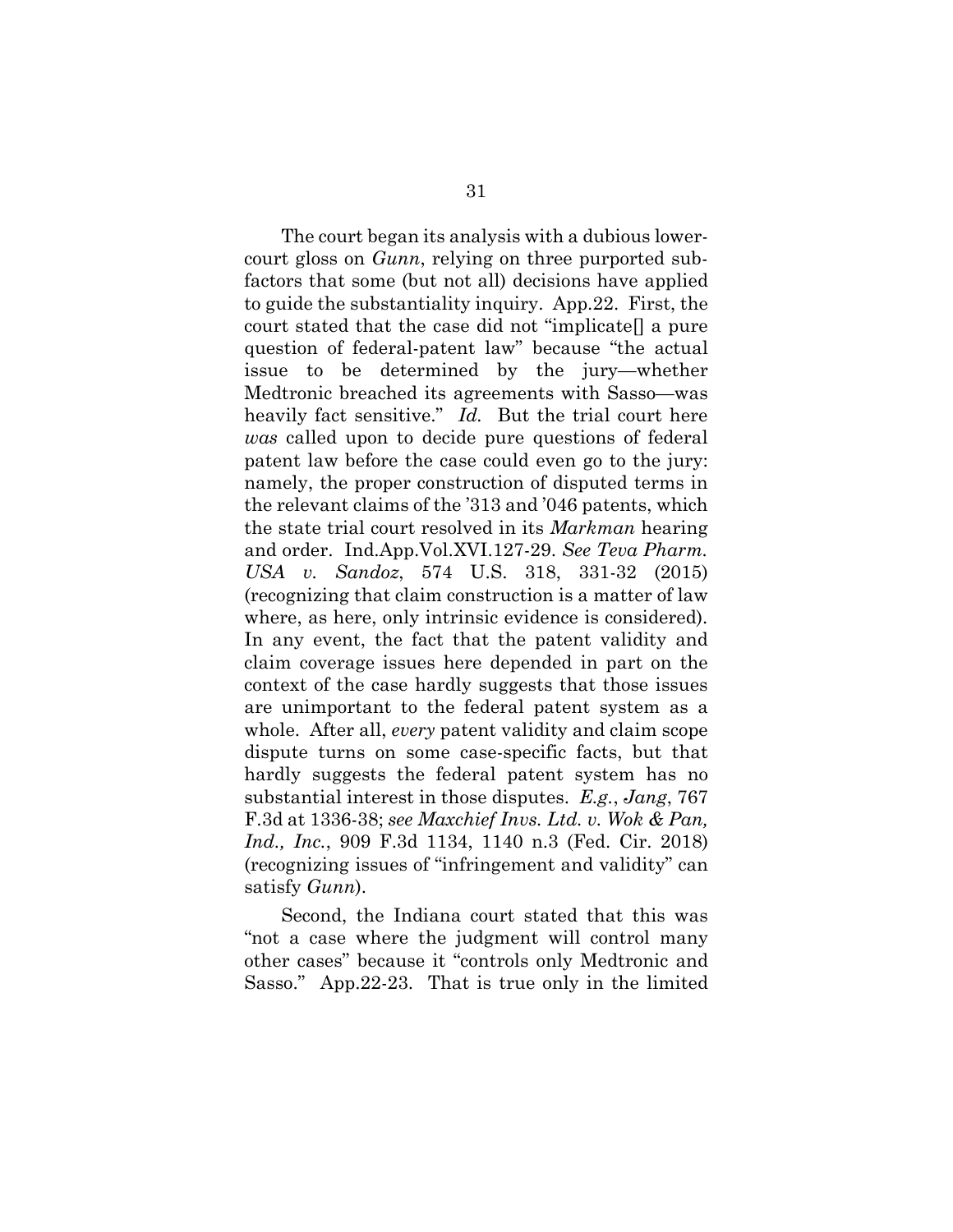(and irrelevant) sense that every federal patent infringement trial directly controls only the patent holder and the alleged infringer. But just like gardenvariety federal-court patent infringement suits (and unlike the legal malpractice suit in *Gunn*), the state trial court's claim construction and judgment for Sasso in this patent-based suit could prevent Medtronic from asserting the full scope of its patents in later suits against third parties. *See Jang*, 767 F.3d at 1337 (recognizing that "inconsistent judgments between state and federal courts" could prevent the patentee from asserting "the full scope of its patent as construed in federal court"). Even absent estoppel, the decision below creates the risk that federal courts could construe Medtronic's claims differently in later infringement actions, potentially forcing Medtronic to pay royalties to Sasso on products that third parties can sell without such royalties. The Federal Circuit's exclusive jurisdiction exists partly to avoid such contradictory outcomes, and the prospect of such inconsistent judgments underscores the substantiality of the federal patent issues here. *See Maxchief*, 909 F.3d at 1140 n.3; *Jang*, 767 F.3d at 1337.

Third, the Indiana Court of Appeals stated that this was "not a case in which the federal government has a strong interest in litigating the issue in federal court" because, in the court's view, this case "is fundamentally a contract dispute." App.23. But that just obscures the relevant question: whether the federal patent-law issues that are necessarily raised by Sasso's contract claims (including their interplay with the parallel federal PTO proceedings) are significant to the federal system as a whole. When, as here, that is the case, Congress has made the relevant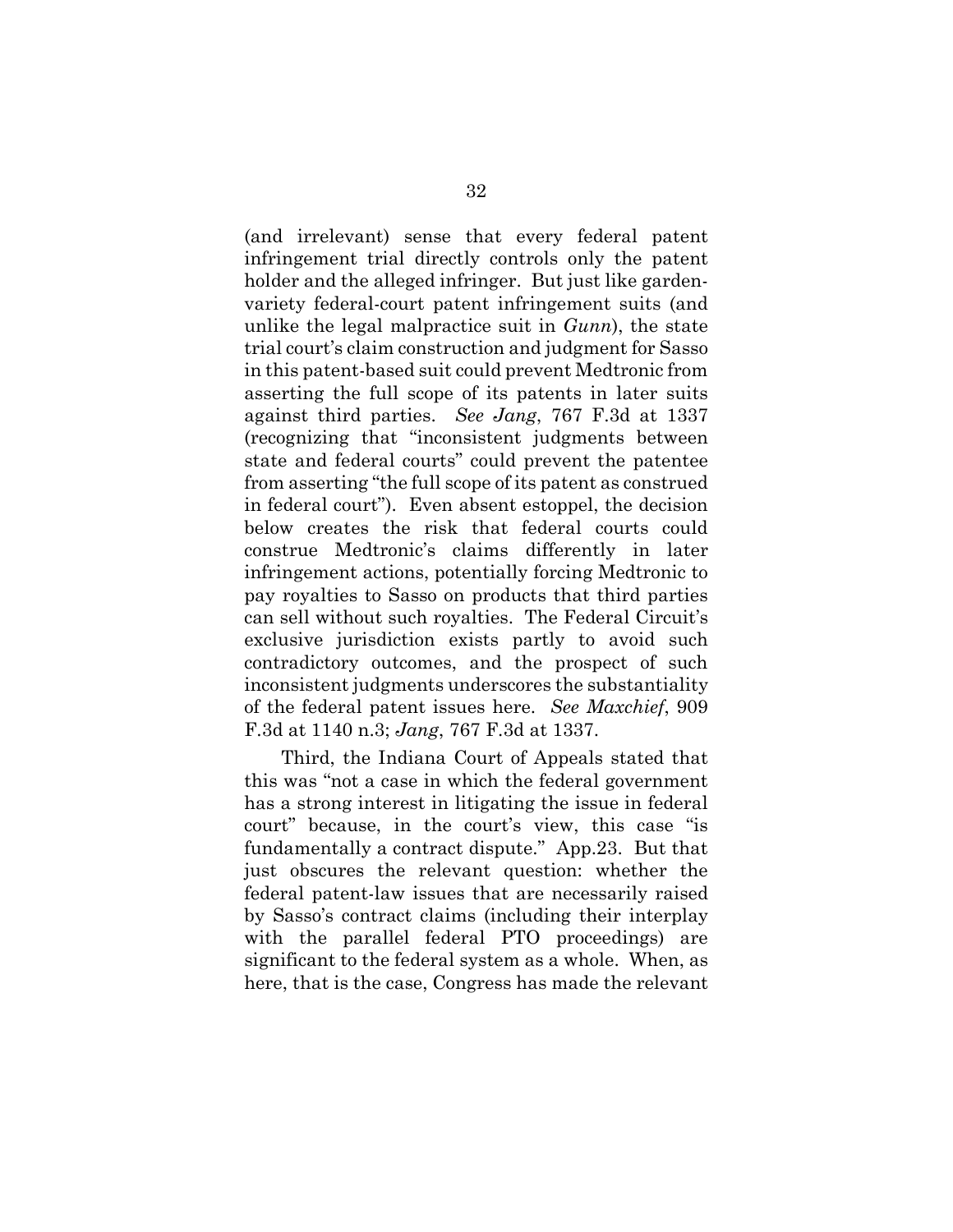judgment that the federal government has a substantial interest in federal-court jurisdiction. Whether a state court perceives that the federal executive branch would identify the same interest in any particular case is entirely beside the point.

4. In addition to its questionable analysis of those invented sub-factors, the Indiana Court of Appeals invoked a variety of other equally unpersuasive rationales. Thus, for instance, the court asserted that the claim coverage issues here were not substantial because the state jury here "did not need to determine whether Medtronic's products would have infringed … Sasso's patents" but only "whether the products were covered under the royalty provisions of the agreements." App.25. That assertion is pure semantics. Patent "coverage" here is the same question as patent "infringement"—whether the patent covers (and so would be infringed by) the products at issue—which is why "[c]ontract claims based on underlying … royalty obligations" like those here necessarily raise a substantial issue of federal patent law. *Jang*, 767 F.3d at 1337.

The Indiana court also asserted that Sasso's suit "does not involve 'ongoing' royalty obligations, and there is no evidence of potential 'suits affecting other parties.'" App.25-26. But subject matter jurisdiction is measured based on "the facts as they existed at the time the complaint or any compulsory counterclaim was filed," not based on subsequent developments. *Jang*, 767 F.3d at 1338; *see, e.g.*, *Xitronix*, 757 F.App'x at 1010 ("[W]e reject the theory that our jurisdiction turns on whether a patent can still be asserted."); *cf. Grupo Dataflux v. Atlas Global Grp.*, 541 U.S. 567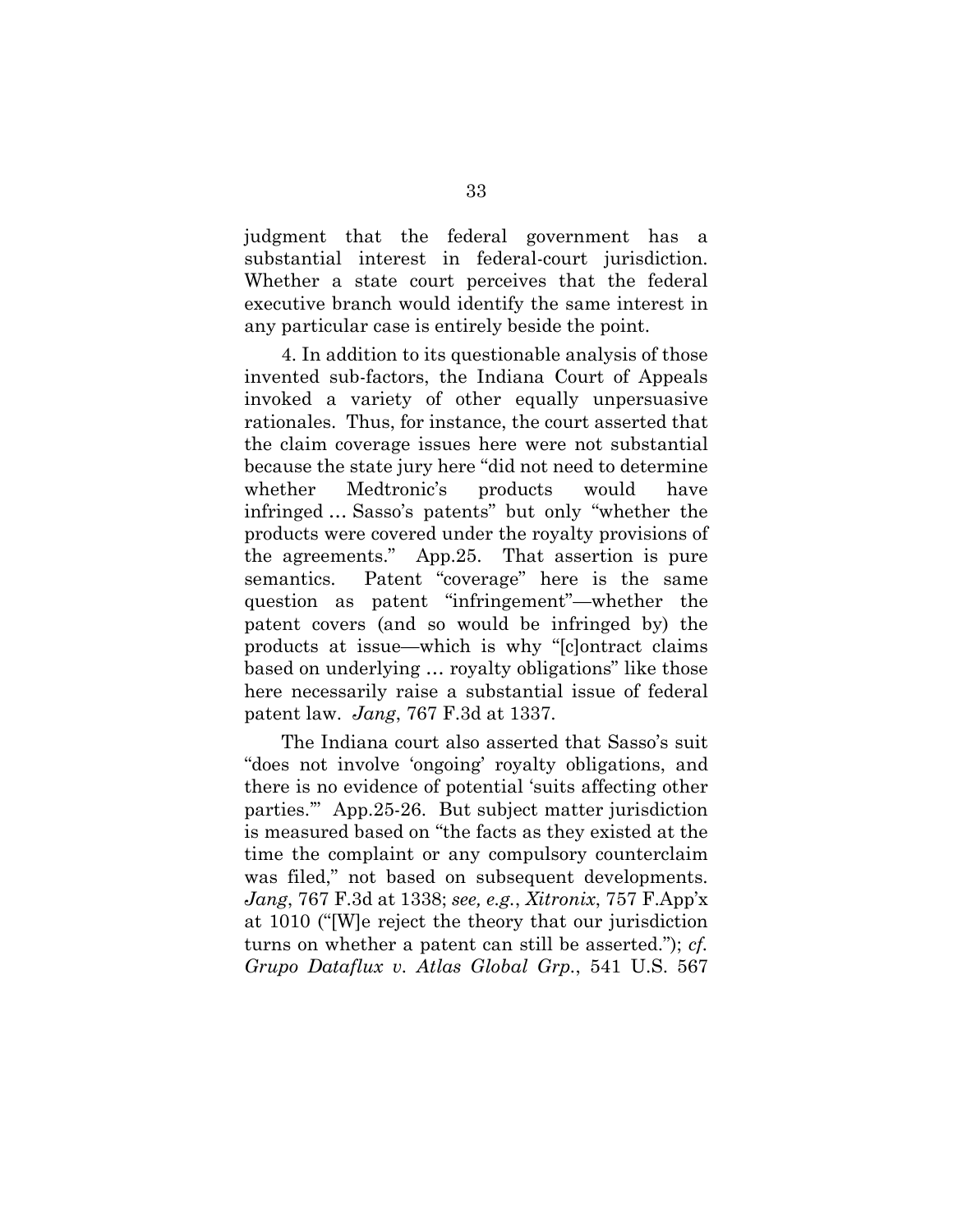(2004). The subsequent cancellation of the patent claims at issue here in PTO reexamination—which Medtronic sought in response to Sasso's own broad interpretation of those patent claims in this suit—can neither eliminate the exclusive federal jurisdiction that Congress provided for this suit nor create the state jurisdiction that Congress prohibited.

In fact, the subsequent invalidation of some of the patent claims here on reexamination by the PTO only confirms the existence of substantial federal patentlaw issues and interests in this case. *See* App.14-15. The Federal Circuit has developed a specific set of legal rules governing the interactions between PTO reexaminations and (federal-court) patent litigation, which make clear that claims cancelled on reexamination are invalid *ab initio*. *See Fresenius*, 721 F.3d 1337. The proper application of those federal rules concerning the effect of PTO cancellation is yet another issue of federal patent law that the Indiana courts here misapprehended and misapplied to Medtronic's detriment. *See* App.32-34.

# **IV. The Jurisdictional Question Presented Is Exceptionally Important.**

The jurisdictional question presented in this case is also exceptionally important, both for litigants engaged in patent disputes and for the courts asked to adjudicate those disputes (and more broadly, for businesses and inventors nationwide that rely on consistent and uniform federal interpretation of the federal patent laws). It is well established that "jurisdictional rules should be clear," *Lapides v. Bd. of Regents*, 535 U.S. 613, 621 (2002), and the lower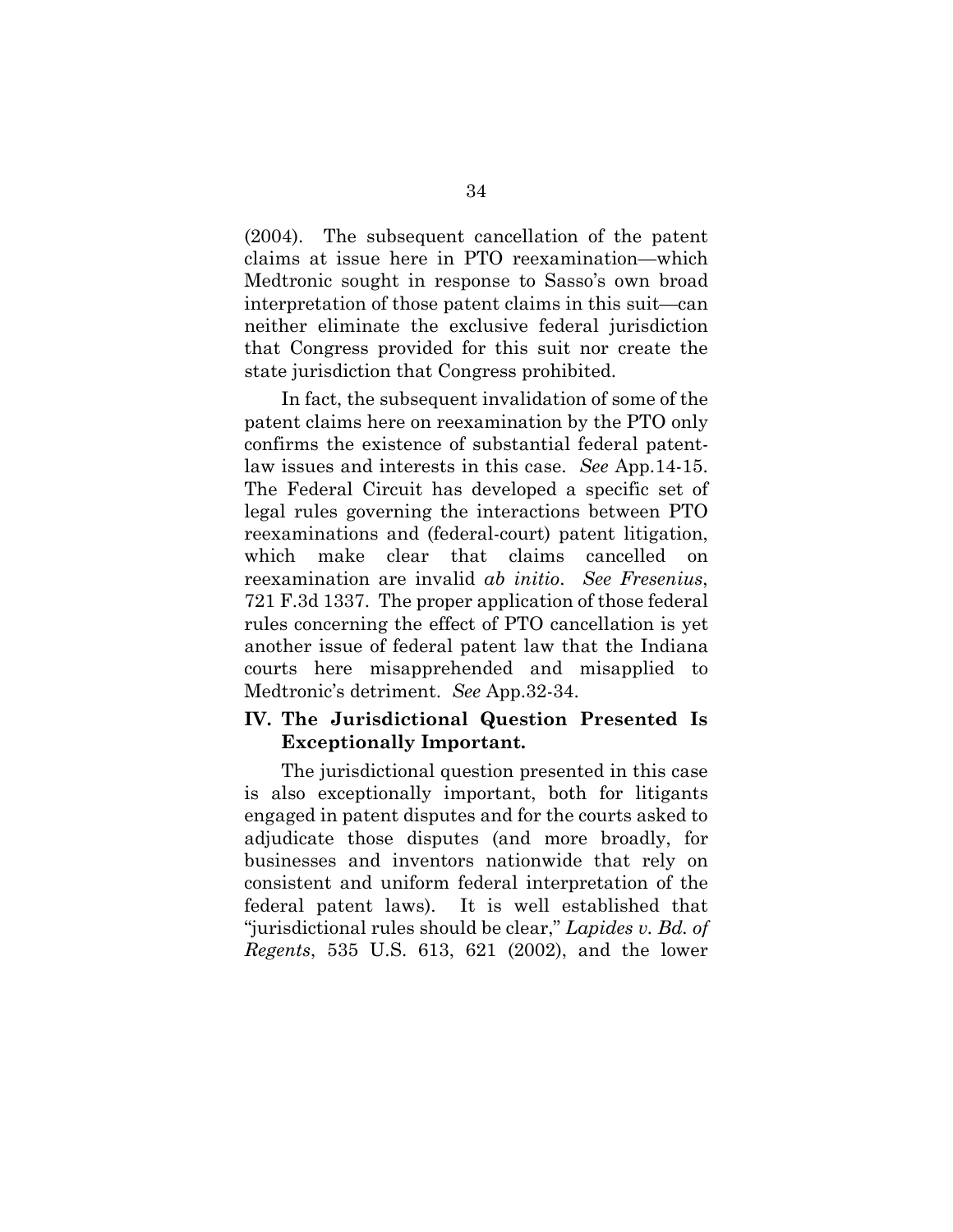courts' current application of the third *Gunn* factor is anything but.

That uncertainty regarding the scope of exclusive federal jurisdiction over patent cases not only encourages "wasteful litigation about matters entirely collateral to the merits," Gugliuzza, *supra*, at 465, but risks severe consequences if (as here) a court errs in making that jurisdictional determination. Because subject-matter jurisdiction under §1338(a) is exclusive, cases that arise under federal patent law can be heard *only* in federal court, while cases that do not arise under federal patent law (and have no other basis for federal jurisdiction) can be heard *only* in state court. As such, a mistake in evaluating whether a case arises under federal patent law will almost invariably mean that the erring court lacked subjectmatter jurisdiction, a flaw that can "wipe out years of litigation and result in millions of dollars wasted." *Id.* And where, as here, a state court defies Congress' instructions and proceeds to adjudicate a patent case, it threatens to destroy the certainty and uniformity in federal patent law that Congress created exclusive federal patent jurisdiction and the Federal Circuit itself to protect (and reinforced that jurisdiction to protect further following *Holmes*). This Court should not force parties and courts to risk costly jurisdictional mistakes without clearer guidance on the governing jurisdictional rules, and should not countenance statecourt intrusion in the patent realm that Congress expressly reserved for the federal courts.